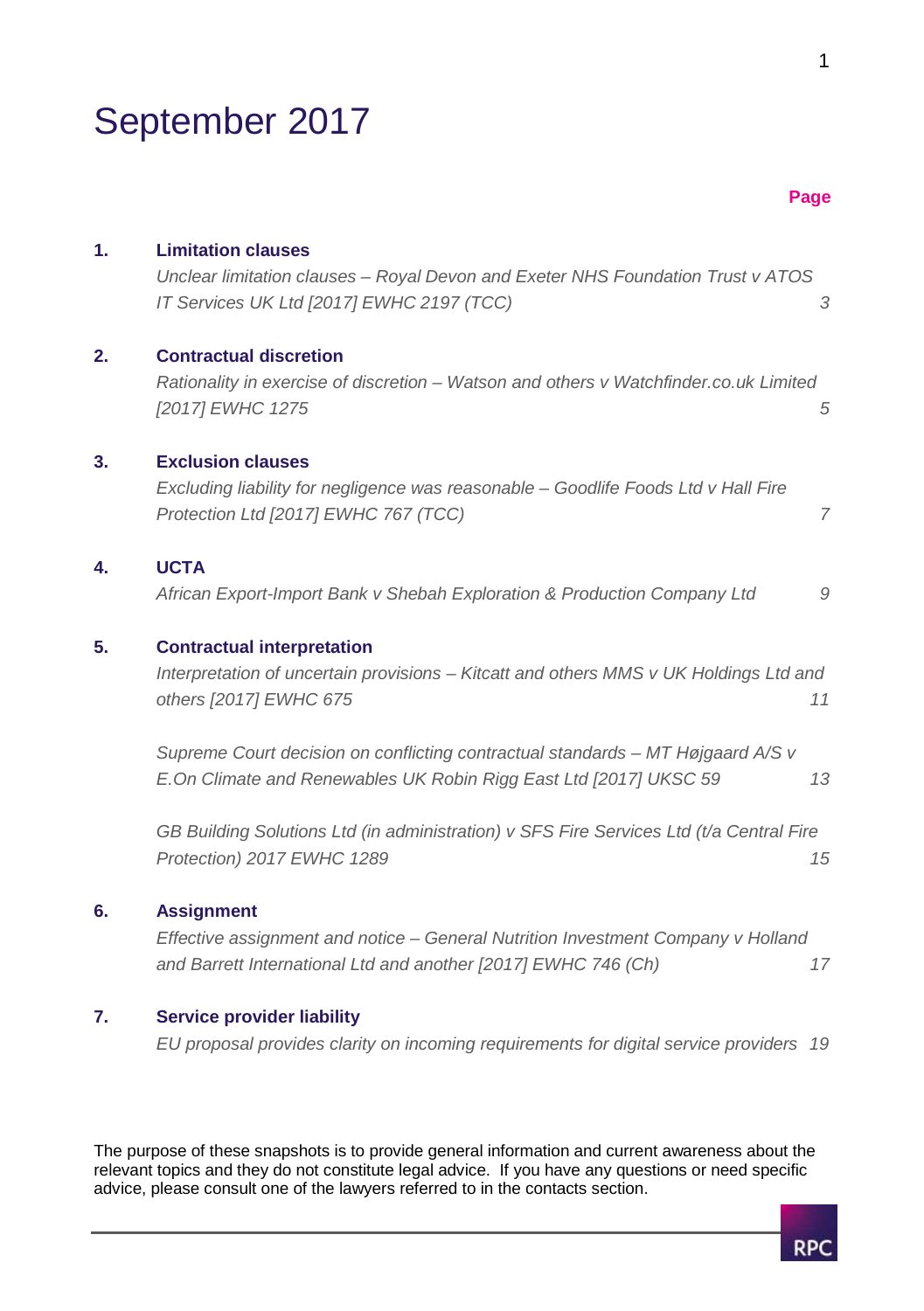| 8.  | <b>Terms and conditions</b>                                                             |    |
|-----|-----------------------------------------------------------------------------------------|----|
|     | Thousands agree to clean loos and hug stray cats for free WiFi                          | 21 |
| 9.  | <b>Data protection</b>                                                                  |    |
|     | Government publishes the Data Protection Bill                                           | 23 |
|     | Data Protection Working Party adopts Opinion 2/2017 on data processing at work          | 25 |
|     | ICO publishes updated Subject Access Code of Practice                                   | 27 |
|     | ICO fines Boomerang Video Ltd for failure to prevent cyber attack                       | 29 |
|     | ICO issues fines for emails asking customers to change marketing preferences            | 31 |
| 10. | <b>ASA</b>                                                                              |    |
|     | New BCAP guidance on advertising of high fat, salt and sugar (HFSS) products            | 33 |
|     | ASA Ruling on John Lewis Partnership plc t/a John Lewis – misleading pricing of         |    |
|     | products advertised as free in bundle promotions                                        | 36 |
|     | Inspop.com Ltd t/a Confused.com (5 July 2017) - ASA decision on "No.1 claims"           | 38 |
|     | ASA publishes report on gender stereotyping in advertising                              | 41 |
|     | ASA Ruling on SKY UK Ltd t/a Sky - "Super Reliable" broadband                           | 43 |
|     | ASA Ruling on British Telecommunications plc $t/a$ BT – prominence of qualifications to |    |
|     | headline claims                                                                         | 45 |

2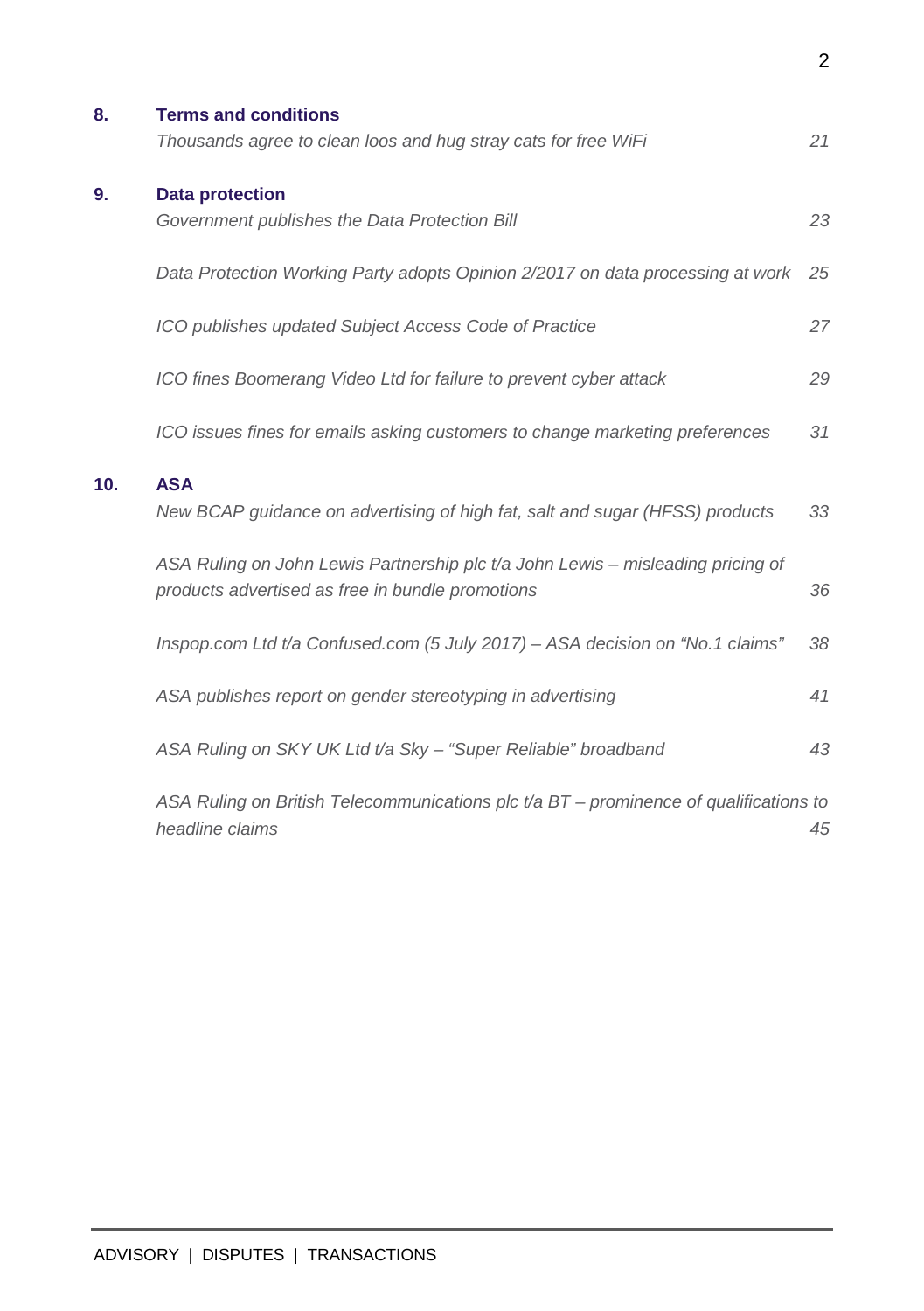### **Limitation clauses**

*Unclear limitation clauses – Royal Devon and Exeter NHS Foundation Trust v ATOS IT Services UK Ltd [2017] EWHC 2197 (TCC)*

### **The question**

Will an ambiguous limitation of liability clause be valid and enforceable?

### **The facts**

Royal Devon and Exeter NHS Foundation Trust (the **Trust**) entered into a contract for the provision of a computer system by ATOS IT Services UK Ltd (**Atos**). However, the Trust claimed that there were defects in the system provided, and that Atos had failed to remedy them, and proceeded to terminate the contract. The Trust claimed damages and argued that the limitation of liability provisions were unenforceable as they were ambiguous and uncertain.

Atos' aggregate liability was stated not to exceed: *"for claims arising after the first 12 months of the Contract, the total Contract Charges paid in the 12 months prior to the date of that claim."*

The Trust argued that this made it unclear whether there was a single limitation cap or a separate cap for each claim. Atos argued the reference to "claims" should be read as "*claim*"*.*

### **The decision**

The Court rejected the Trust's argument that the provision was incapable of being construed and therefore unenforceable. The Court applied usual contractual interpretation principles (*Arnold v Britton, Rainy Sky and Wood v Capita)*. The Court must ascertain the objective intentions of the parties by reference to what a reasonable person, having the background knowledge, would have understood the agreement to mean in the relevant factual and commercial context.

There were two competing interpretations and so it was open to the Court to prefer the option that made commercial sense, this case that the parties had intended an aggregate cap on liability.

The Court also noted it will try and give effect to terms agreed by parties where possible, and will be reluctant to decide a contractual provision is void for uncertainty (*Whitecap Leisure v Rundle [2008] EWCA Civ 429*).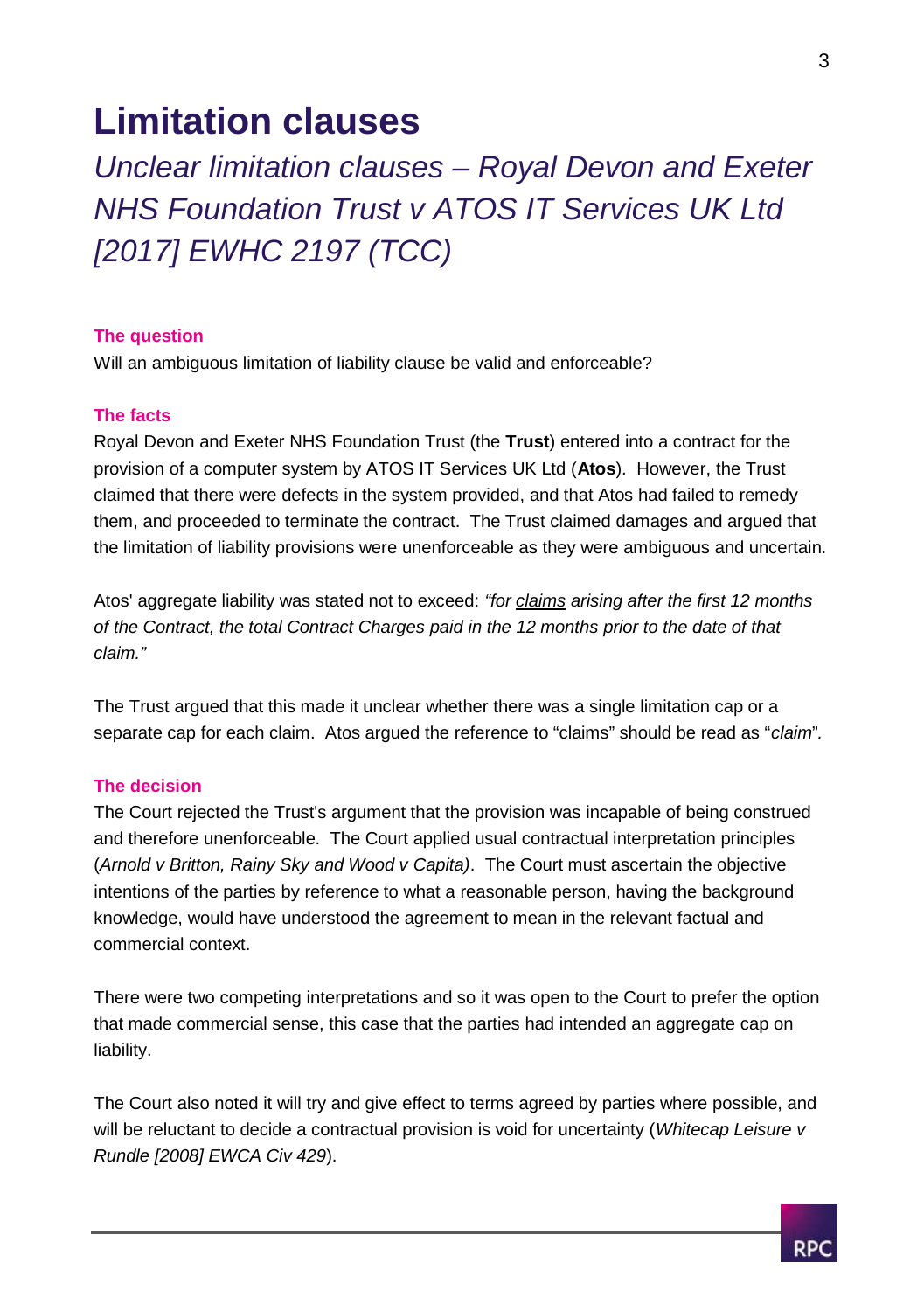### **Why is this important?**

This decision again highlights the importance of precise drafting, particularly limitation clauses. It is also a good example of contractual interpretation where the Court prefers the interpretation that makes commercial sense (ie a *Rainy Sky* approach).

### **Any practical tips?**

Be careful with your drafting! Take particular care with layered limitation clauses. Continue to bear in mind that recitals and acknowledgements within an agreement may assist the Court with identifying the commercial context.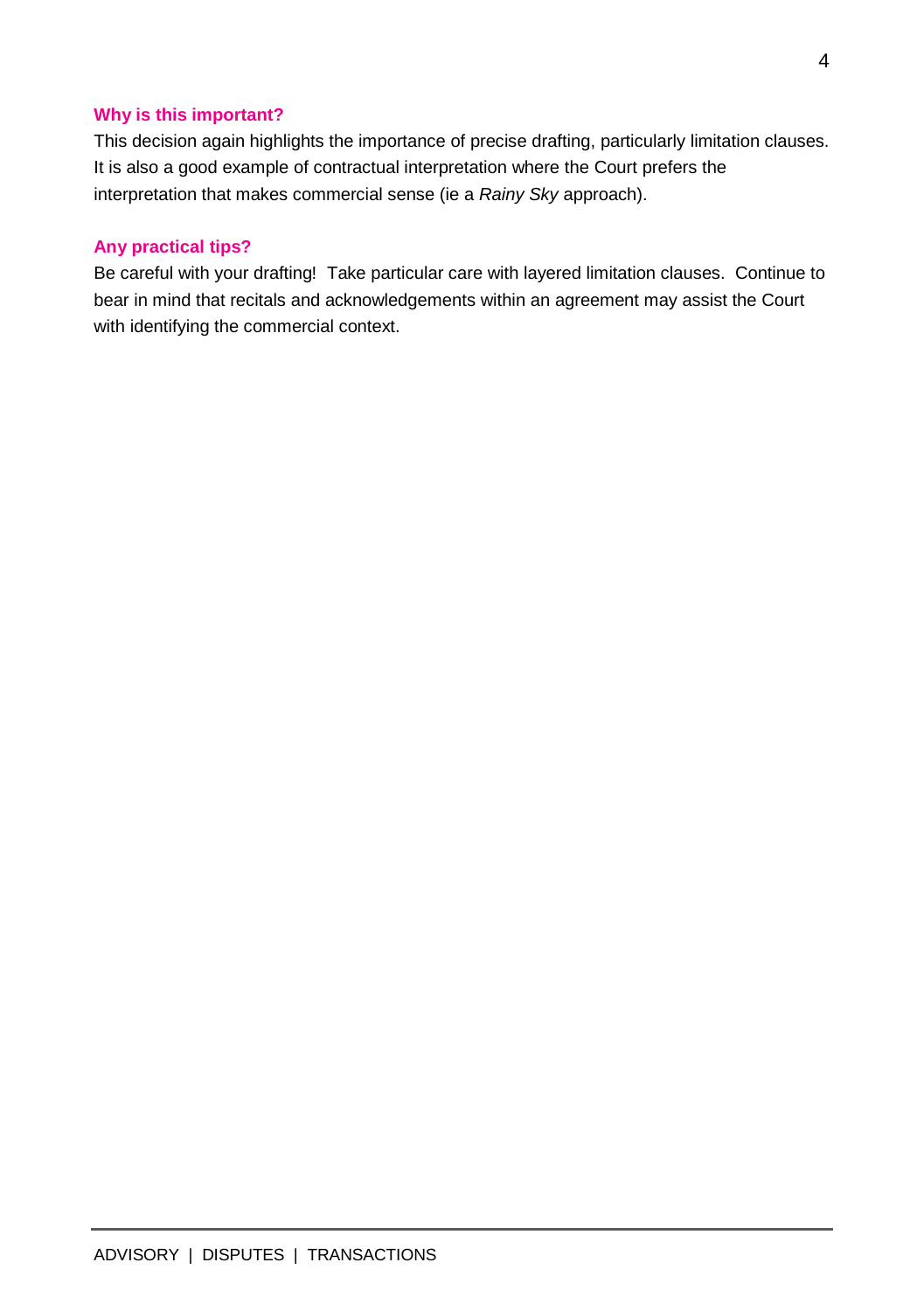### **Contractual discretion**

### *Rationality in exercise of discretion – Watson and others v Watchfinder.co.uk Limited [2017] EWHC 1275*

### **The question**

What limits apply when an option is subject to the board's consent?

### **The facts**

Watchfinder (**WF**) entered into a services agreement with another Adoreum Partners (**AP**) and granted options over its own shares to three of AP's directors. The option agreement provided: *"The option may only be exercised with the consent of a majority of the board of directors of the Company."*

When the directors attempted to exercise their share options. WF refused to issue the shares, on the basis that its board of directors did not consent. The directors claimed for specific performance. WF argued that the option gave the board an unconditional right to reject any exercise of the share options.

### **The decision**

The Court held that the clause in the option agreement could not be interpreted as an unconditional right to reject any exercise of the options. Otherwise the options, which were part of the overall deal, would be worthless – this was against commercial common sense.

The provision could not be disregarded entirely and, although unusual, it must have been intended to impose some form of restriction on the options.

The Court held that, as a matter of construction or implication, the board had a duty to exercise its discretion over the option in a way which was not arbitrary, capricious or irrational in the public law sense (see *Braganza v BP Shipping [2015] 1 WLR 1661*). This must involve a proper process, taking into account the relevant matters and not irrelevant matters*,* and without reaching a decision no reasonable board could have reached.

In this instance, there had been no proper exercise of discretion. There had been barely any considered exercise of discretion – there were no discussions, relevant matters had not been considered, the board wrongly thought it had an absolute veto, and the decision was arbitrary.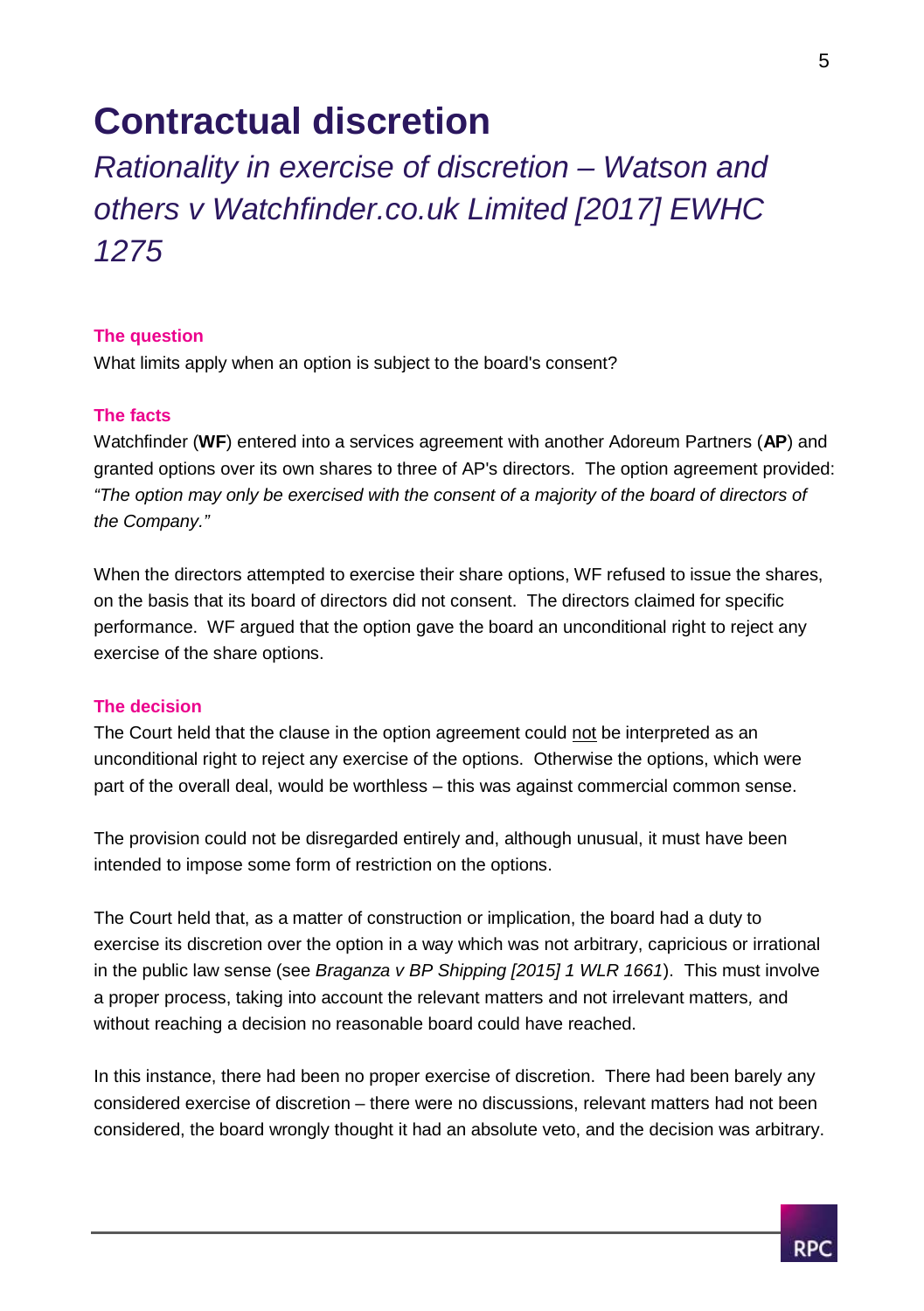### **Why is this important?**

This case shows the reluctance of the Court to allow an absolute discretion, particularly where this would result in an uncommercial outcome, as well as the importance the Court places on proper process and how any contractual discretion is exercised.

### **Any practical tips?**

Clearly identify provisions in an agreement where discretion may be exercised (e.g. discretion, election, consent, etc.) and state whether this will be sole/absolute, reasonable, etc. Even "absolute" contractual discretion is subject to proper process (considering relevant matters and disregarding irrelevant matters) and must not be not arbitrary, capricious or irrational. Consider stating what process will be followed and what matters will be taken into account.

At the point discretion is being exercised, ensure the decision makers know what they must do, that contractual/proper processes are followed and record a (rational or reasonable!) basis for the decision.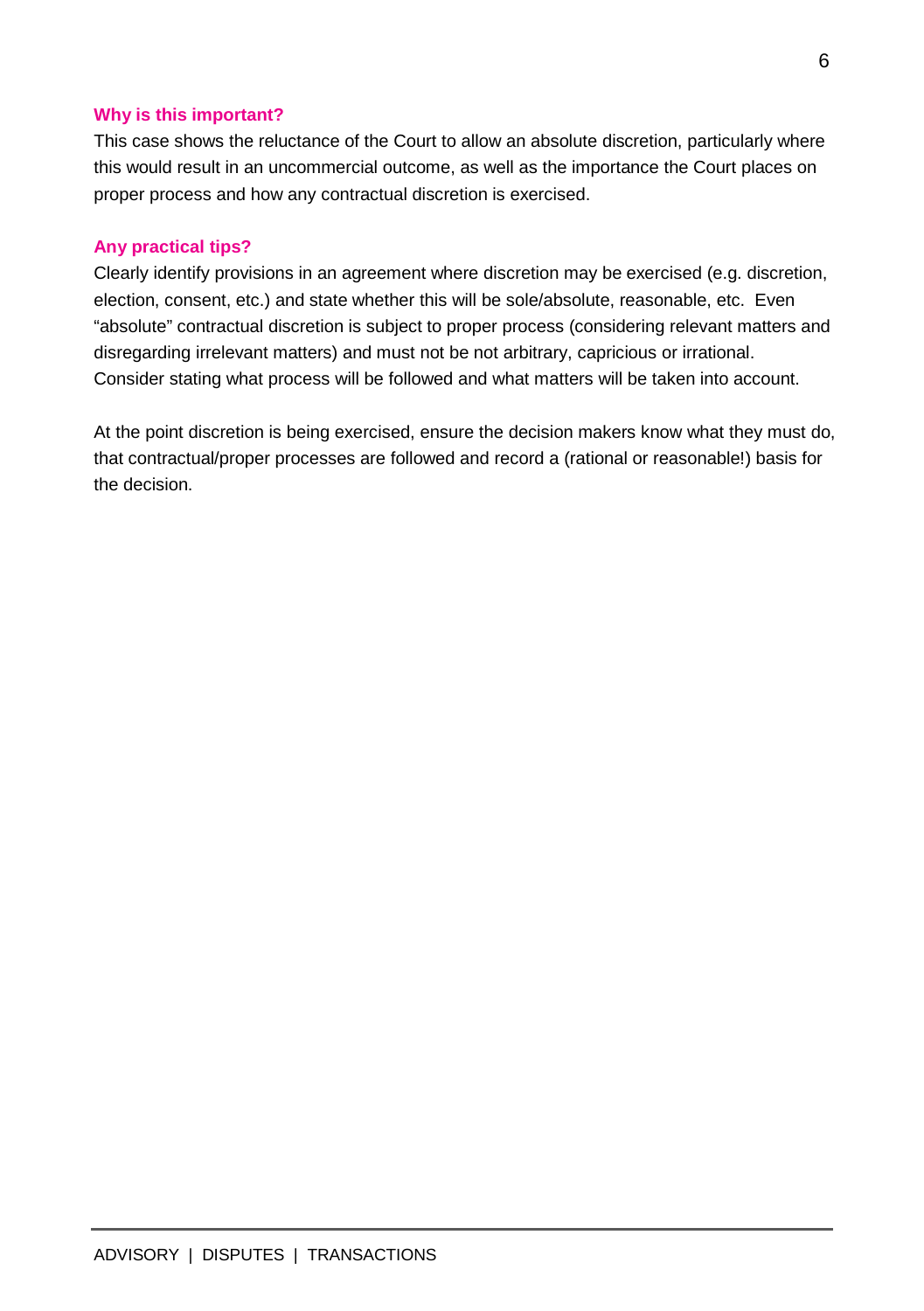### **Exclusion clauses**

*Excluding liability for negligence was reasonable – Goodlife Foods Ltd v Hall Fire Protection Ltd [2017] EWHC 767 (TCC)*

### **The question**

Can a widely-drawn exclusion of liability which excludes liability for all negligence be reasonable under the Unfair Contract Terms Act 1977 (UCTA)?

### **The facts**

Goodlife contracted with Hall Fire to design, supply, install and commission a fire detection and suppression system at Goodlife's frozen food production factory. A fire broke out at the factory, which Goodlife claimed led to £6 million of property damage and business interruption losses. Goodlife claimed that Hall Fire was liable for the losses caused by the fire, as it happened as a result of a failure or malfunction in the fire suppression system. The claim was in negligence rather than breach of contract for limitation reasons.

Hall Fire sought to rely on the exclusion clause contained in clause 11 of their standard terms and conditions, which stated that:

"*We exclude all liability, loss, damage or expense consequential or otherwise caused to your property, goods, persons or the like, directly or indirectly resulting from our negligence or delay or failure or malfunction of the systems or components provided by us for whatever reason* ".

Goodlife challenged the incorporation and enforceability of clause 11.

### **The decision**

The Court decided that:

- the clause was not particularly unusual or onerous, but in any event it had been sufficiently drawn to Goodlife's attention. Goodlife had the opportunity to read the terms and conditions and it has access to appropriate advice
- the court agreed with Goodlife that the exclusion did purport to exclude liability for personal injury or death (which is not permitted under section 2(1) UCTA). The question was then whether this rendered the whole exclusion clause unreasonable and of no effect
- Goodlife tried to rely on the Court of Appeal decision in *Stewart Gill v Horatio Myer [1992] EWCA 6* as authority that severance of the offending part of the clause was not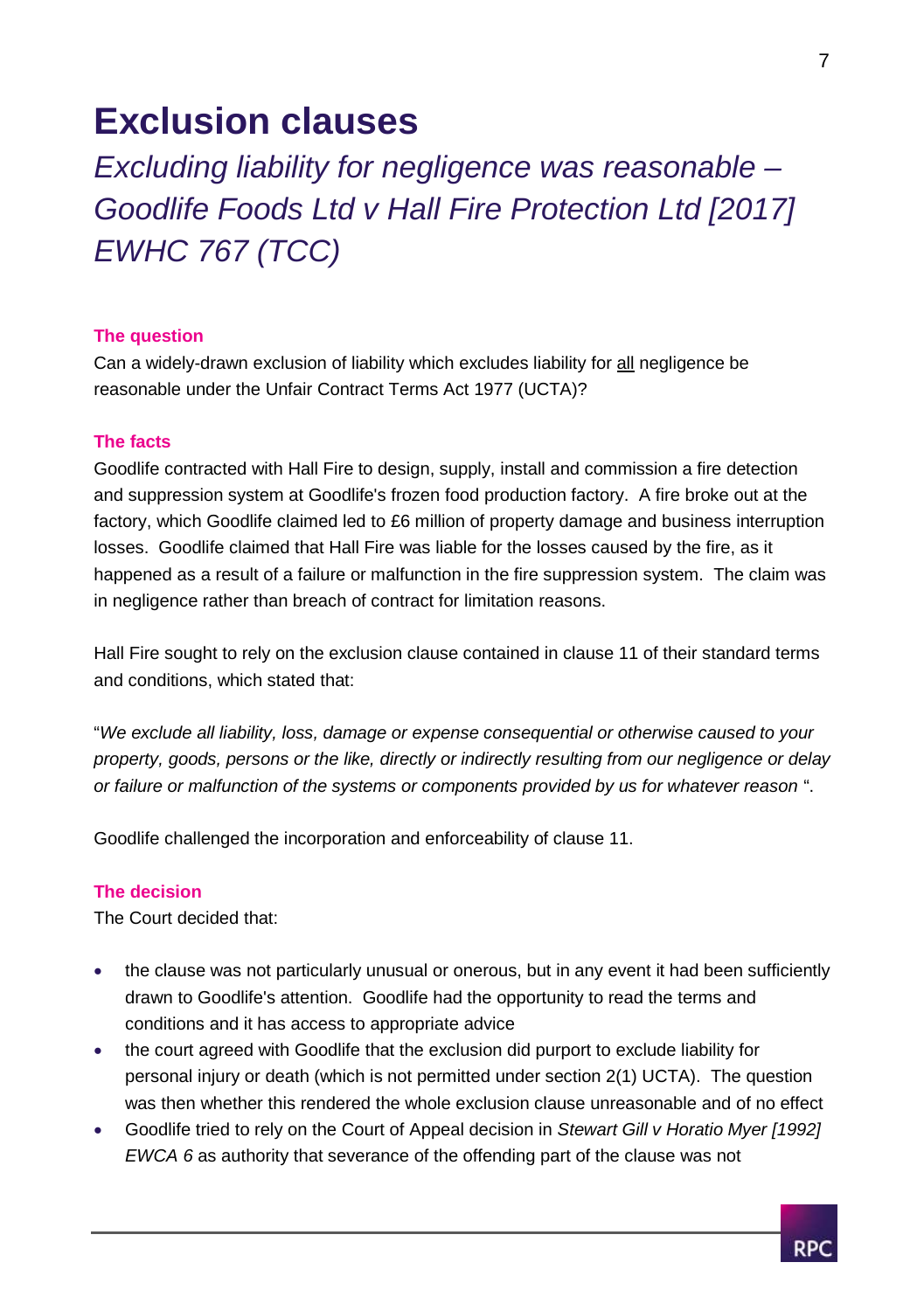permissible. However, the Court distinguished *Stewart Gill* and relied instead on the Court of Appeal decision in *Trolex Products Ltd v Merrol Fire Protection Engineers,* which held: *"[I]f part of a term is ineffective by reason of section 2(1), the remainder can nevertheless be upheld as reasonable".* The Court stated (obiter) that it would have found, if necessary, that the clause could not have been severed and so would have been unreasonable

 Goodlife further submitted that clause 11 was unreasonable because its scope was extremely wide and therefore Goodlife received very little benefit/protection.

Interestingly, whilst the Court accepted the clause was wide, it considered this was a fair allocation of risk between parties of equal size and bargaining power. This was particularly the case where Goodlife was likely to have its own insurance and, if there was a shortfall, it could have protected itself by additional insurance (Hall Fire offered to arrange cover for an additional payment within its terms). Goodlife was not being deprived of all recourse or being left with an insurable risk.

### **Why is this important?**

This case demonstrates that Courts will not necessarily find widely drafted exclusion clauses to be unreasonable under UCTA and how the Courts will interpret broad exclusions of all negligence.

It also shows that the availability of other remedies or recourse, including insurance, will be relevant to whether the exclusion is reasonable.

### **Any practical tips?**

Regardless of the Court's decision to uphold Hall Fire's exclusion clause, best practice is to expressly carve out matters that cannot be excluded/limited (e.g. death/personal injury caused by negligence, fraud, etc.). Exclusions/limitations should be divided into separate clauses/sub-clauses so they are severable if necessary. Ensure there are other effective remedies available, whether within the agreement or externally (e.g. insurance), particularly where exclusions apply.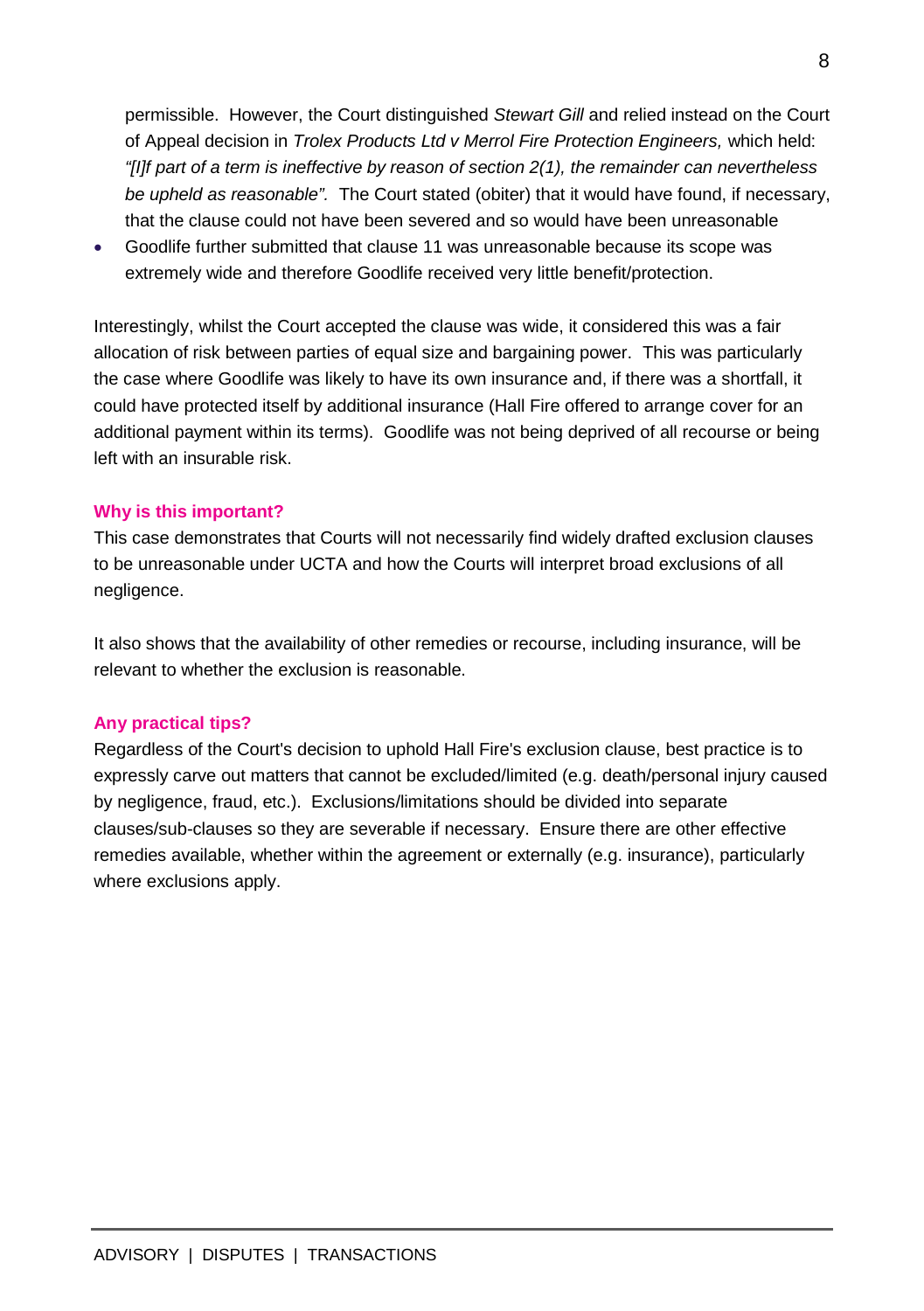### **UCTA**

### *African Export-Import Bank v Shebah Exploration & Production Company Ltd*

### **The question**

What does "*deals on the other's written terms of business*" in section 3 of the Unfair Contract Terms Act 1977 really mean? Put another way, when are standard terms subject to the UCTA reasonableness test?

#### **The facts**

The claimants were the lenders under a loan agreement for \$150m. The defendants defaulted (save for one \$6m repayment) but contended they were entitled to set off their counterclaims against their accepted liabilities to the claimants under the facility agreement. The claimants argued that the defendants had no right of set-off as the facility agreement contained provisions expressly excluding any right of set-off. The defendants argued that they were dealing on the claimants' "*written standard terms of business*" within 5.3 UCTA, such that the claimants could not rely on the set-off provisions except in so far as that provision satisfied the requirement of reasonableness.

### **The decision**

The Court of Appeal summarised the relevant law around reliance on section 3 UCTA. The party relying on a term must establish that: (i) the term is written; (ii) the term is a term of the business; (iii) the term is part of the other party's standard terms of business; and (iv) the other is dealing on those written terms of business. To do this, the party must show that the other party "habitually" uses those terms of business. Longmore J also held that: "*it is relevant to inquire whether there have been more than insubstantial variations to the terms which may otherwise have been habitually used by the other party to the transaction. If there have been substantial variations, it is unlikely to be the case that the party relying on the Act will have discharged the burden on him to show that the contract has been made 'on the other's written standard terms of business*'".

There was: "*no requirement that negotiations must relate to the exclusion terms of the contract, if the Act is not to apply*".

#### **Why is this important?**

Knowing when UCTA is, or is not, likely to apply can be critical, especially here where \$144m (the remaining loan) is at stake. The case shows that strong evidence is needed to show that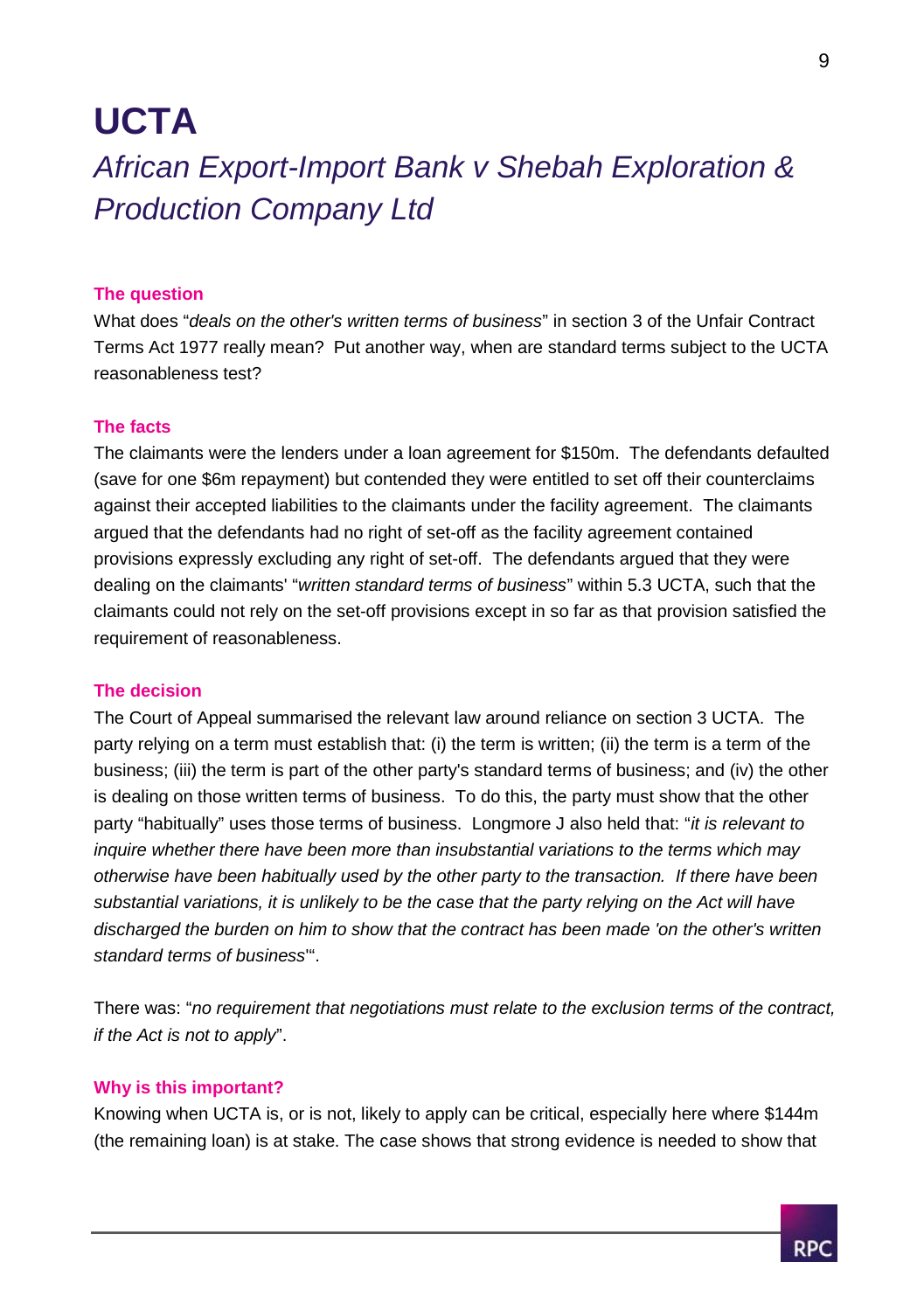a complex agreement like a loan facility (even if based on an industry template) is made on a party's standard written terms.

### **Any practical tips?**

Model form contracts and standard written terms are a common feature of the legal landscape. Be aware when such agreements are likely to be subject to UCTA and its reasonableness tests, and how far negotiations (whether or not relating to exclusion clauses) may start moving the UCTA dial.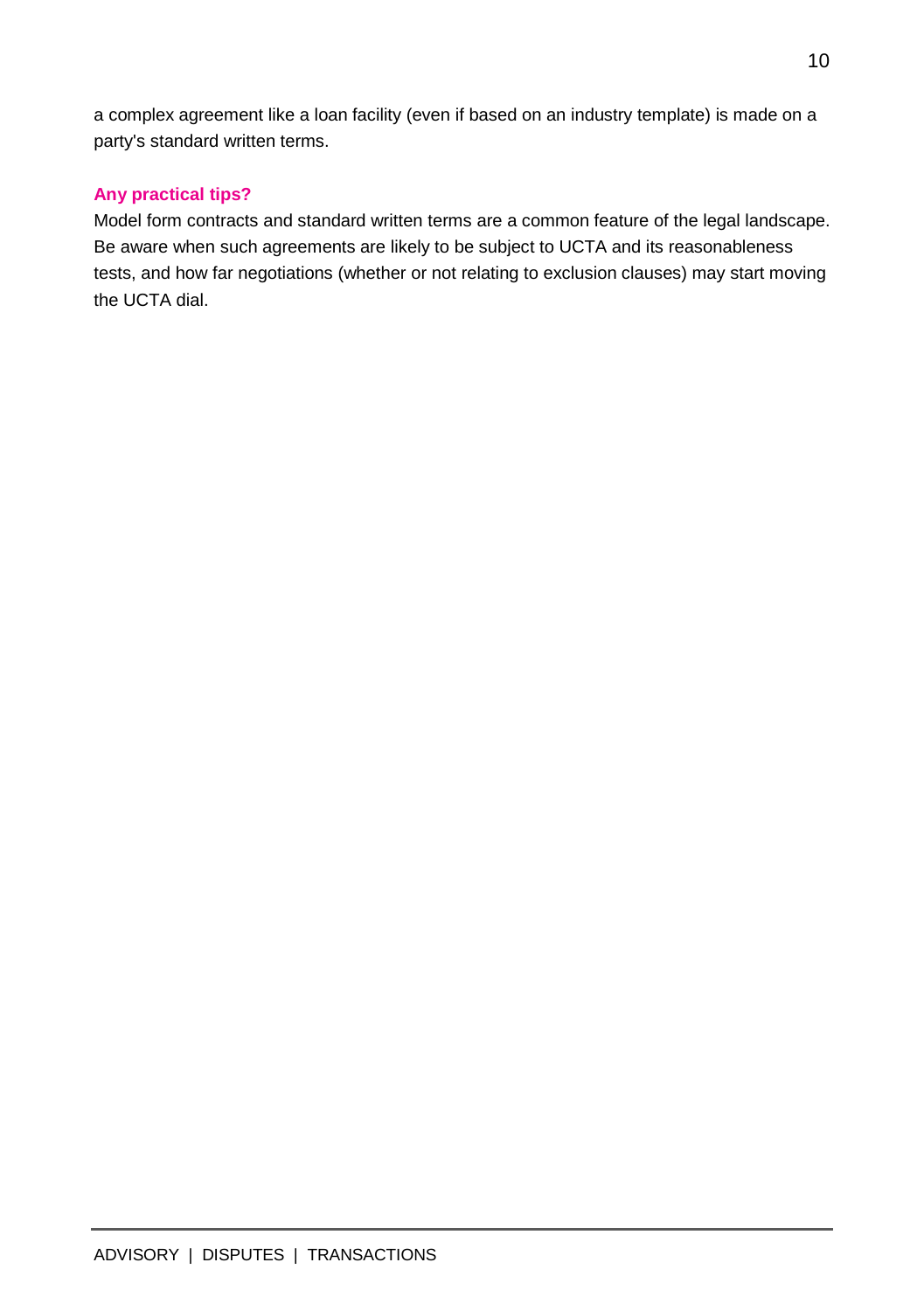## **Contractual interpretation**

*Interpretation of uncertain provisions – Kitcatt and others MMS v UK Holdings Ltd and others [2017] EWHC 675*

### **The question**

How will a Court interpret a clause that is uncertain or which appears to be unworkable?

### **The facts**

Kitcatt sold their advertising agency to MMS (a subsidiary of Publicis Groupe SA). Under the sale agreement, Kitcatt was entitled to deferred consideration from the buyer. The amount depended on how Kitcatt performed following its merger with Digitas, a marketing agency within the Publicis group.

The sale agreement contained a warranty that MMA/certain persons were not aware:

"*of any facts or circumstances that could reasonably be expected to have a material adverse impact upon the Operating Income and/or Revenue in 2012 or 2013 (being a reduction of at least 20% in the case of Operating Income and 10% in the case of Revenue) including, without limitation:(i) the resignation or expected loss of any client of Digitas; or (ii) any significant current or threatened litigation involving Digitas."*

Digitas lost a significant amount of work from a key client such that there was no deferred consideration. Kitcatt claimed for breach of warranty. MMS argued that the warranty provided no reference point which would allow a comparison to be made and so it was void for uncertainty. Also if the terms 'Operating Income' and 'Revenue' were given their defined meanings the clause became meaningless.

### **The decision**

The Court found that the warranty was enforceable and had been breached. The key points were:

 the defined terms 'Operating Income' and 'Revenue' should not be applied. The parties intended the warranty to be enforceable and so the definition should not be incorporated. The definitions clause also provided a definition would apply, "*unless the context requires otherwise*". The Judge noted "*a definition should be the servant of clarity, not a dictator of absurdity*"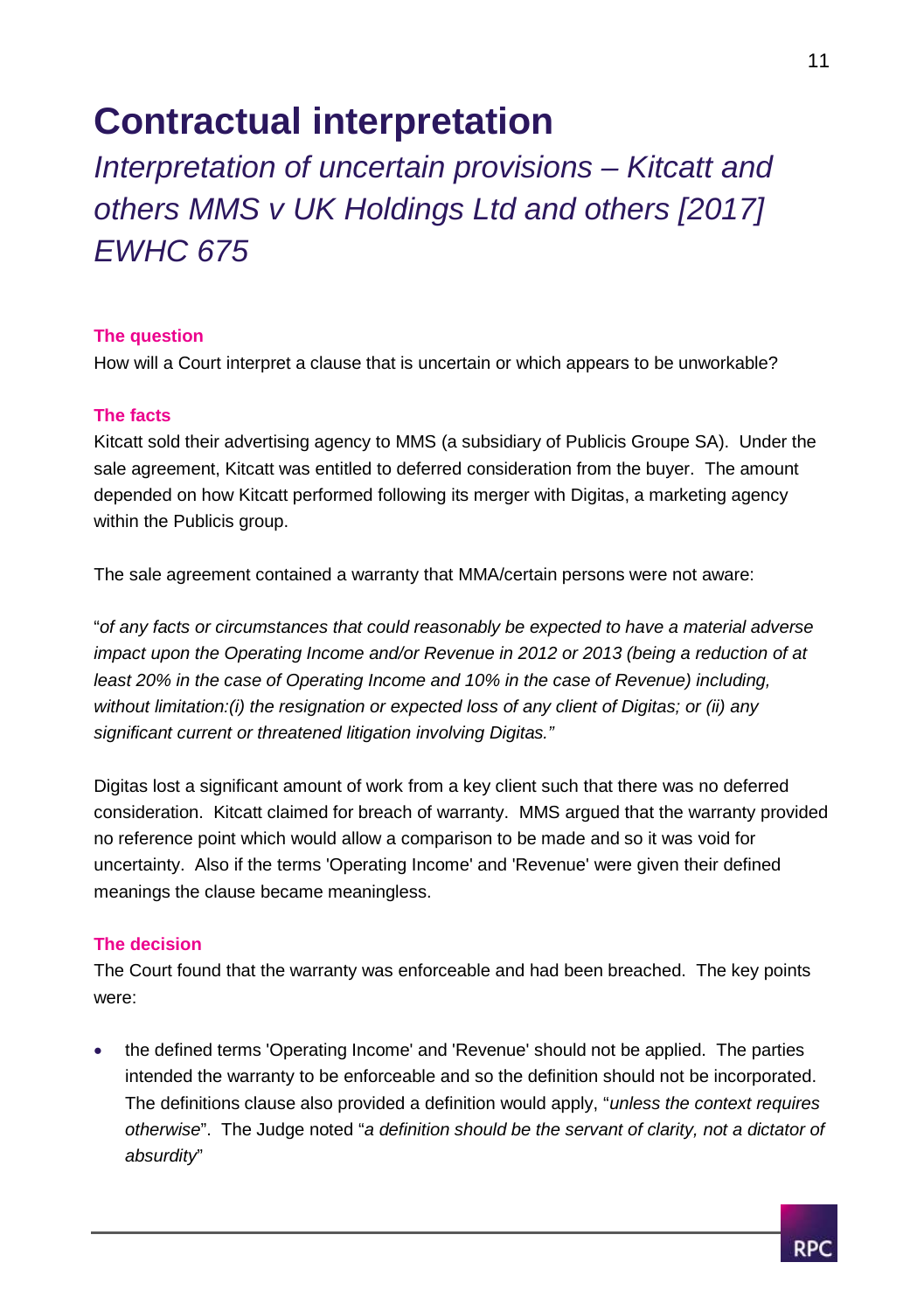- the Court applied *Arnold v Britton* and found that the relevant background knowledge and overall purpose of the clause included that the deferred consideration was partly dependent on Digitas' performance; and the warranty was an important part of the whole deal
- against that background, the Court could construe the clause as providing for a comparison between the information that had been disclosed and if the loss of the Digitas client had been disclosed. This gave effect to the purpose of the clause and made commercial common sense
- for these reasons, the Court rejected the argument that this was a meaningless clause to which it could not give effect – as had been held in *Prophet v Huggett [2014] EWCA Civ 1013*. The Court was reluctant to decide that an important clause, central to the deal, was unenforceable.

### **Why is this important?**

This case is another good example of the Court being reluctant to find an important clause is void for uncertainty or because it is meaningless. Instead, the Court will seek to interpret the clause to give effect to its purpose and the objective intentions of the parties.

### **Any practical tips**

Be careful with your drafting – especially on key provisions, e.g. payment terms. Double check definitions, especially when used in different parts of the agreement or for different purposes. If the drafting is unclear, the Court will construe the clause to reflect what it thinks the parties intended – so review recitals, etc.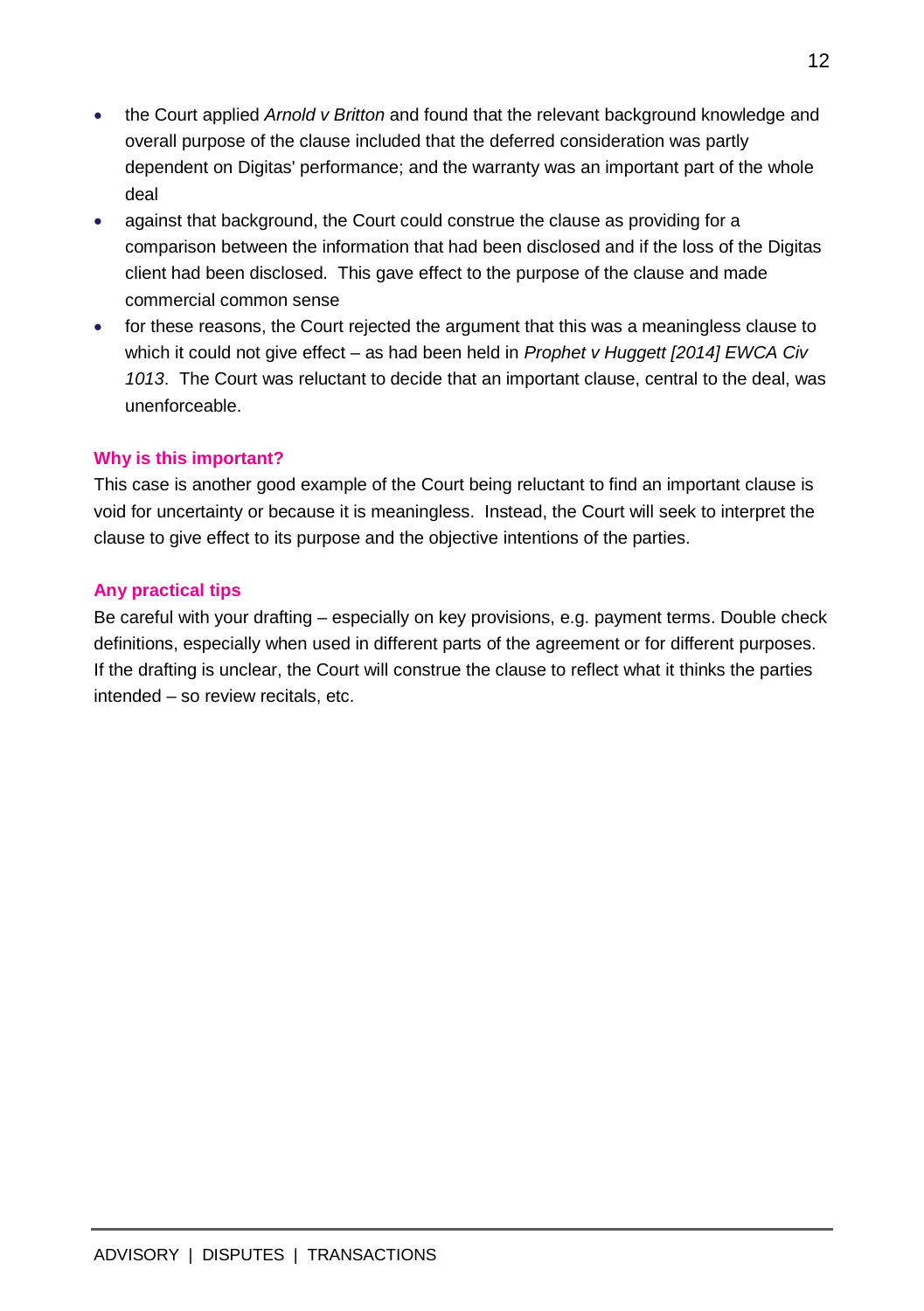## **Contractual interpretation**

*Supreme Court decision on conflicting contractual standards – MT Højgaard A/S v E.On Climate and Renewables UK Robin Rigg East Ltd [2017] UKSC 59*

### **The question**

How will the Court resolve conflicting contractual standards, e.g. between general obligations and specified international standards?

### **The facts**

MT Højgaard (**MTH**) was engaged by E.ON to design, manufacture and install the foundation structures for 60 offshore wind turbines for the Robin Rigg wind farm in the Solway Firth in Scotland.

The agreement contained various general obligations on the provision of the services, e.g. due care and diligence, works to be fit for purpose, and a 'design life' of 20 years.

The agreement also included detailed technical requirements, including that the design of the foundations be in accordance with an international standard published by Det Norske Veritas DNV – a leading classification and certification agency. The international standard DNV-OS-J101 (**J101**) was intended to deliver a service life of 20 years, subject to a small failure rate of less than 0.001%.

MTH performed the works in accordance with J101 but, due to an error in the international standard, the design did not have a service life of 20 years. The remedial work cost over €26 million and the parties disputed which of them was liable (or who bore the risk of an error in J101).

At first instance, the Technology and Construction Court (**TCC**) held that MTH was responsible for the necessary remedial work for breaching the 'fitness for purpose' obligation and the requirement the design life would be 20 years. The Court of Appeal overturned this decision but awarded E.ON only nominal damages of £10 (as the breach of a separate testing obligation would not have revealed the error in J101).

### **The decision**

In a unanimous decision, the Supreme Court overturned the Court of Appeal and restored the earlier decision of the TCC. The key points were:

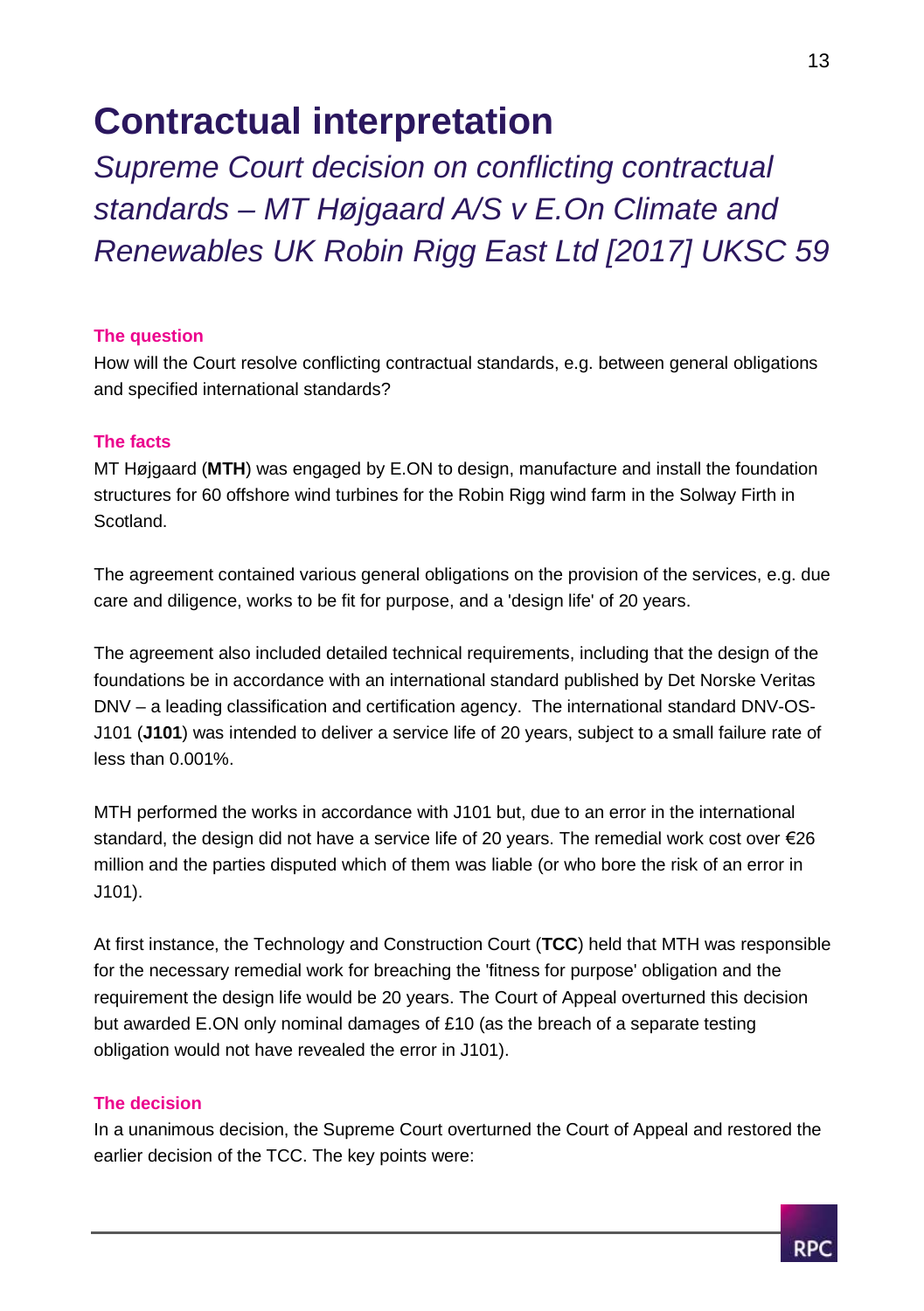- the Court decided that there was a contractual duty that the design would give a lifetime of 20 years and this has been breached (whether this was expressed as a warranty that the foundations would have a lifetime of 20 years or as a contractual term that they had been designed to last 20 years was irrelevant to the outcome)
- the Court cited the case of *Cammell Laird v The Manganese Bronze and Brass Co [1934] AC402*¸ to confirm that a contractor is required to "*be bound by his bargain even though he can show an unanticipated difficulty or even impossibility in achieving the result desired"* – in this case relying on the J101 standard
- the Court held that where there are apparently inconsistent provisions or standards, rather than concluding that they are inconsistent, the proper interpretation is that the more higher standard must prevail and the less rigorous standard will be treated as a minimum requirement. In this case, the minimum requirement was J101 and MTH was held to the higher standards of a design life of 20 years.

### **Why is this important?**

This Supreme Court decision confirms how the Courts will seek to resolve apparent conflicts between different contractual provisions/standards so as to give effect, if possible, to all parts of the contract. Instead of finding only one of the standards will apply, the Court can resolve the apparent conflict by applying the higher standard, with the other(s) acting as minimum requirements.

### **Any practical tips**

Consider how general obligations and specific standards will interact and whether they are consistent. This can be particularly challenging for technical or complex projects (with detailed schedules – that may or may not be subject to legal review).

For example in software agreements, these issues are often avoided by not providing general obligations such as "satisfactory quality" or "fitness for purpose", with standards being tied to performance in accordance with technical specifications (and often further qualified by "in all material respects").

If there is a risk of inconsistency, consider provisions dealing with precedence/hierarchy of clauses, defining minimum requirements and/or acknowledging that compliance with technical standards will satisfy general obligations.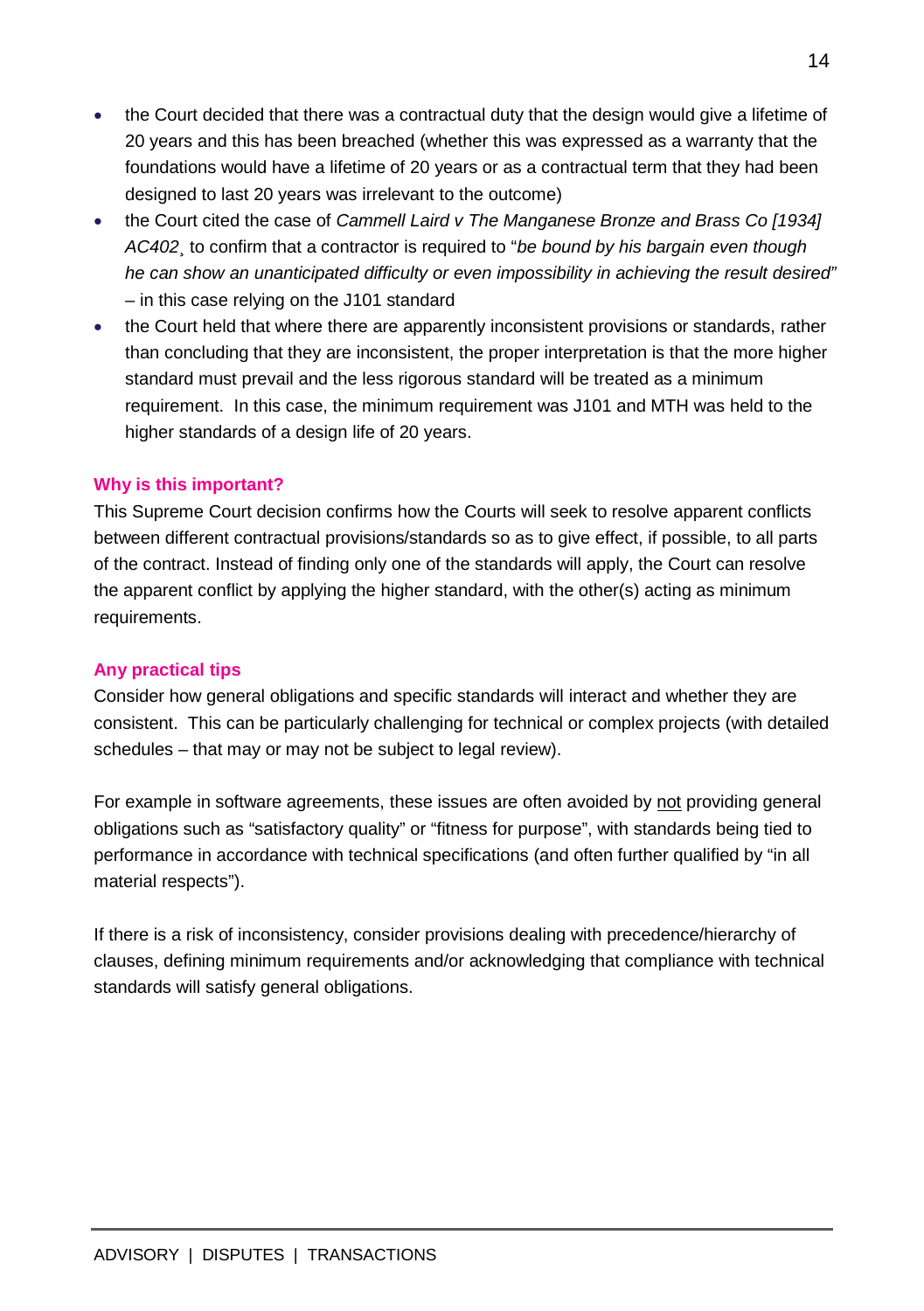### **Contractual interpretation**

*GB Building Solutions Ltd (in administration) v SFS Fire Services Ltd (t/a Central Fire Protection) 2017 EWHC 1289*

### **The question**

When using defined terms in a contract, how careful do you need to be in their consistent application?

### **The facts**

GB Building Solutions (a main building contractor) (**GB**) engaged SFS Fire Services (**SFS**) as a subcontractor to design and install a sprinkler system in a Manchester office development. The building was flooded before practical completion of the main contract works.

The case turned on whether the flooding took place before or after the "Terminal Date" – the practical completion of the subcontractor's work. If before, GB would be barred from bringing an action because flooding was a "specified peril" and under the contract "specified perils" were covered by the contractor's all risks insurance so the subcontractor would have no liability for remedying the damage. A core difficulty was that the definition of "Terminal Date" referred to the "date of practical completion of the Sub-Contract Works". Note that "practical completion" here was lower case, whereas there was a definition of "Practical Completion" in the Schedule which was the "issue of the Certificate of Practical Completion pursuant to the Main Contract". GB claimed that where "Practical Completion" was capitalised it was to be used as a defined term and, where it was not, practical completion was a matter of fact. SFS instead claimed that "Practical Completion" applied to all instances of practical completion.

### **The decision**

The High Court applied the principles of construction as set out by the Supreme Court in *Wood v Capita* by which the court adopted "*the iterative process by which each suggested interpretation is checked against the provisions of the contract and its commercial consequences are investigated*". As the judge stated, "*there may often be provisions in a detailed professionally drawn contract which lack clarity and the lawyer or judge in interpreting such provisions may be particularly helped by considering the factual matrix and the purpose of similar provisions in contracts of the same type*". It followed that the judge preferred GB's interpretation that the definition of Terminal Date in the Schedule referred to practical completion without capitalisation and the definition of Practical Completion in Schedule 1 did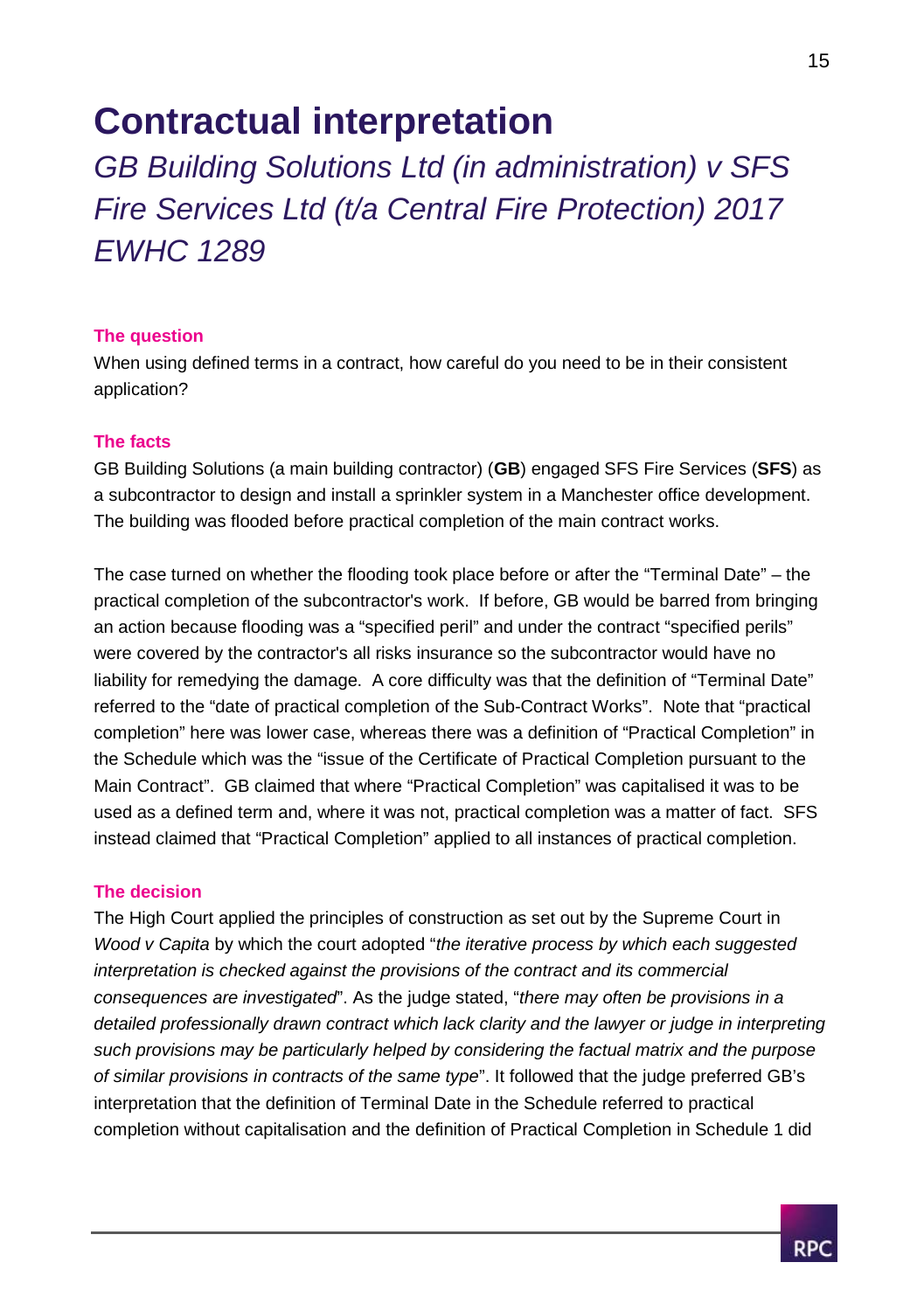not apply. Hence the flooding occurred after the Terminal Date and GB could bring its action for the flood damage.

### **Why is this important?**

The case is a clean application of *Wood v Capita*, by which contractual interpretation is determined by a review of the contractual wording and the commercial consequences of each suggested interpretation. It also shows that particular care must be taken when drafting key definitions, and ensuring that they are applied consistently throughout.

### **Any practical tips?**

Draft with clarity! If you use defined terms, use them consistently throughout. Otherwise the court may decide that the use or not of capitalised terms was intentional within the contract wording, and this might well prove costly.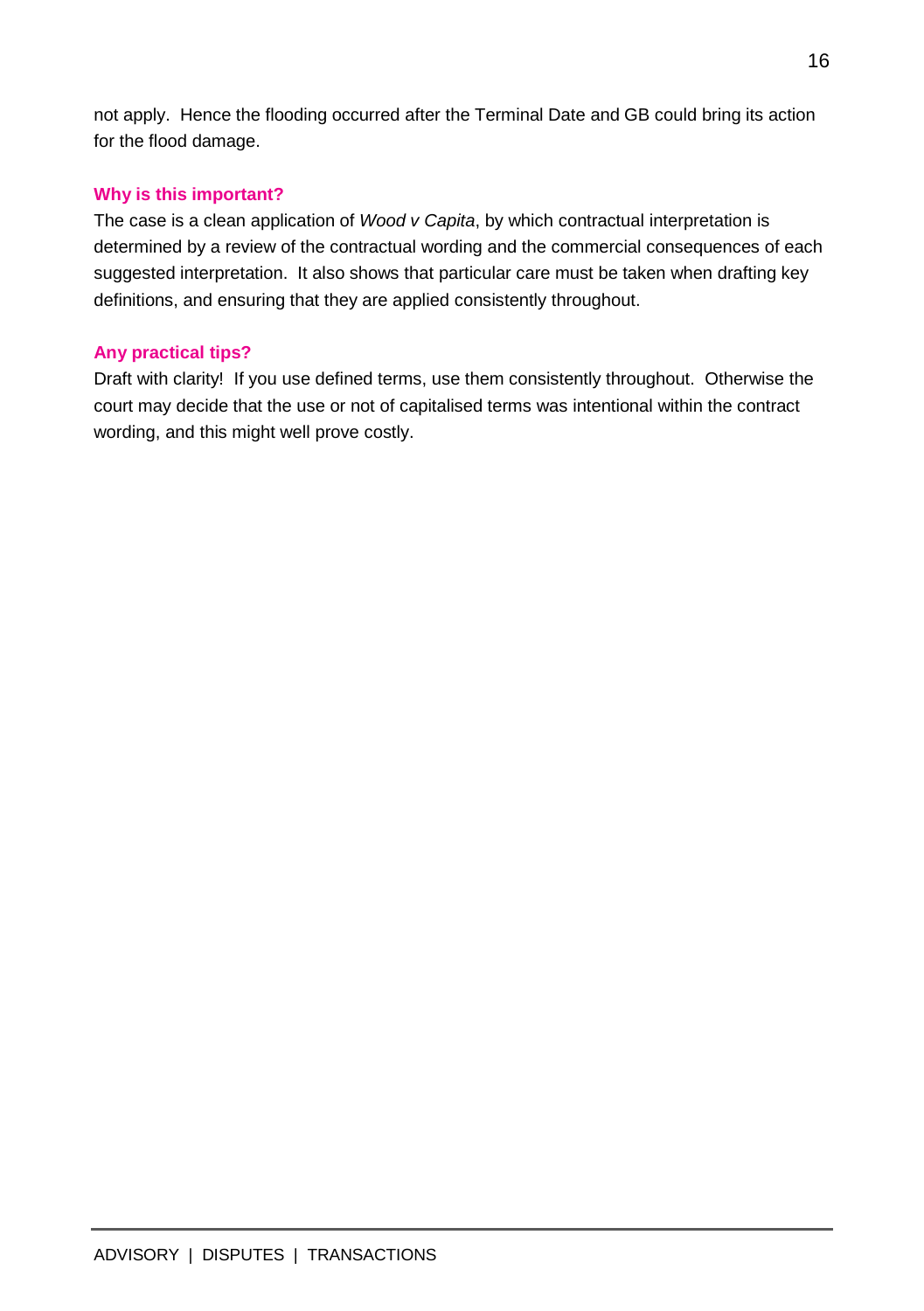## **Assignment**

*Effective assignment and notice – General Nutrition Investment Company v Holland and Barrett International Ltd and another [2017] EWHC 746 (Ch)*

### **The question**

What is the effect of not giving notice of an assignment of contractual rights?

### **The facts**

The original licensor, GNIC Arizona, assigned its rights under a trade mark licence to General Nutrition Investment Company (**GNIC**). GNIC Arizona was then dissolved as part of a group restructure. The licensee and other contracting party was Holland and Barrett International Limited (**H&B**). H&B was not given notice of this assignment to GNIC and so there was only an equitable assignment of rights, not a legal assignment.

The licence agreement provided the licensor with certain termination rights and so GNIC (as the new licensor) served a number of notices on H&B purporting to terminate the licence agreement for breach, which H&B contested.

### **The decision**

The Court considered whether there had been a valid assignment of the licence agreement from GNIC Arizona to GNIC. The Court confirmed there had been no legal assignment because H&B had not been provided with notice.

The Court held that the notices of termination served by GNIC, which was an equitable assignee only, were invalid because no notice of assignment had been given to H&B and so GNIC could not exercise those contractual rights in its own name. The key points were:

- the Court followed *Warner Bros Records v Rollgreen [1976] QB 430*, in which the Court of Appeal held that an equitable assignee could not exercise an option in its own name. The Court considered the same reasoning applied to the termination rights – these were substantive contractual rights, not merely procedural issues
- GNIC was attempting to change the contractual relationship through the termination, and H&B was entitled to know whether GNIC was able to exercise those rights. H&B did not know because no notice had been served
- the notice could have been provided by either GNIC Arizona or GNIC (although it was of course in GNIC's interests to ensure notice was given).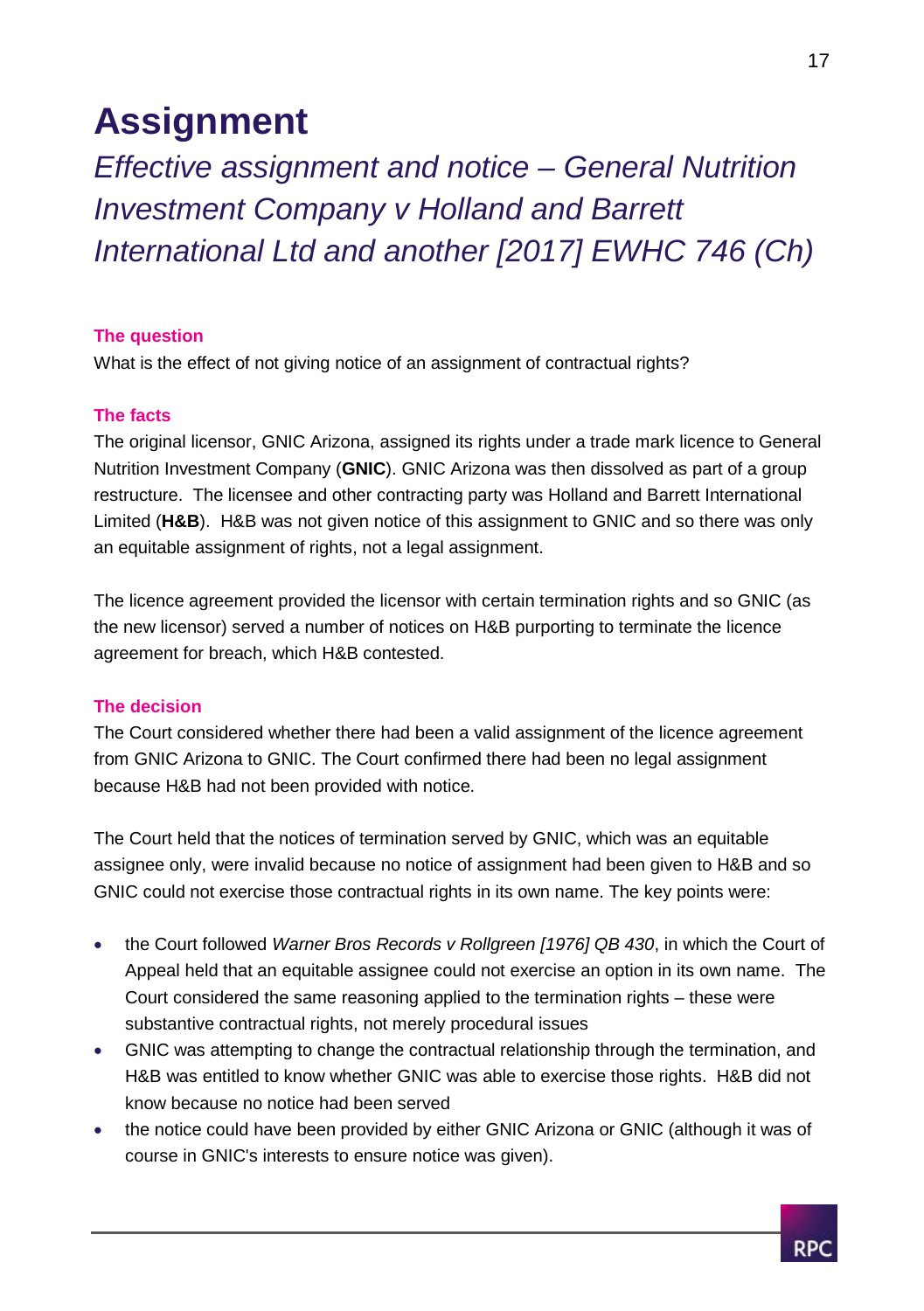### **Why is this important?**

Whilst an equitable assignment is binding as between the assignor and assignee, this case is an important reminder that notice should be provided to the other contracting party so that there is a legal assignment and the assignee can exercise its contractual rights against that other party.

### **Any practical tips**

If the benefit of an agreement is being assigned, check the assignment clause to confirm this is permitted and ensure that notice of assignment is given to the other contracting party. Remember that an assignment will only transfer the benefit, not the obligations or burden, of the agreement.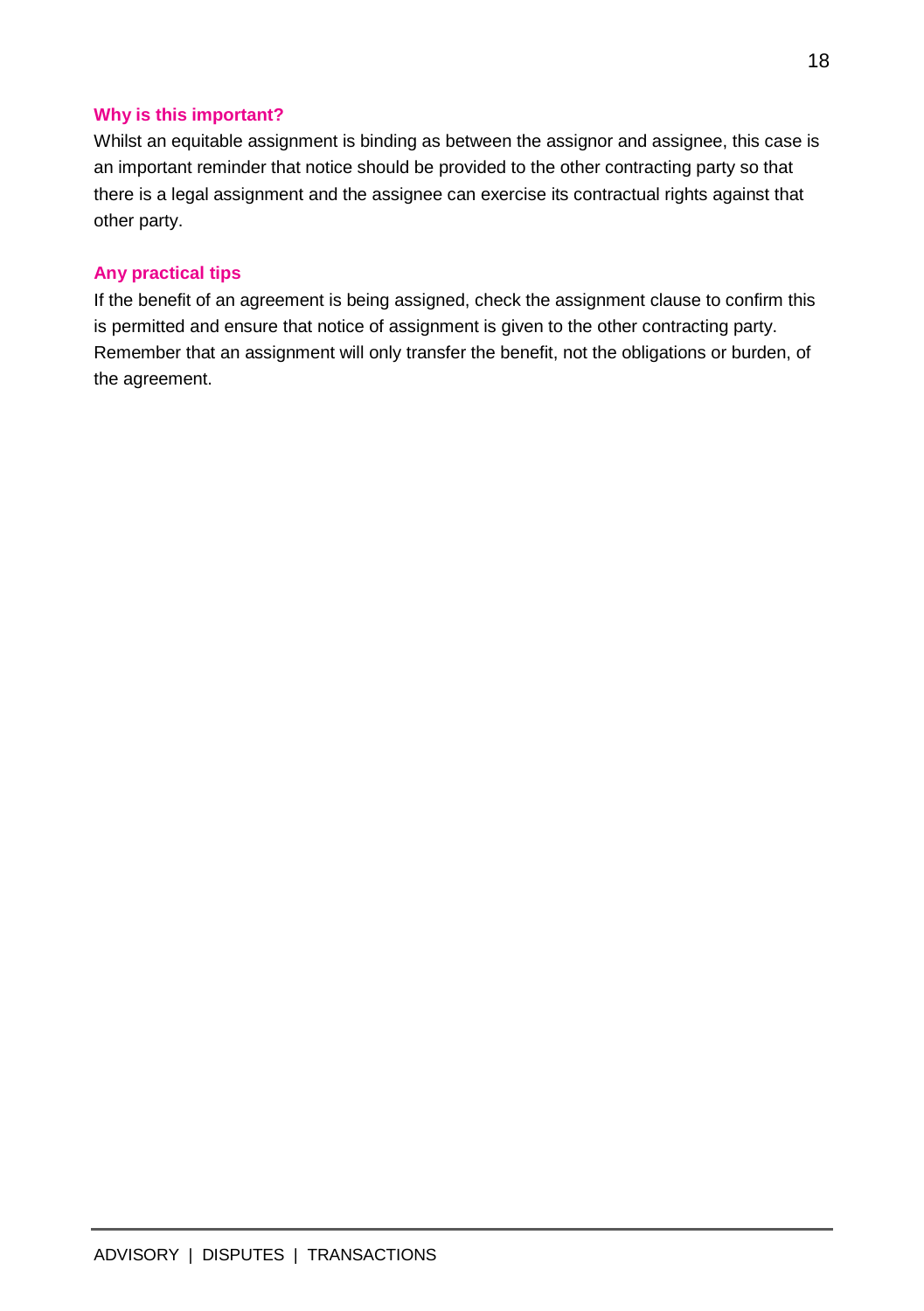# **Service provider liability**

*EU proposal provides clarity on incoming requirements for digital service providers*

### **The background**

The Network and Information Security Directive was passed in 2016 and is due to be implemented into UK law by 9 May 2018. It aims to increase the level of cybersecurity across the European Union. As part of that strategy, digital service providers (**DSPs**) will be required to manage the risks posed to the security of their network and information systems, and to notify the authorities in the event that incidents have a "substantial impact" on the provision of their service.

The Directive provides for the imposition of "dissuasive" penalties on DSPs who fail to meet their obligations.

### **The development**

In September 2017 the European Commission published proposals which clarify the Directive's impact on DSPs.

DSPs must take "appropriate", systematic measures to ensure the security of their network and information systems, taking into account incident handling, business continuity management, monitoring, and compliance with international standards. The proposals elaborate on how companies must take each of these elements into account, and provide a useful starting point for organisations who wish to start formulating compliant policies.

The proposals also lay down the criteria for determining if an incident is categorised as "substantial". An incident will be substantial if it results in any of the following:

- the service provided by the DSP is rendered unavailable for more than 5,000,000 user hours, being the total number of users affected for a period of sixty minutes
- a "loss of integrity, authenticity or confidentiality" of data affecting more than 100,000 users
- an effect on public safety
- material damage of over €1,000,000 for at least one user
- an effect on at least two Member States.

If an incident is categorised as substantial, DSPs must notify it to their competent authority. If the DSP cannot show that it has effective security measures in place, a substantial incident is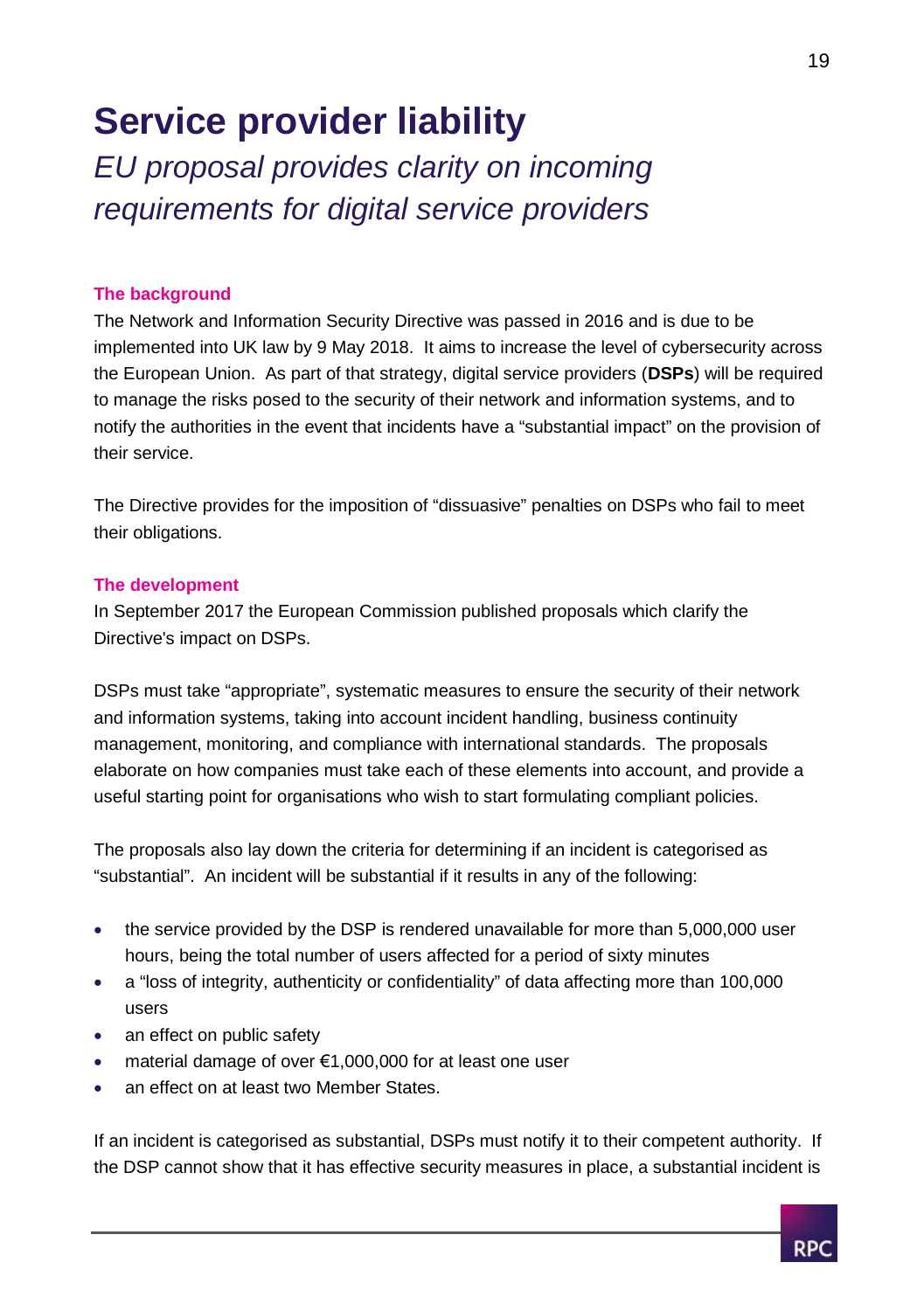likely to trigger a fine or other penalty. The nature of enforcement will be left up to Member States, and the UK has proposed incorporating the cybersecurity law into the same framework as the EU privacy law – which allows for fines of up to 4% of global revenue.

### **Why is this important?**

These proposals provide greater clarity on a law which may have far-reaching impacts for DSPs. The underlying Directive creates an entirely new area of exposure for DSPs, which going forward will need to consider their relationship with the competent authority in addition to their customers. It is useful to have more detail on what will constitute "appropriate" measures under the legislation.

DSPs with a greater user-base should take particular note. A cyber incident at a large DSP, which may have millions of daily users, could easily trigger the proposed criteria to qualify as "substantial".

### **Any practical tips?**

Organisations should begin reviewing the measures they have in place to ensure the security of their network and information systems. It is essential that procedures are fully compliant with the law from its implementation date onwards. In the UK this will be on or before 9 May 2018.

Although the proposals are still in draft, they are unlikely to see any significant revisions before being published. Once the proposals are finalised, national legislation cannot impose more stringent requirements. Creating processes which comply with the EU law will therefore **at least** comply with requirements of the UK law when it comes into force, and may even go beyond it.

The last thing any organisation needs after suffering a major cyber incident is the threat of regulatory action, and the bad publicity and potential fines which go with it. Putting the right systems in place now will avoid these headaches, and make good commercial sense in any event.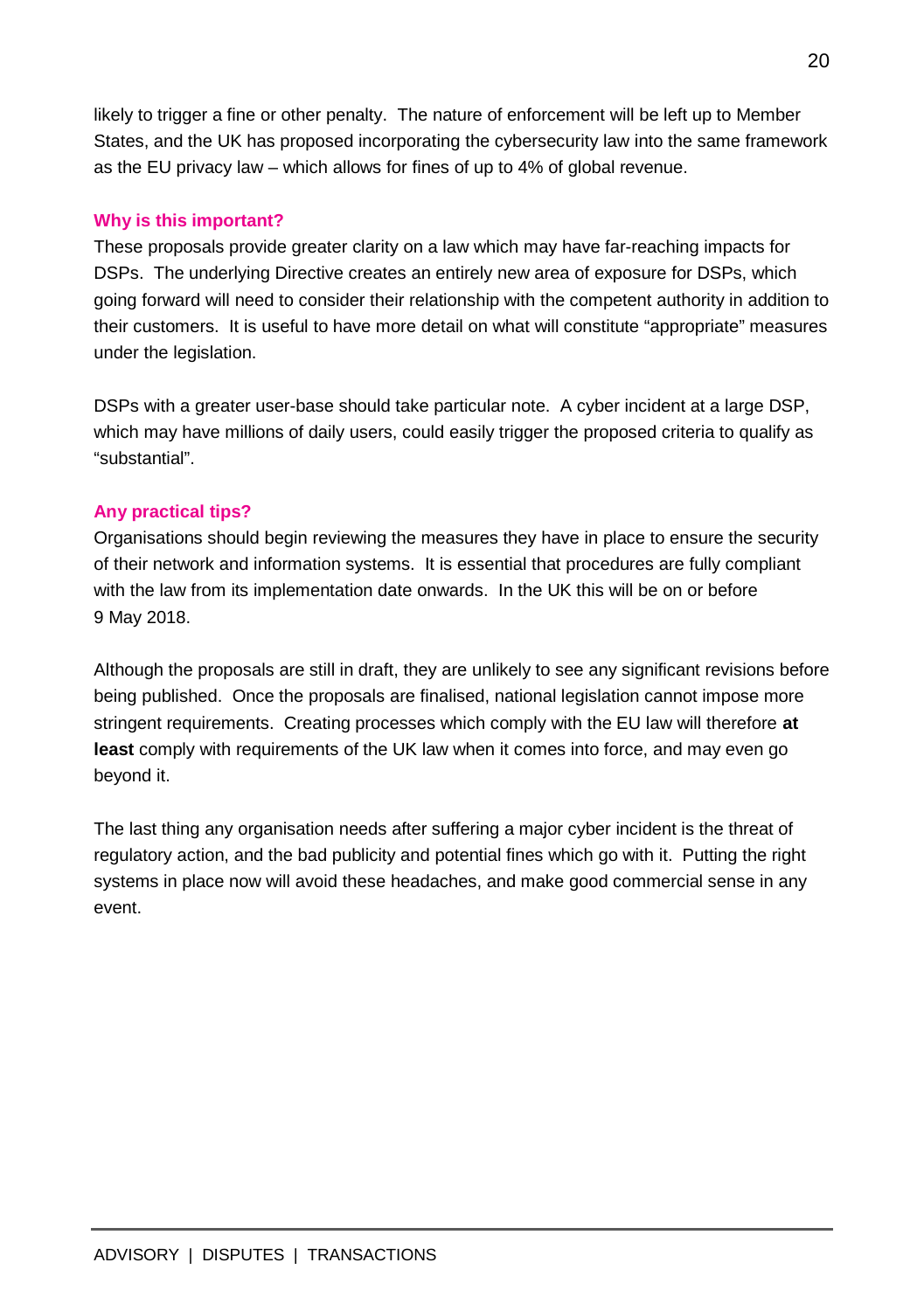### **Terms and conditions**

### *Thousands agree to clean loos and hug stray cats for free Wi-Fi*

### **The question**

Does anyone read terms and conditions? And what might this mean for the concept of "unambiguous consent" under the GDPR?

### **The background**

In an "experiment", Purple, a Wi-Fi hotspot provider, added a clause to its terms and conditions that required 1,000 hours of community service from those who wanted free Wi-Fi. The definition for community service included the following tasks: "*cleaning portable festival lavatories, hugging stray cats and dogs and painting snails' shells to brighten up their existence*".

Only one person out of 22,000 noticed the clause, despite it being there for two weeks, and was awarded a prize for their attentiveness.

Purple's experiment follows a similar stunt in 2014, when cyber security firm F-Secure included in their terms and conditions that users had to hand over their first-born child "*for the duration of eternity*" in exchange for free Wi-Fi. Six people signed up.

### **Why is this important?**

Whilst Purple's intention is not to enforce the community service, the experiment highlights an important issue for both users and Wi-Fi providers alike.

For users, the statement is clear – users are still not reading terms when they sign up to access free Wi-Fi and are unaware as to what they are agreeing to, how much data they are sharing and what license they are giving to providers. As the CEO of Purple observed, "*the experiment shows it's all too easy to tick a box and consent to something unfair*".

For Wi-Fi providers, the deadline to become General Data Protection Regulation (**GDPR**) compliant is looming large – all EU hotspot providers must meet the rules by 25 May 2018. One of GDPR's headlines is the introduction of "unambiguous consent" which must be obtained before users' personal or behavioural data can be used for marketing purposes.

In the light of GDPR, Purple has asserted that it is the first Wi-Fi provider to be compliant by modifying its privacy policy to be clearer, simpler and shorter, thereby encouraging users to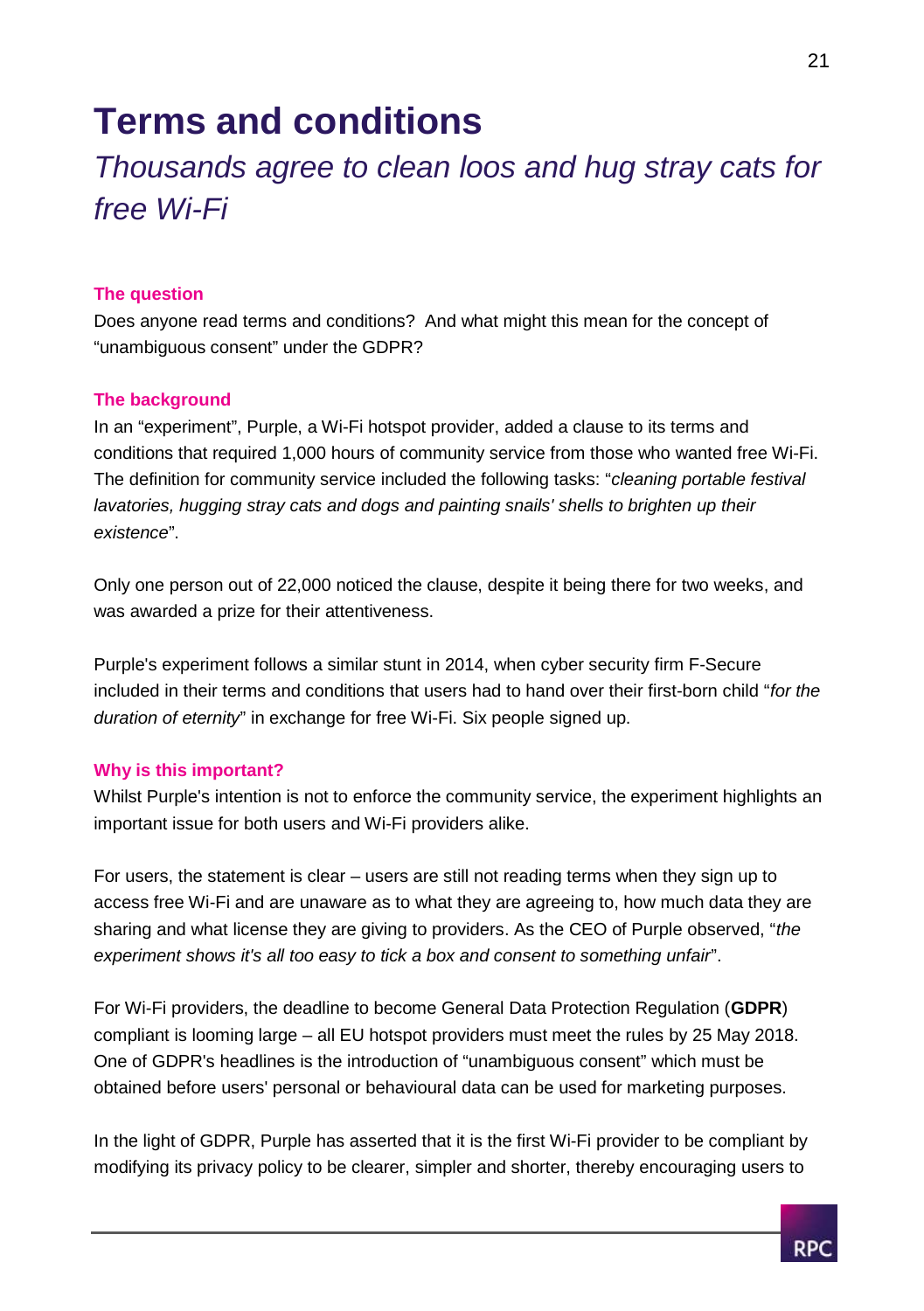review the policy before accepting free Wi-Fi. Further, its "access journey" has been modified so as to provide better clarity as to how user data will be used, for what purposes and by whom. Finally, it has a "Profile Portal" so that users know that they can control how their data is being used.

### **Any practical tips?**

For users of hotspots, it is imperative to read, read and read again the terms and conditions pertaining to the provision of goods and services before clicking "accept". In the case of F-Secure, it was against public policy to enforce a clause where users were expected to give up their first born child. Likewise, there is no suggestion that the Courts would enforce Purple's clause in the light of the fact that such an unexpected and onerous clause was not clearly highlighted in the terms and conditions. However, every case will be judged on its facts and it cannot be assumed that the Courts will be sympathetic to users who claim terms are onerous/contrary to public policy if in fact those terms are commonly found in the industry and are contained in the provider's standard, unmodified terms and conditions in plain English.

For providers of Wi-Fi, in line with GDPR requirements, terms and conditions need to be very clear on what data is being collected, the reasons for collection, the intended use of such data and the ability for the user to opt-in for any marketing, as well as providing them clear instructions on how they can opt-out at any time. Good practice would also dictate that onerous/unusual terms are highlighted so as to encourage transparency and trust between the user and the service provider.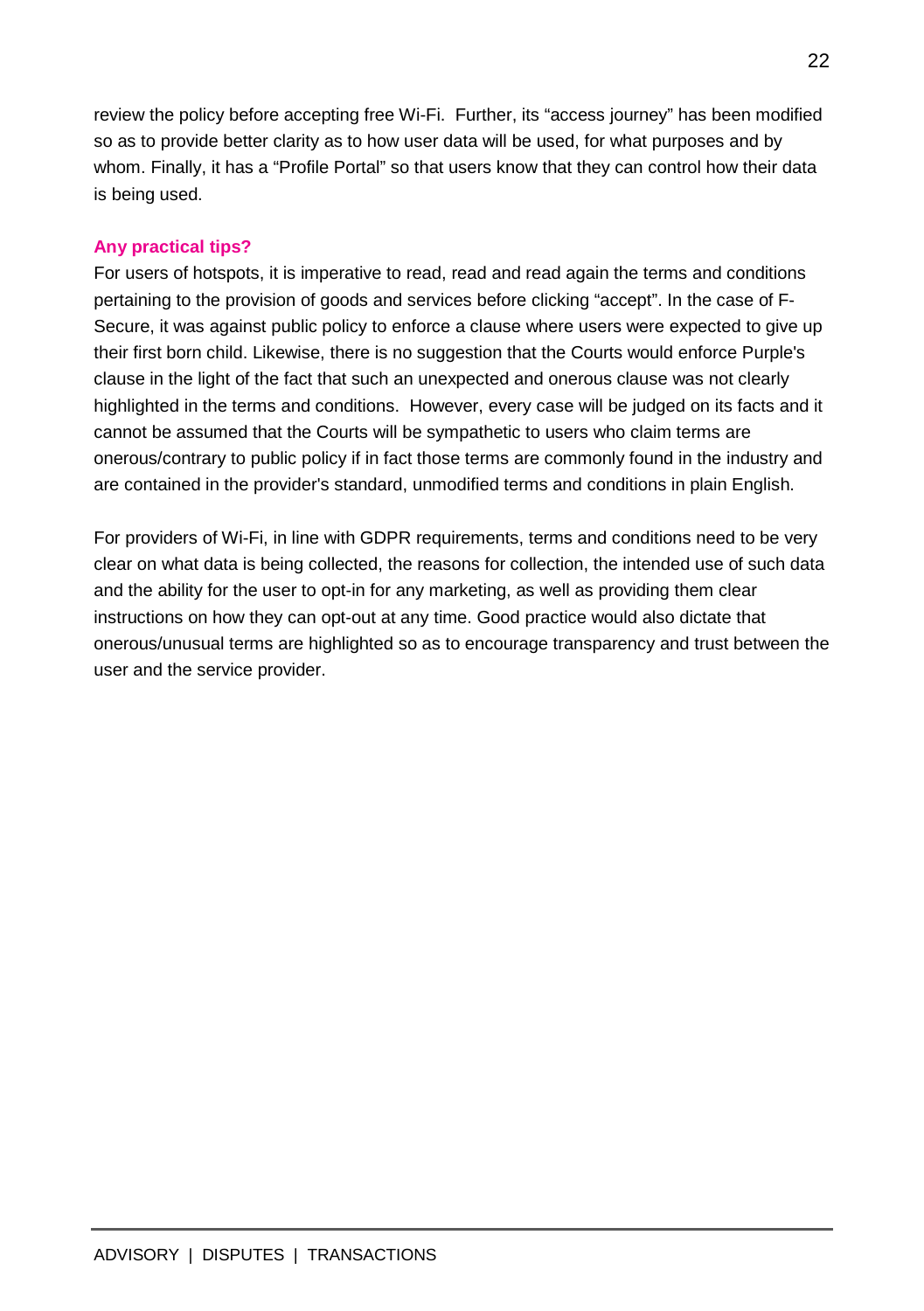## **Data protection**

### *Government publishes the Data Protection Bill*

#### **The development**

The UK government published the Data Protection Bill (**Bill**) on 14 September 2017. The Bill will replace the Data Protection Act 1998 (**DPA**) and transfer the General Data Protection Regulation (**GDPR**) into domestic law (with a few derogations, as discussed below). Post-Brexit, the Bill will continue to regulate data protection in the UK.

### **The changes**

By now, most enterprises will be familiar with the obligations and restrictions imposed by the GDPR (effective from May 2018). However, as anticipated when introducing any EU regulation, the localised UK Bill contains some agreed nuances. Here are some of the highlights.

### **Exemptions**

As in the DPA, certain groups may be exempt from the application of the GDPR. Generally these exclusions protect individuals that process personal data as a necessary element of their profession, including:

- journalists, who are allowed to process personal data on grounds of freedom of expression and to expose wrongdoing
- scientific/historical research organisations
- anti-doping bodies to enable them to protect the integrity of sport
- financial services firms that process personal data to investigate terrorist financing or prevent fraud.

Additionally, subject to obtaining explicit consent or inclusion in an employee related policy, the Bill allows employers to process sensitive personal data (called "special categories of personal data" under the GDPR) and data relating to criminal convictions.

### **New offences**

The Bill also includes some additional criminal offences in relation to data protection. These are important for organisations to consider; otherwise they may find themselves inadvertently committing offences, as follows:

 altering, defacing, destroying or concealing information with the intention of preventing its disclosure as part of a valid subject access request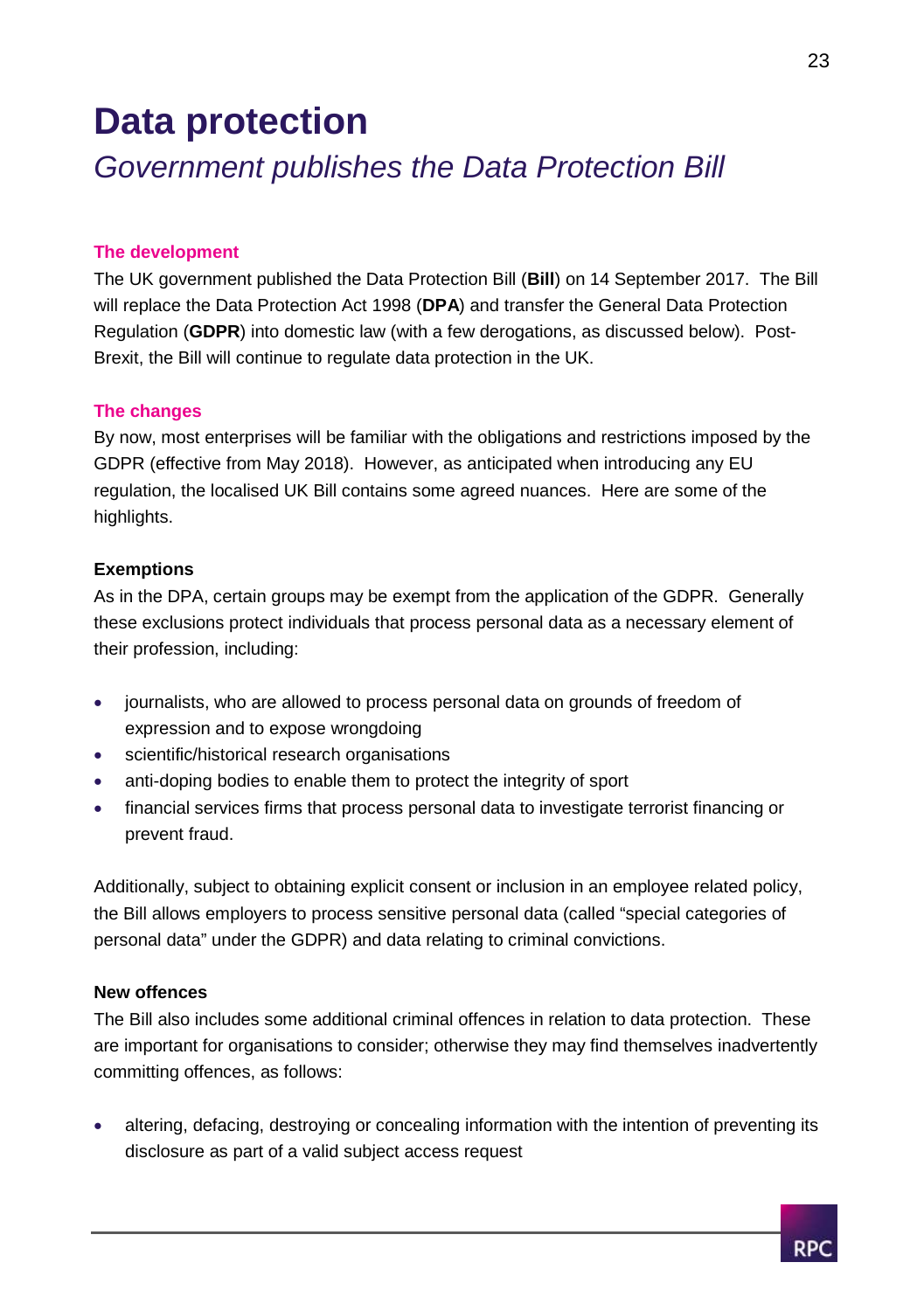- knowingly or recklessly re-identifying individuals from de-personalised (ie anonymised or pseudonymised) data, without the consent of the controller or the data subject
- intentionally or recklessly obtaining personal data unlawfully (i.e. without consent).

### **Other points to note**

In addition to the above, it is also worth noting the following:

- the fines under the Bill are essentially the same as set out in the GDPR, a maximum of £17m or 4% of global annual turnover
- a child in the UK for the purposes of providing consent to data processing is an individual younger than 13 years of age. If a child is under 13, companies will need to obtain consent from a person with "parental responsibility" for that child.

### **Any practical tips?**

As anticipated, there are no real ground-breaking differences between the GDPR and the Bill. In particular, with the new offences in mind, it will be important to carefully document consents for processing and also to keep a solid audit trail when responding to subject access requests. This is also important in the context of the GDPR's accountability principle in relation to record keeping.

We also recommend that organisations stay eagle-eyed for any further developments in this area, especially with the Bill going for its second reading in the House of Lords on 10 October 2017.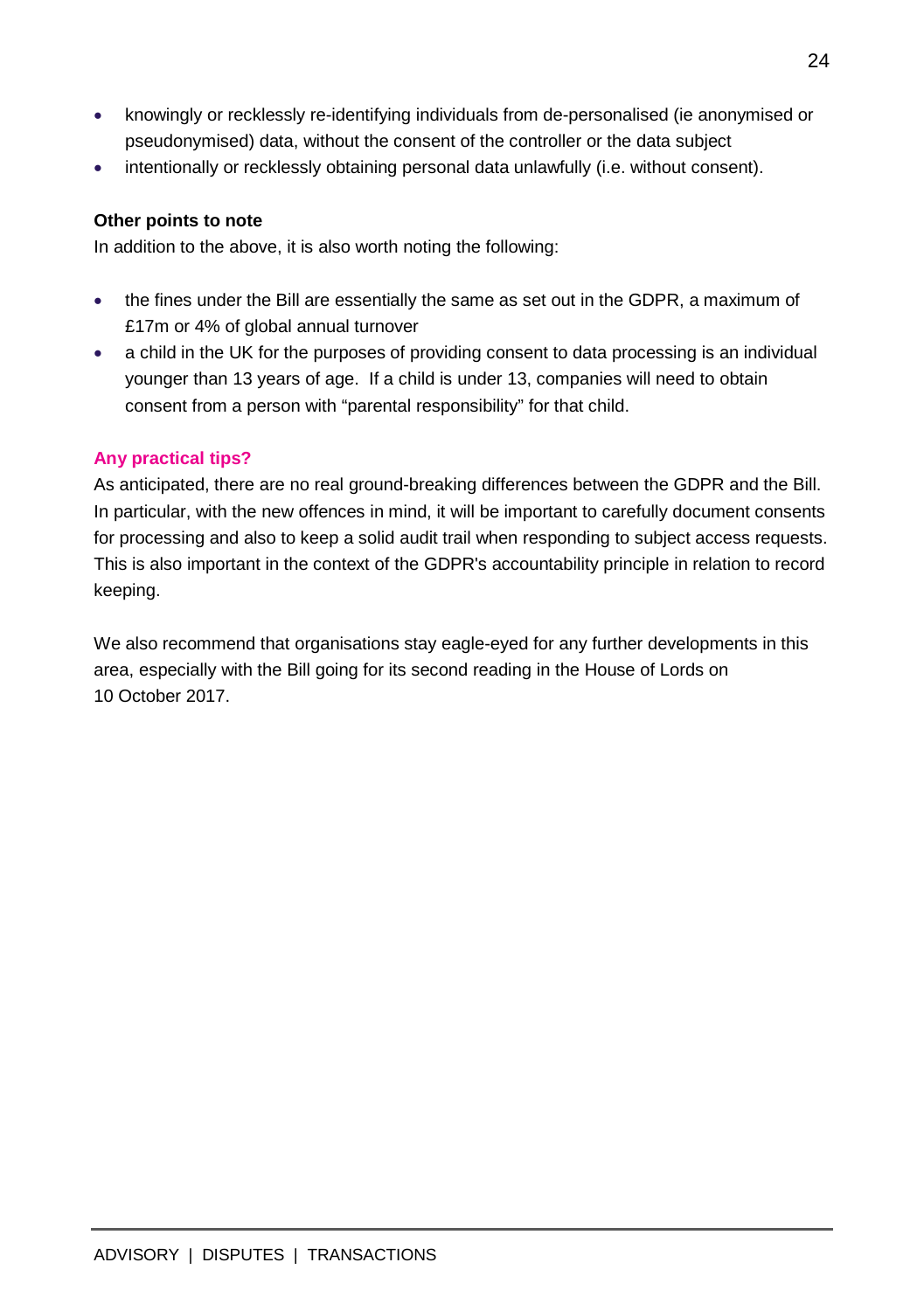## **Data protection**

*Data Protection Working Party adopts Opinion 2/2017 on data processing at work*

### **The question**

How do new technologies affect the balance between employers and employees in the debate over legitimate data monitoring interests vs the privacy expectations of individuals?

### **The background**

The Article 29 Data Protection Working Party (**WP29**) is a group of representatives from each EU Member State, charged with providing the European Commission with independent advice on data protection matters. The WP29's latest Opinion builds on its previous publications (Opinion 8/2001 on the processing of personal data in the employment context, and the 2002 Working Document on the surveillance of electronic communications in the workplace) by adapting its guidance to the context of modern technologies which have altered the methods by which employers can process employees' personal data at work.

#### **The development**

The aim of the Opinion is to assess the balance between the interests of employers and the privacy expectations of employees by outlining the risks posed by new technologies, and undertaking an assessment of proportionality. To this end, the Opinion states that in all cases employers should consider whether:

- the processing activity is necessary, and if so, the legal grounds that apply
- the proposed processing of personal data is fair to the employees
- the processing activity is proportionate to the concerns raised
- the processing activity is transparent.

The WP29 utilise a number of example scenarios in which new technologies, or the development of existing technologies, may cause high risks to the privacy of employees.

One such scenario is the processing of data through the monitoring of employee social media accounts. Whilst we now live in a society in which the vast majority of individuals have publicly-available social media profiles, employers should not mistake availability of access with permission to process. The screening of an employee's information regarding friends, opinions, beliefs, and so on "*should not take place on a generalised basis*". Similarly, during the recruitment process, employers may only collect data from social media if it is relevant to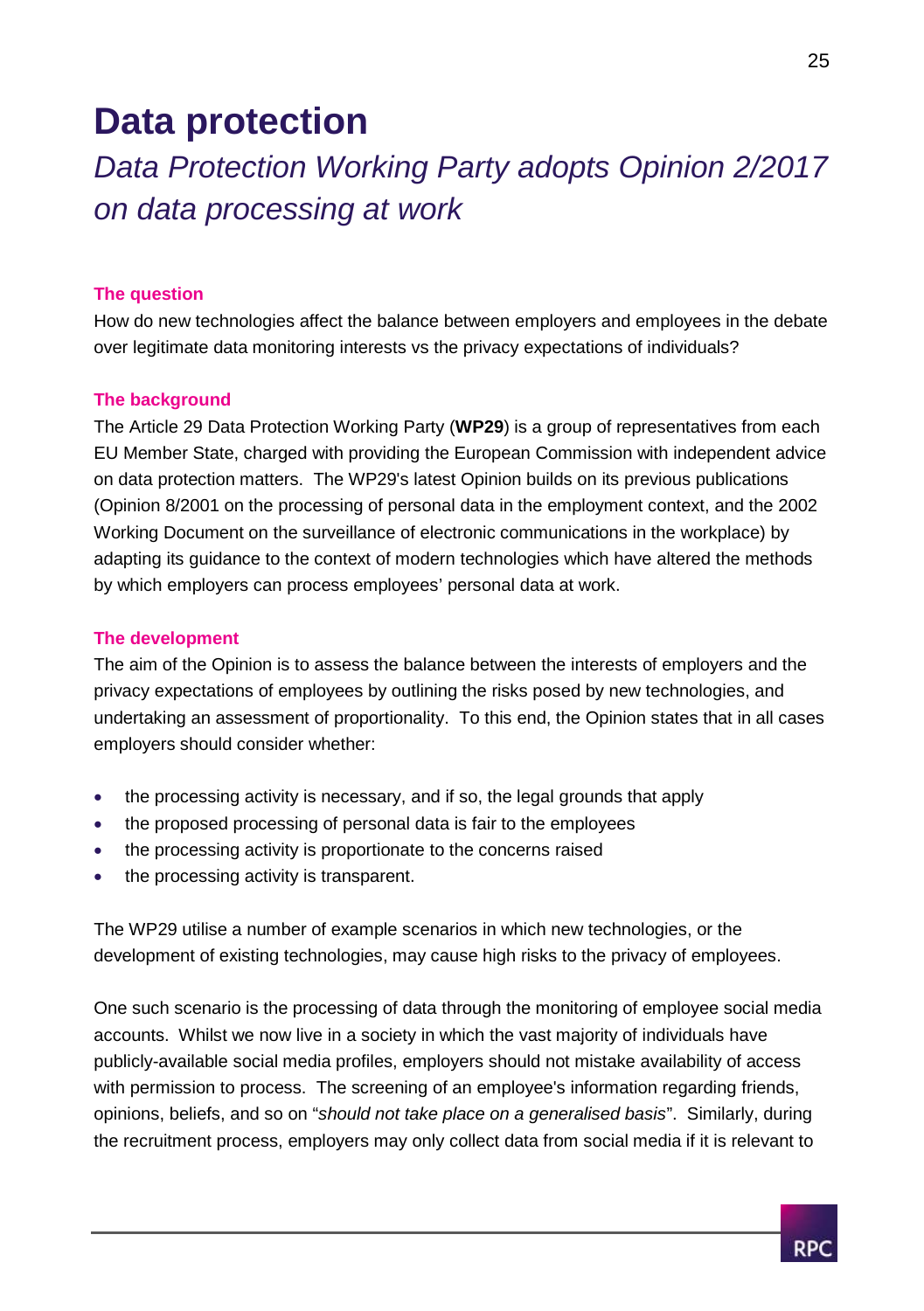the performance of the job being applied for. The applicant must be informed, and the information deleted once the process is finalised.

A new tendency for employers to provide employees with wearable devices (tracking health and activity) has also been scrutinised. The Opinion serves as a reminder that the processing of health data is prohibited under the Data Protection Directive.

The Opinion also considers the scenario of monitoring of employee ICT usage at home. The advent of remote working has created an increased risk of unauthorised access or hacking of devices. Employers are warned against deploying software packages that monitor keystrokes, capture screens or enable webcams – whilst designed to provide security, the data processing involved is very unlikely to have a legal ground.

### **Why is this important?**

The crucial concept at the heart of the WP29's Opinion is that due to the power imbalance between employer and employee (given the employee's financial dependence on the employer) it would be rare to see an employee giving legally valid and explicit consent to the processing of data by their employer. Similarly, an employee may not feel comfortable in revoking or refusing consent. Overcoming this issue would require a truly exceptional circumstance in which there would be no consequences connected to the acceptance or rejection of the processing by the employee.

### **Any practical tips?**

From an employer's perspective, the key message is this: just because you can process data, doesn't mean you should! Consideration must always be given to the principles of proportionality, transparency, fairness and subsidiarity. Does the need for data processing outweigh the privacy rights of employees? Realistically it seems that the answer will, except in exceptional circumstances, be "no".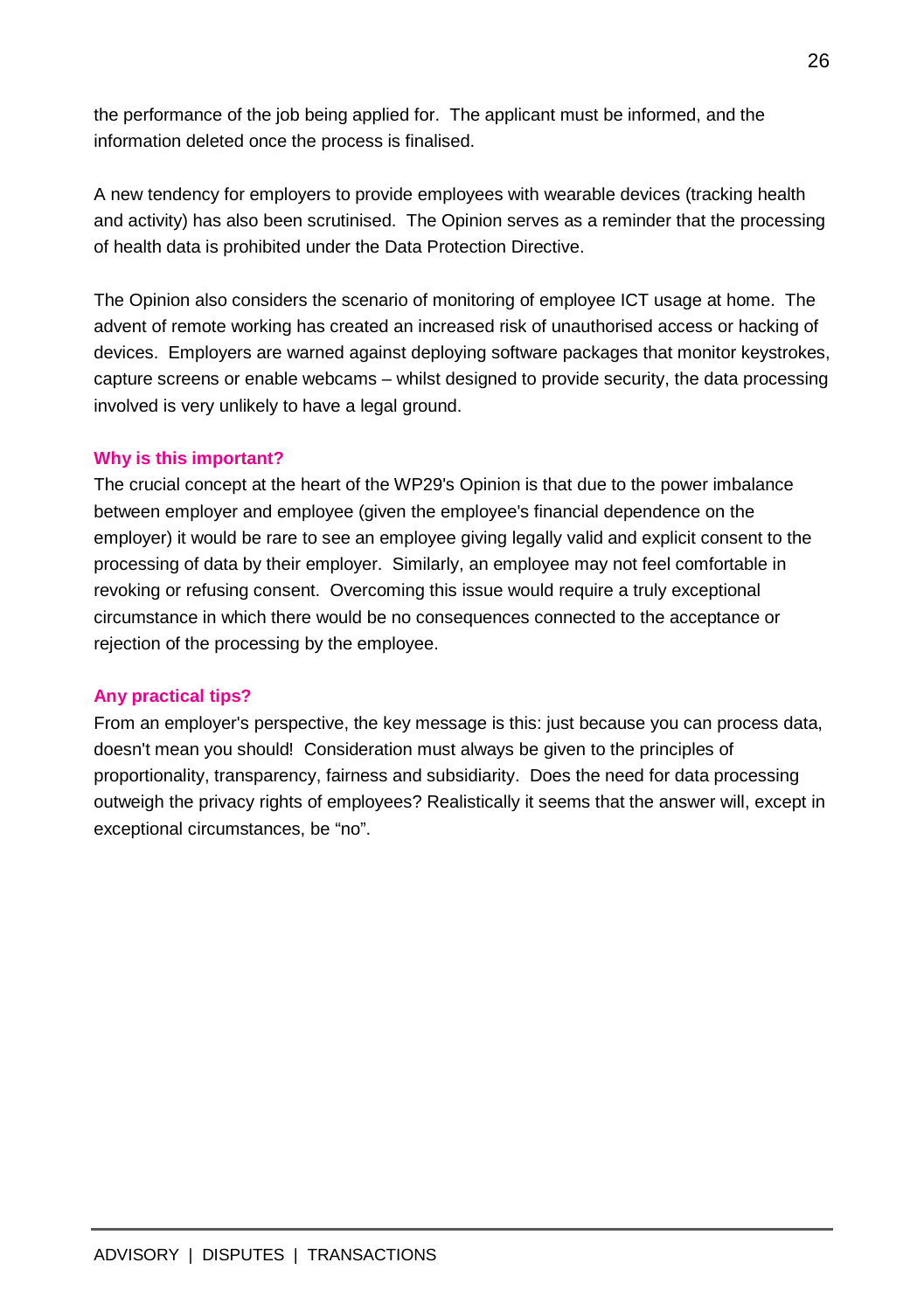## **Data protection**

### *ICO publishes updated Subject Access Code of Practice*

### **The question**

How should data controllers respond to subject access requests (**SARs**)?

### **The background**

The Information Commissioner's Office (**ICO**) has updated its Subject Access Code of Practice, originally published in 2013, to reflect the guidance of the Court of Appeal in *Dawson-Damer v Taylor Wessing [2017] EWCA Civ 74* and *Ittihadieh v 5 – 11 Cheyene Gardens [2017] EWCA Civ 121*.

### **The development**

Arguably the most important development outlined in the amended Code relates to the "disproportionate effort" exception. By way of reminder, section 8(2) of the Data Protection Act states that the obligation to supply a requestor with a copy of the requested information in permanent form does not apply where doing so would involve disproportionate effort.

The ICO attempts to codify the developments made by the Court of Appeal in the *Dawson-Damer* and *Ittihadieh* cases with regard to the exception. The Code states that:

- difficulties throughout the process of complying with a request (e.g. in locating the requested information) may be taken into account when assessing disproportionate effort
- the data controller should assess each request, balancing the effort in complying against the potential benefits the requestor might gain from the information
- the burden of proof is on the data controller to show that all reasonable steps in order to comply with the SAR have been taken, and that further steps would be disproportionate
- even if there is a demonstrable disproportionate effort in providing permanent form copies, a data controller must try to provide the information in some other way.

Additional amendments to the Code require that data controllers:

- co-operate with the applicant in other words, to engage with the requester about the information they require
- disregard the purpose of the SAR the Code clarifies what we learned in *Dawson-Damer*: the applicant's collateral purpose (other than seeking to check or correct their personal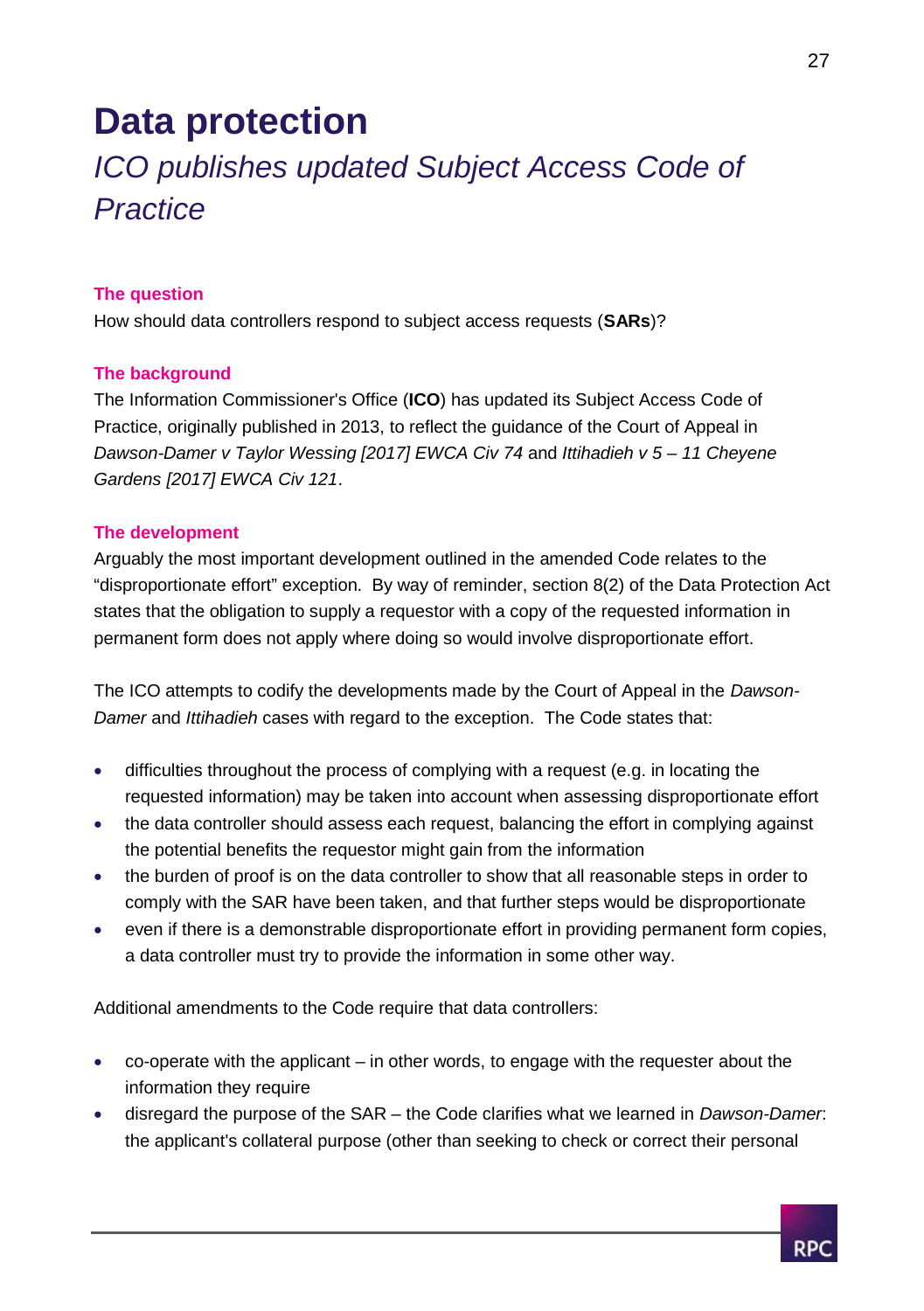data) in making the SAR is irrelevant to the obligation of a data controller to comply with the request

 beware of ICO enforcement – the ICO will now have the power to serve enforcement notices if it considers that an organisation has failed to comply with the subject access provisions. However, it will only take action if it is reasonable to do so, and it will not require organisations to take unreasonable steps to comply.

### **Why is this important?**

Whilst attention is currently focused on the upcoming GDPR, the ICO reminds us that the Data Protection Act and the associated cases are the current law. The revised Code is important not only because it reflects up-to-date case law, but also because it gives an indication of how the ICO expects to see SARs dealt with in practice, particularly where requests are likely to involve extensive search efforts.

### **Any practical tips?**

If you are wondering how to respond to a SAR, read this Code! Following the guidance, and even reflecting its language and tone in dealing with applicants may make a huge difference if your response is ever investigated. Remember that SARs become free (i.e. no £10 payment required) when the GDPR lands – and when something becomes free, it becomes very popular. So the sooner your business starts dealing with SARs in the correct way, the better placed it will be in dealing with what may become a tsunami of SAR requests post May 2018.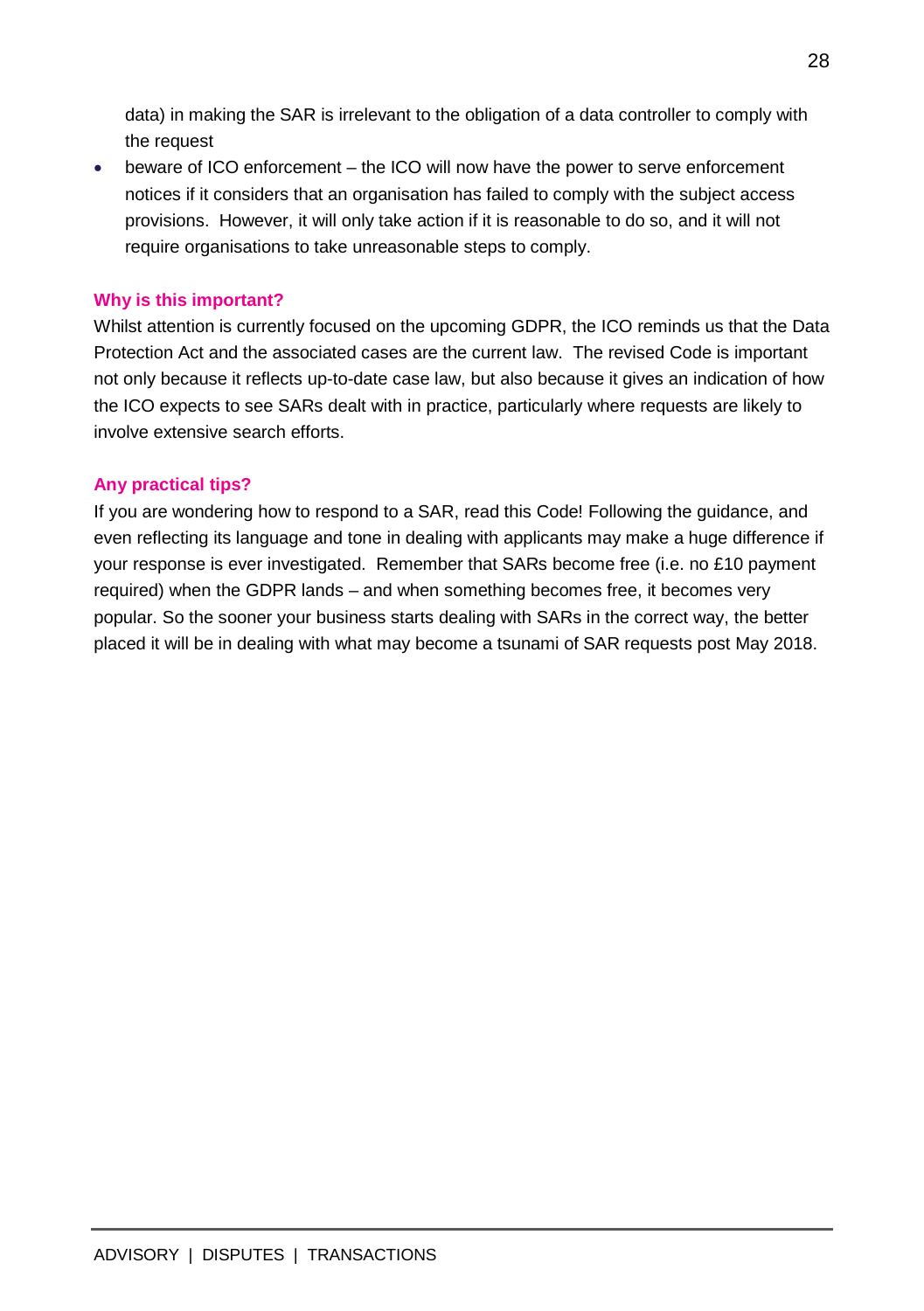## **Data Protection**

### *ICO fines Boomerang Video Ltd for failure to prevent cyber attack*

### **The development**

On 27 June 2017, the Information Commissioner's Office (**ICO**) fined Boomerang Video Ltd (Boomerang) £60,000 after an investigation found that the SME had failed to take basic steps to stop its website being attacked.

### **The facts**

Boomerang enables customers to rent video games through a payment application. A third party company developed the website in 2005 but Boomerang failed to identify a coding error on the login page. Boomerang's website was subject to a cyber-attack in 2014, in which 26,331 customer details could be accessed. The attacker used a common technique known as an SQL injection to access the data.

### **The decision**

The ICO's investigation found that Boomerang had failed to comply with the Data Protection Act 1998 (**DPA**) for the following reasons:

- Boomerang failed to carry out regular penetration testing on its website that should have detected errors
- the firm failed to ensure the password for the account on the Wordpress section of its website was sufficiently complex allowing the attacker to upload a web shell onto the server
- Boomerang had some information which was stored unencrypted, and that which was encrypted could be accessed because it failed to keep the decryption key secure
- encrypted cardholder details and CVV numbers were held on the web server for longer than necessary

Whilst the ICO took into account several mitigating features, it also took into account the following aggravating features:

- Boomerang was not aware of the security breach until over one month after the attack, when it was notified by its customers
- Boomerang had assessed itself to be compliant with the "Payment Card Industry Data Security Standard" despite not carrying out penetration testing on its website
- Boomerang received almost 1,100 complaints and enquiries as a result of the cyber-attack.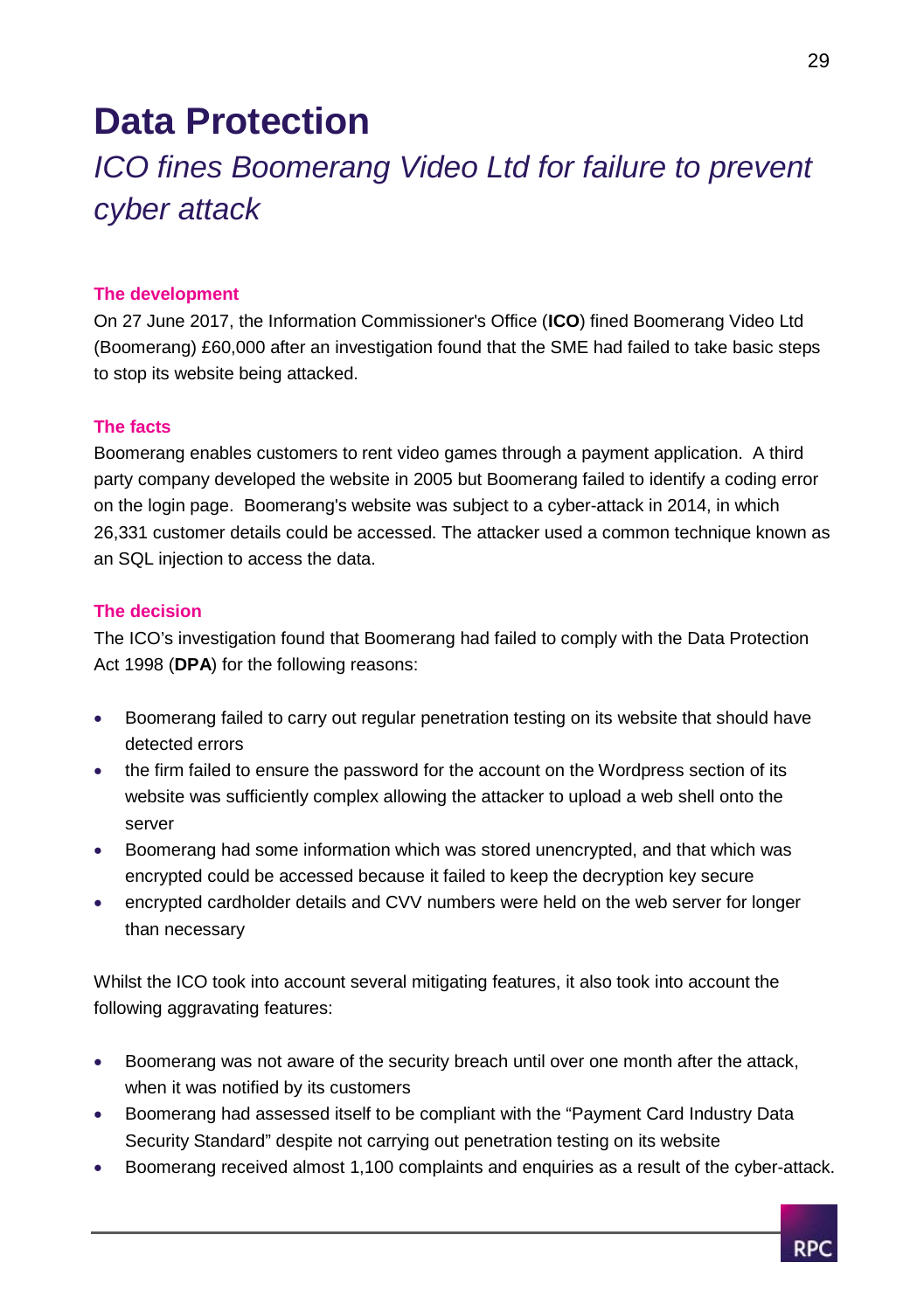The ICO considered that Boomerang's contravention was serious, that it ought to have been aware that contravention would have occurred, that there was "*no good reason*" to explain why reasonable steps had not been taken to prevent the contravention and such contravention was likely to cause substantial damage and distress. A monetary penalty was therefore issued under s.55A of the DPA.

The ICO said in its Monetary Penalty Notice:

"*Boomerang Video failed to take basic steps to protect its customers' information from cyber attackers. Had it done so, it could have prevented this attack and protected the personal details of more than 26,000 of its customers*".

### **Why is this important?**

As organisations look to prepare themselves for the introduction of the General Data Protection Regulation (**GDPR**) in May 2018, the fine provides a timely reminder of the existing requirements which must be met to protect customer information from data breaches. If businesses are judged to have contravened data protection legislation, then the ICO will not hesitate to hand out penalties designed to be taken seriously. It is also probably worth noting that for the most serious violations of the forthcoming GDPR, the ICO will have the power to fine companies up to €20m or 4% of a company's total annual worldwide turnover for the preceding year. Add in the loss of consumer trust, plus the potential for civil claims for data violations (e.g. for distress), and the total cost/damage could prove substantial, if not terminal to smaller companies.

### **Any practical tips?**

Ensure the tech teams are aware of the knock on effect of a failure to fix common coding errors. And if you're buying a company, make sure that the corporate team focuses on including the relevant representations and warranties to enable recovery should the worst happen (e.g. from a data hack) post acquisition.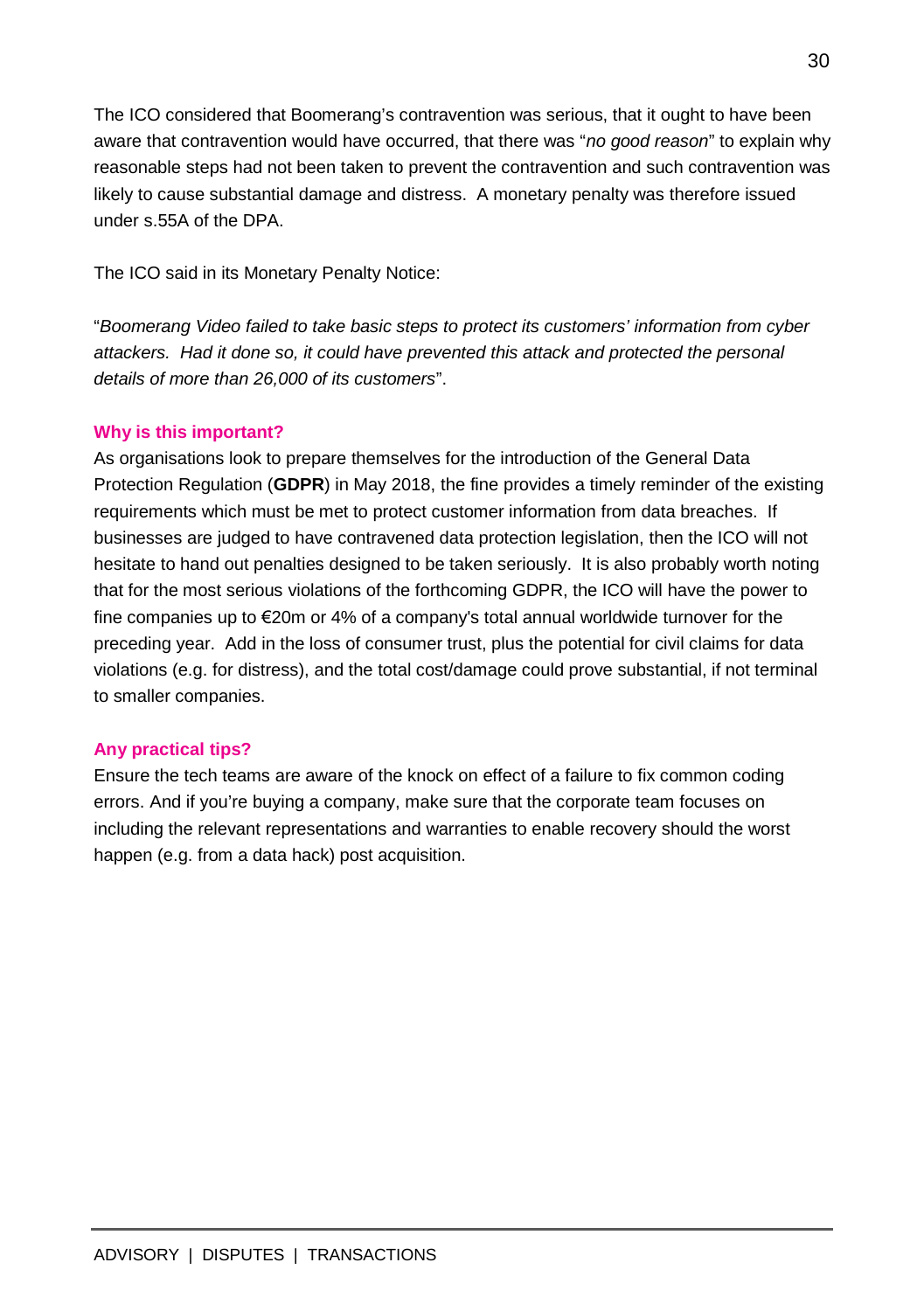## **Data protection**

### *ICO issues fines for emails asking customers to change marketing preferences*

#### **The development**

The ICO has fined Moneysupermarket.com and Morrisons Supermarket a total of £90,500 for emails sent to customers who had previously opted out of marketing messages.

### **The facts**

Moneysupermarket.com sent an email informing customers that it had updated its privacy policy and terms and conditions. The email included a section titled "Preference Centre Update" which invited customers to change their marketing preferences to receive "*personalised news, products and promotions*". All 6,788,496 recipients of the email had previously opted out of receiving direct marketing emails.

Morrisons Supermarket sent a similar email to 130,671 customers who had previously opted out of receiving marketing related to their Morrisons More Card (though they had opted in to marketing for online groceries). The emails were titled "Your Account Details", and offered to send money-off coupons, extra More points, and the "*latest news*" from Morrisons if the customers changed their preferences.

### **The decisions**

The ICO found that both Moneysupermarket.com and Morrisons Supermarket had breached their obligations under the Privacy and Electronic Communications Regulations 2003 (**PECR**) and fined the companies £80,000 and £10,500 respectively. The ICO restated its view, affirmed in other recent cases, that organisations cannot e-mail an individual to ask for consent to future marketing messages. Such an email is itself sent for the purposes of direct marketing and is subject to the same rules as other marketing e-mails.

ICO Head of Enforcement Steve Eckersley said "*organisations can't get around the law by sending direct marketing messages dressed up as legitimate updates. When people opt out of direct marketing, organisations must stop sending it, no questions asked, until such time as the consumer gives their consent. They don't get a chance to persuade people to change their minds*". The fact that marketing only constituted one section of the emails sent by Moneysupermarket.com was irrelevant. Mr Eckersley added that emails sent "*under the guise of "customer service", checking or seeking their consent, is a circumvention of the rules and is unacceptable*".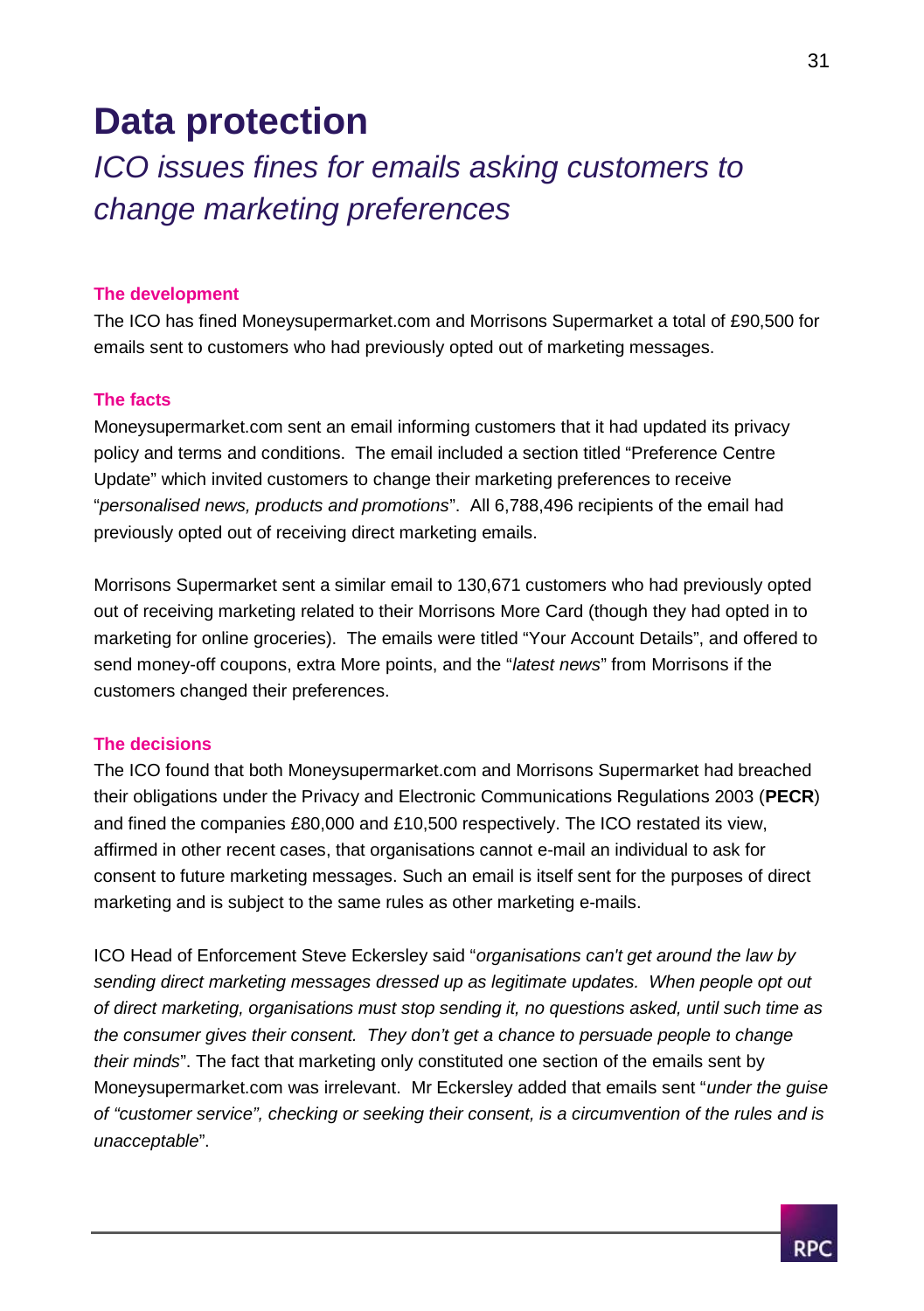### **Why is this important?**

There is growing pressure on organisations to sort out their marketing consents ahead of the GDPR coming into force on 25 May 2018. If they don't, the concern is that their ability to continue using their core databases may be severely compromised under the GDPR's tougher data regime. It explains why businesses are contacting customers now to try and maintain their marketing reach in the future. These fines (just like the recent ones against Flybe and Honda) are a reminder that customers who have opted out of marketing messages are off limits – at least from direct marketing messaging to get them to opt back in (whether dressed up as customer service or otherwise).

### **Any practical tips?**

Be strong with the marketing teams, whatever the temptation to "refresh" marketing consents, or you could end up with a decent fine. And don't forget that the ICO guidance on direct marketing still applies (for now) and that the ICO also published draft guidance on consent under the GDPR at the end of March 2017. This, and the draft ePrivacy Regulation (published by the European Commission on 10 January 2017), are essential reading materials if you are advising on the ongoing viability of marketing databases ahead of the (now fast-approaching) GDPR D-Day.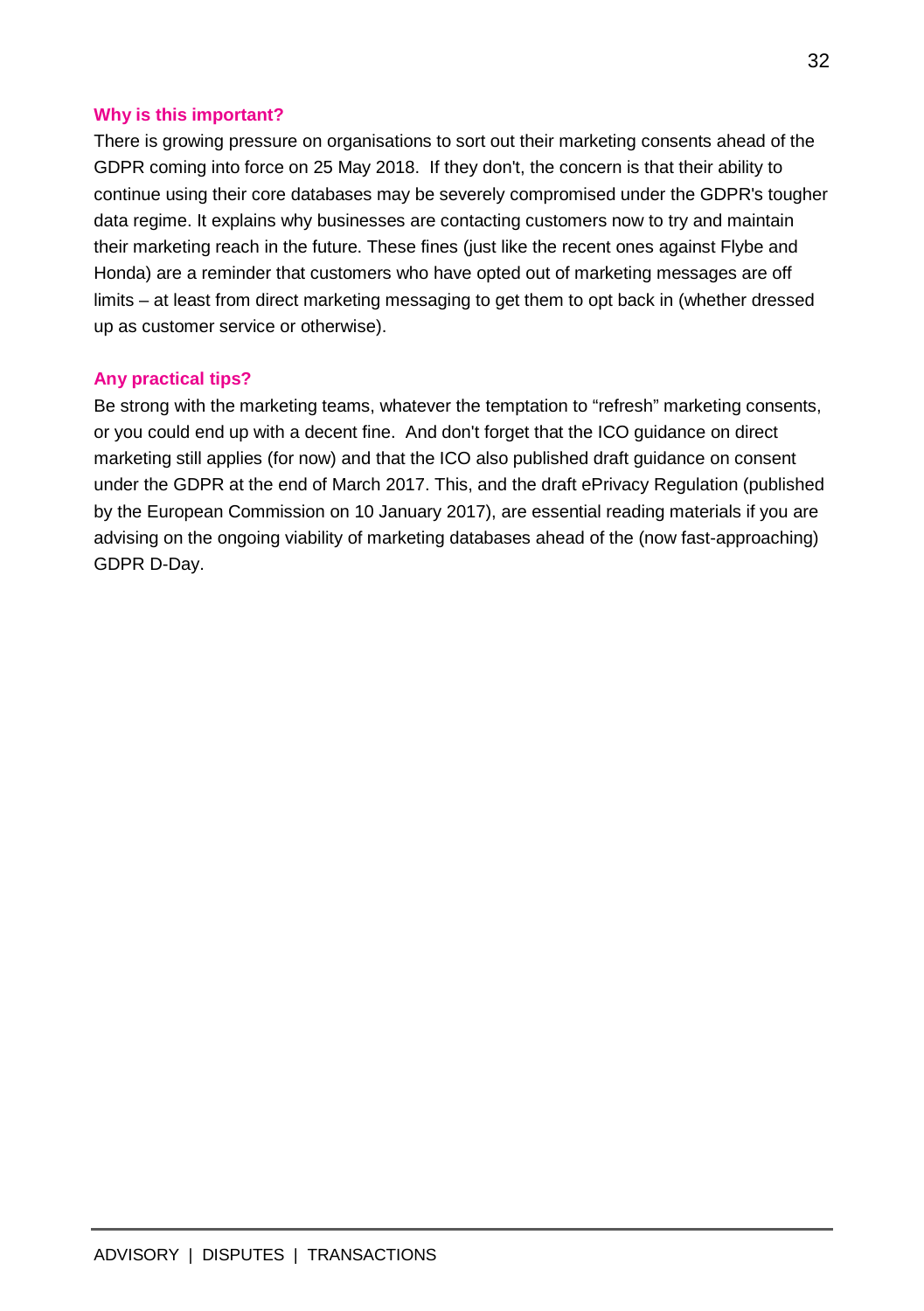## **ASA**

*New BCAP guidance on advertising of high fat, salt and sugar (HFSS) products*

### **The question**

How can an HFSS product advertisement be differentiated from a brand advertisement (to which the HFSS restrictions do not apply)? And what is the approach of the Broadcast Committee of Advertising Practice (**BCAP**)?

### **The background**

On 8 December 2016, the Committee of Advertising Practice (**CAP**) announced tough new rules banning the advertising of HFSS food or drink products in children's media. The new rules are now applicable across all non-broadcast media, including in print, cinema and, more importantly, online and social media. The rules followed a full public consultation and research showing that youngsters aged 5 to 15 are spending approximately 15 hours per week online. The introduction of the new rules is intended to help protect children's health and well-being.

The new CAP rules are briefly summarised as follows:

- advertisements which directly or indirectly promote an HFSS product are not allowed to appear in any children's media
- advertisements for HFSS products are not allowed to appear in other media where children make up over 25% of the audience
- advertisements for HFSS products cannot use promotions, licensed characters and celebrities popular with children.

It is worth noting that the above restrictions do not apply to brand advertising that do not have the effect of promoting a specific HFSS product. However, it is acknowledged that differentiating an HFSS product advertisement from a brand advertisement is not always easy.

### **The development**

In view of the recent development of the CAP rules, the BCAP revised its "Guidance on identifying brand advertising that has the effect of promoting an HFSS product" (the **Advertising Guidance**) which came into effect alongside the new rules on 1 July 2017.

The Advertising Guidance set out various scenarios where it was difficult to distinguish between HFSS product advertisements and brand advertisements.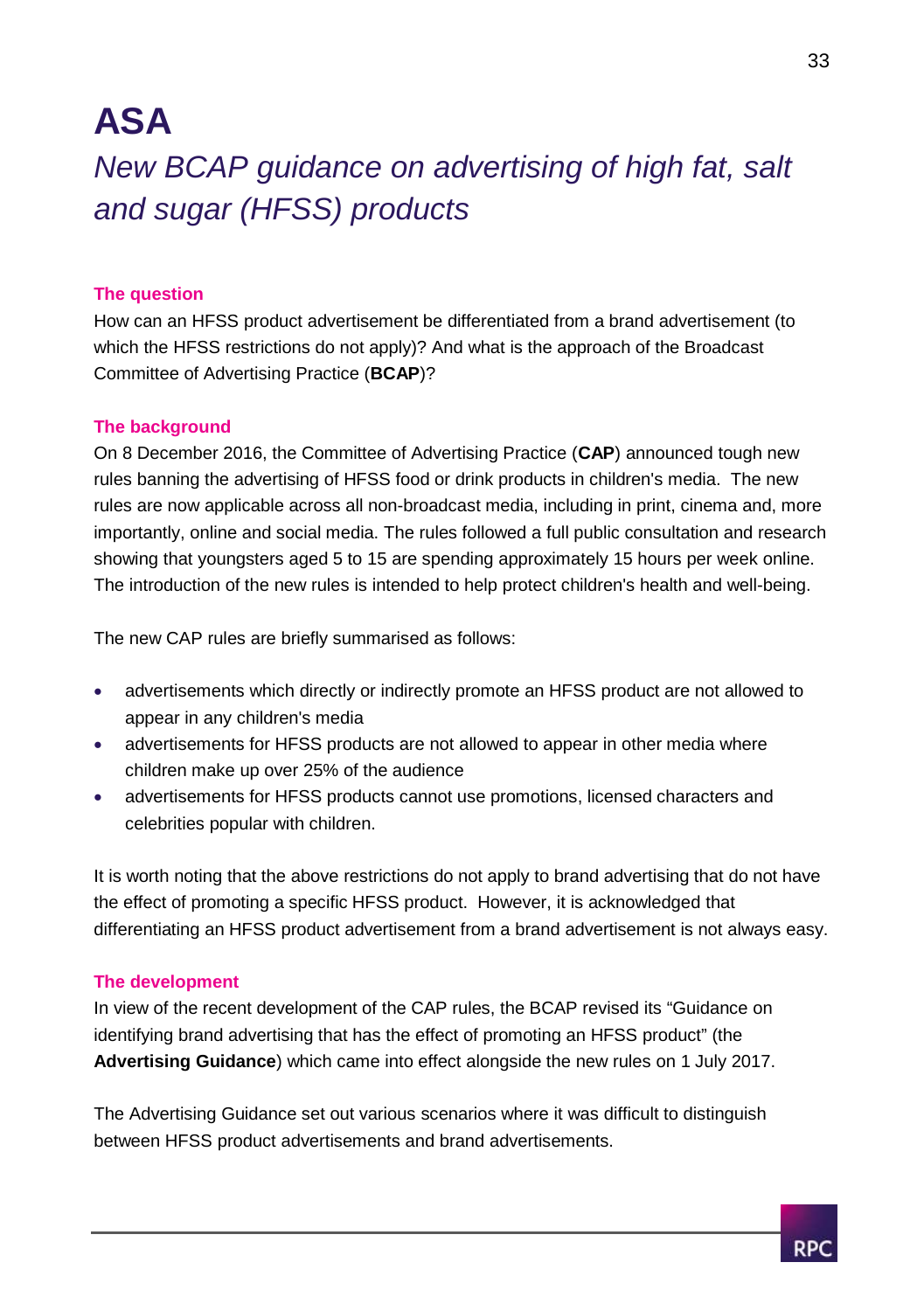### **The scenarios**

Product reference is an important factor to determine whether an ad amounts to an HFSS product advertisement. If an ad refers to or prominently features an identifiable HFSS product, it is likely to be regarded as an HFSS product advertisement.

Where the information provided by a product advertisement is not sufficient for the audience to identify the product as one that can be nutrient profiled, the advertiser needs to satisfy the Advertising Standards Authority (**ASA**) that its range of that type of product is mainly non-HFSS (ie a range under which more than 50% of the products sold are categorised as non-HFSS under the nutrient profiling scheme) to avoid the HFSS restrictions.

The direct response mechanic contained in the advertisement (such as telephone numbers and interactive links) is another indicator. An advertisement is unlikely to be regarded as an HFSS product advertisement if it does not contain any direct response mechanic relating to a specific HFSS product.

If an advertisement features a brand name which does not promote a specific HFSS product and the brand is synonymous with an identity other than the provision of HFSS products, it will not be considered an HFSS product advertisement. In determining whether the brand is synonymous with the identity other than the provision of HFSS products, the ASA will take into account the company's provision of non-HFSS products or goods and services other than food and soft drink products, or its association with significant initiatives relating to education, sport, community etc.

However, if a brand advertisement features, say, a celebrity or a brand-generated character which is strongly associated with a specific HFSS product, it can still be subject to the HFSS restrictions.

### **Why is this important?**

As organisations look to comply with the new rules, the Advertising Guidance provide a timely note on the factors that the ASA will take into account when deciding whether an ad is subject to the HFSS restrictions. Those who are responsible for reviewing marketing materials should now have a better idea on how the ASA draws the line.

### **Any practical tips?**

When reviewing materials for promotion of HFSS products, check through the restrictions imposed by the CAP Code (in particular, section 15) and BCAP Code (in particular, sections 13 and 32) as well as the Advertising Guidance. However, bear in mind that the list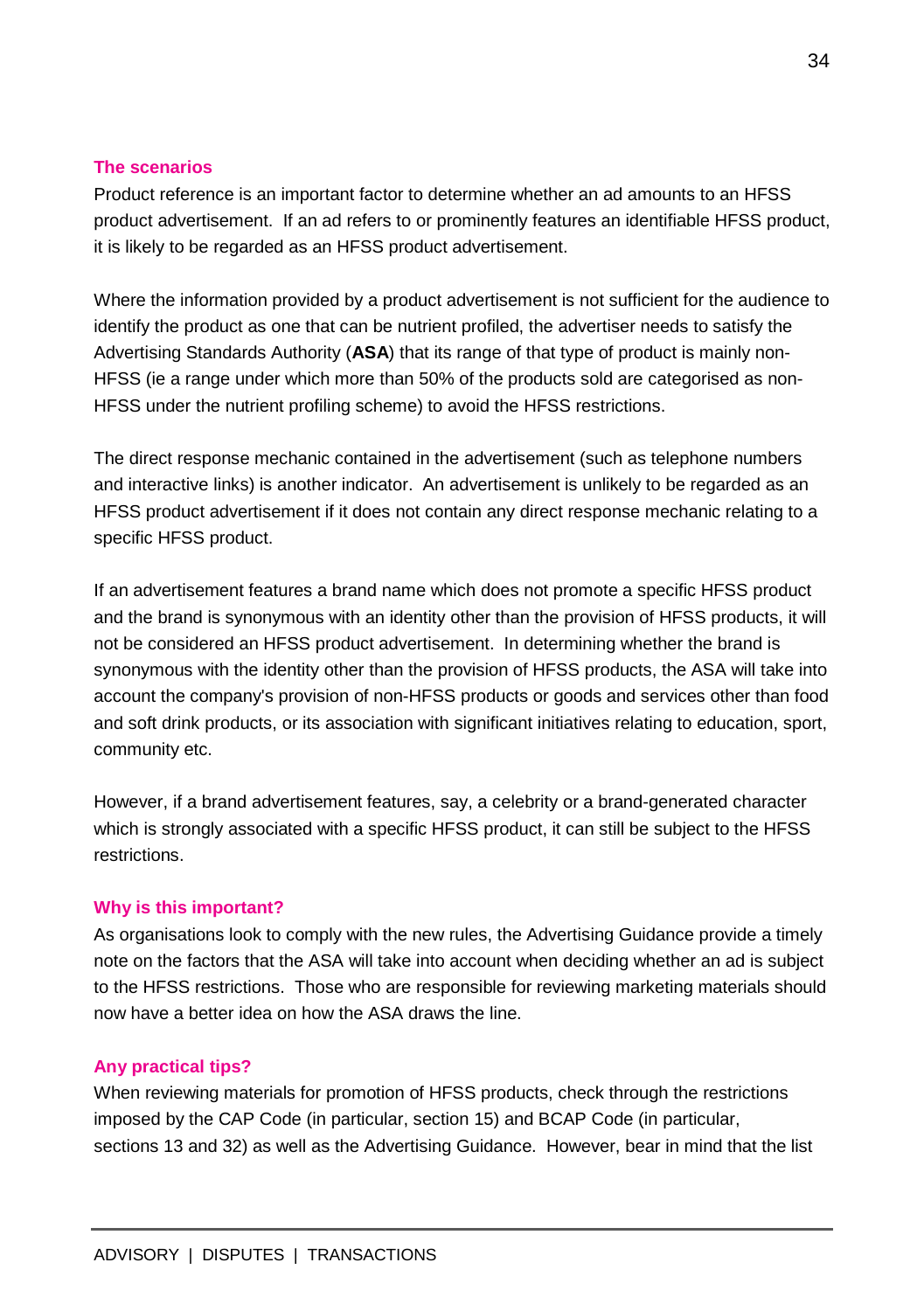of scenarios in the Advertising Guidance is not exhaustive and it is for the ASA to decide on a case-by-case basis whether an advertisement has the effect of promoting an HFSS product.

Always keep a check on all marketing materials, including those in social media (especially in platforms where youngsters make up a large portion of audience) to ensure that they comply with the CAP Code and the BCAP Code.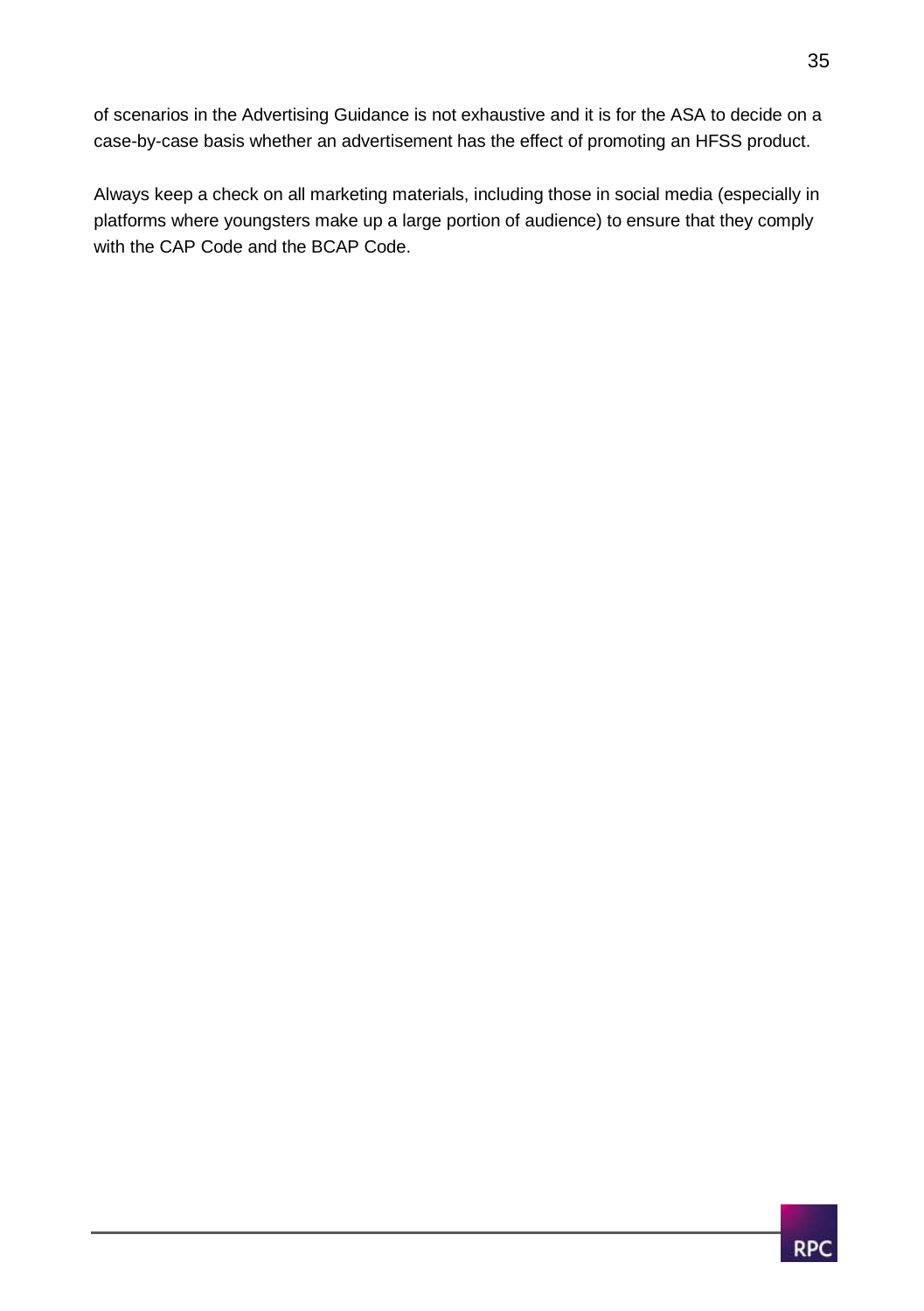## **ASA**

### *ASA Ruling on John Lewis Partnership plc t/a John Lewis – misleading pricing of products advertised as free in bundle promotions*

### **The question**

When is it misleading to claim that an item, purchased as part of a bundle, is "free"?

### **The complaint**

On 15 February 2017, John Lewis offered on its website an LG TV 55B6 with a "*FREE LG SH7 sound bar*" for £1,999.

The complainant, who understood that the TV had previously been available for £1,749 without the sound bar, and that the sound bar was sold separately for £259, challenged whether the "FREE" claim was misleading.

#### **The response**

John Lewis said that in the month prior to 14 February 2017, the TV had received a discount of £250, partially funded by the manufacturer. That financial support was withdrawn on 15 February 2017 and the TV reverted to its original selling price of £1,999. Also on 15 February 2017, however, the manufacturer offered financial support for another promotion. This was a bundle which included a free sound bar worth £259.99. John Lewis confirmed that the TV without the sound bar was available for £1,999, and provided evidence of the selling price since May 2016.

John Lewis considered that the price of the TV had not been inflated to cover the cost of the sound bar, as the support from the manufacturer was only available when the TV was bought as part of the bundle.

### **The decision**

The ASA upheld the complaint.

It considered that consumers would interpret the "FREE" claim to mean that the **usual** selling price of the TV was £1,999, and that the sound bar had been added at no extra cost. In particular, the ASA considered that consumers would expect that the price immediately before the promotion would have been £1,999, with no sound bar included.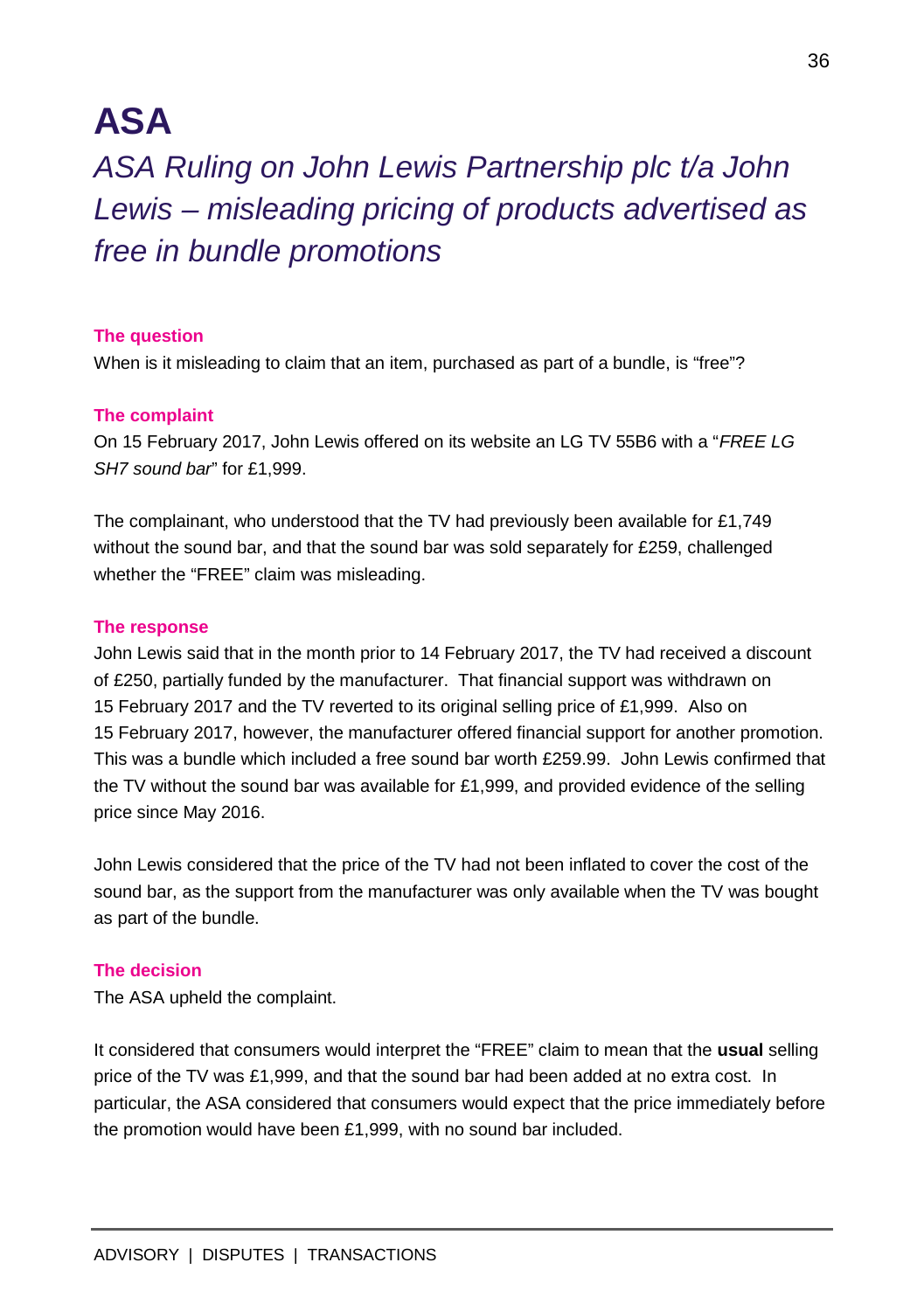In fact, the promotion under consideration had immediately followed another promotion, where the TV was offered for £1,749. Having reviewed evidence of the TV's selling price, the ASA noted that the price of the TV had changed regularly since May 2016, and had often been available for £1,749. It therefore found that £1,999 was not the usual selling price.

The fact that the lower prices had been driven by financial incentives, which had been offered by the supplier to both John Lewis and other retailers, did not alter the ASA's findings. Indeed, it considered that those previous reductions had undermined the expectations consumers would have about the sound bar being added without the price being increased. The reductions also contributed to the finding that £1,999 was not the usual price for the product.

The ASA found that the claim was misleading, in breach of CAP Code rules 3.1 (Misleading advertising) and 3.24.2 (Free).

### **Why is this important?**

The decision, whether you consider it **sound** or not, is a useful clarification on the ASA's approach to misleading pricing when items are offered "free" as part of a bundle. What matters is the customer's impression of the "usual" price for the products in the offer. The usual price is determined by reference to historic prices for the products, and in particular the price immediately before the promotion.

### **Any practical tips?**

Think like the customer! To avoid adverse rulings from the ASA, companies should always view their offers from the customer's perspective. Remember – the customer will usually not be aware of behind-the-scenes financial incentives, which would otherwise provide a perfectly good explanation for price fluctuations.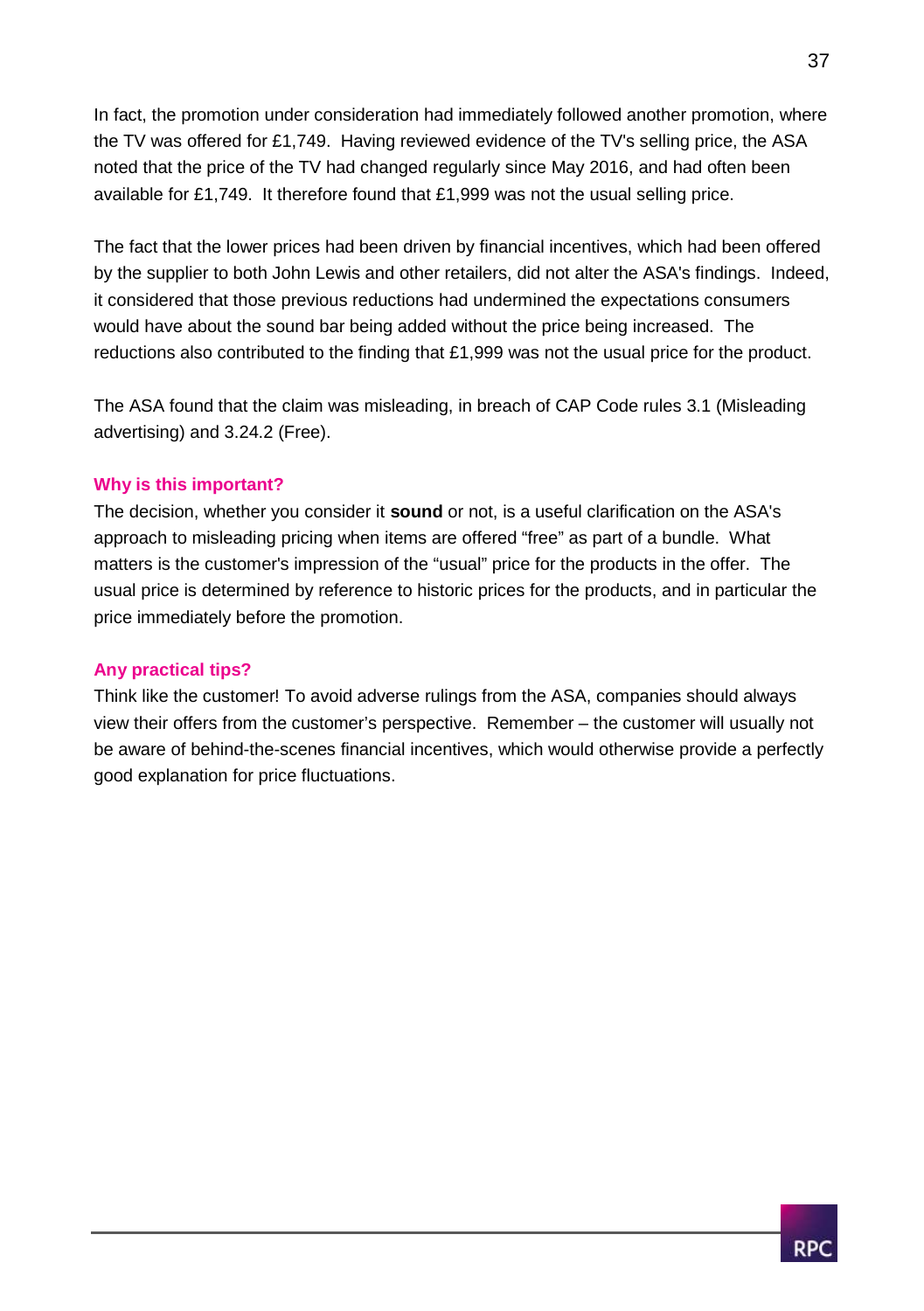## **ASA**

### *Inspop.com Ltd t/a Confused.com (5 July 2017) – ASA decision on "No.1 claims"*

### **The facts**

Confused.com, a comparison site, ran a campaign comprising of five adverts in total, all which stated that it was "*No.1 for car savings*".

#### **The complaint**

Gocompare.com, a competitor, challenged whether the five adverts could be substantiated and were therefore misleading, as each advert gave the impression that consumers could save more money at Confused.com than its competitors.

#### **The response**

Confused.com stated that it had undertaken a market review and compared the number and type of car-related services available through them and the next three largest UK price comparison sites. The sites were then ranked by the **total number of opportunities** to save on car related products and Confused.com argued that it offered savings on 23 of those products.

In order to mitigate any risk, Confused.com said that it had taken care to explain the comparison was not based on price, the adverts themselves did not claim that it offered greater savings on individual products and the claim did not indicate that consumers would take up all of the opportunities to save. In addition, Confused.com added that all the adverts carried a qualification to explain that being "No.1" was based on the opportunities to save on car-related products. Furthermore, Confused.com had involved Clearcast to ensure the basis of its claim was clear.

Clearcast asserted that due to the fact that Confused.com had provided substantiation and had included a qualifying statement on the adverts, Confused.com could carry a No.1 claim. Furthermore, Confused.com had given assurances to Clearcast that it would monitor the market and make regular changes to the adverts as appropriate.

#### **The decision**

The ASA upheld the complaint.

The ASA considered that the claim "*No.1 for car savings*" would generally be understood by consumers to mean that if they purchased car-related products through Confused.com, then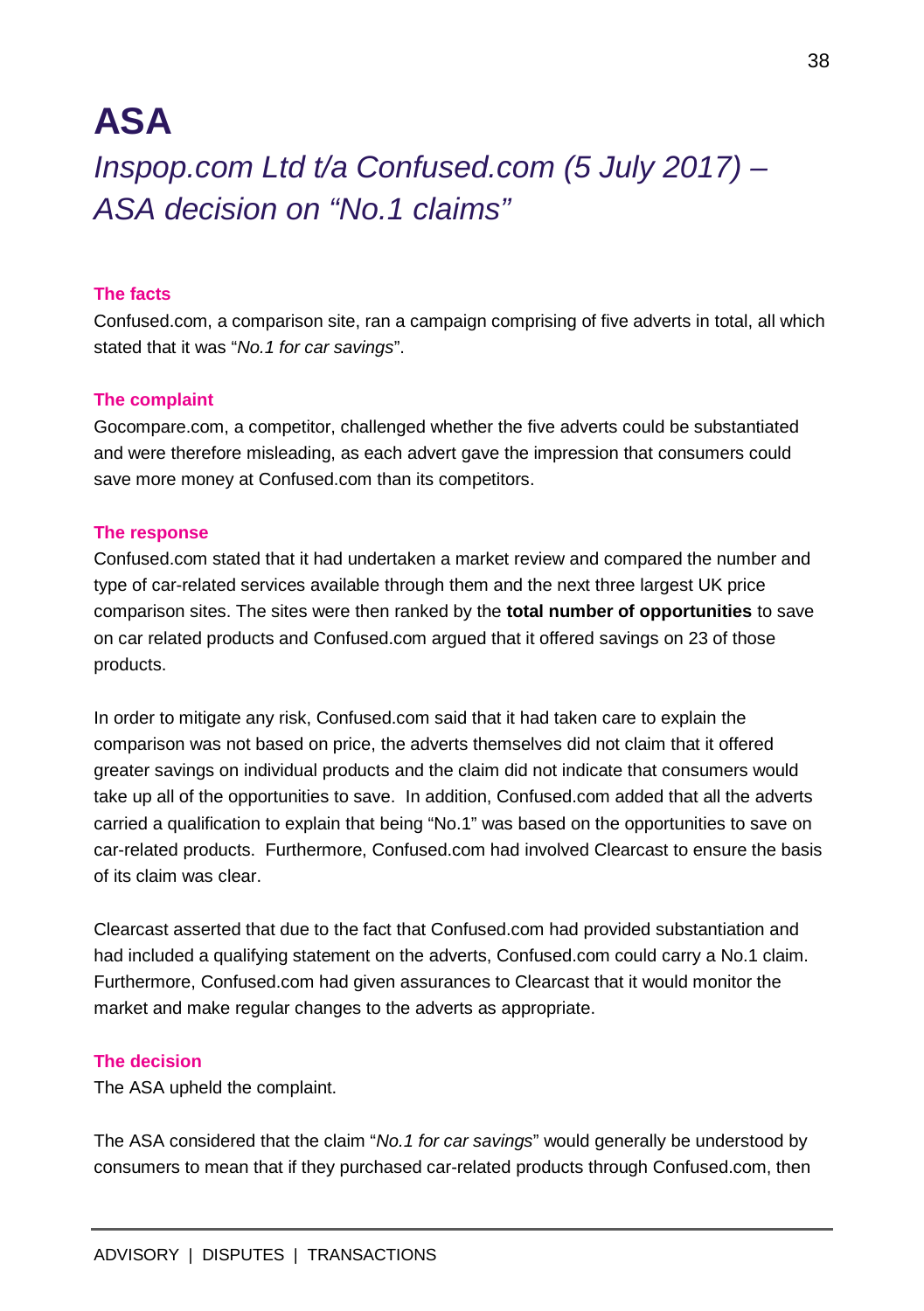they were likely to save more money compared to buying via competitor sites. This is because consumers use comparison sites to find the best value deal on what product or service they are interested in buying.

The format of each advert was different and the reason to uphold varied depending on the format. In summary, the ASA made the following findings for each advert:

- the paid-for search result on Google gave the overall impression that Confused.com saved consumers more on their car insurance compared to their competitors. There was no qualification that "*No.1 for car savings*" related to the number of car products on which Confused.com compared prices
- the email repeated the "*No.1 for car savings*" three times at the top of the email as well in the body of the text. It was only further down that the advert said "*No one offers drivers more opportunities to save on their car*" with a hyperlink to a page that told drivers about opportunities to save. The ASA said that the "*No.1 for car savings*" claim was not explicitly linked to the number of products on which Confused.com compared prices
- the TV advert featuring James Corden was acknowledged to contain a qualification in small text about the opportunities to save on car-related products; however, the voice over and prominent on-screen text stated "*No.1 for Car Savings*" and that "*Drivers Win*". The advert did not highlight that Confused.com was "*No.1 for Car Savings*" because it compared more products than its competitors. To underscore this point, Confused.com was presented with market research asking participants to assess the "*No.1 for car savings*" claims (including the on-screen text with the qualification about opportunities to save on car related products). Less than 5% of participants considered the claim fitted the definition which Confused.com had provided
- regarding the website, the ASA acknowledged that an attempt had been made to explain the qualification of the claim under the title "*how we fare against other price comparison sites*" and "*when it comes to car savings, Confused.com is the place to come to…no one offers drivers more opportunities to save than us!*" However, the page did not explicitly state that the "*opportunities to save*" meant that they compared more products than competitors
- the newspaper advert was acknowledged to include the qualifying sentences "*no one offers drivers more ways to save on their car*" and "*No.1 for car savings – based on opportunities to save on car-related products*", but the ASA found that the position of the qualifying sentences, both on the page and in the wraparound, diminished the likelihood of it impacting significantly on consumers' overall impression of the advert.

The ASA ruled that the adverts could not appear in their current form and not to repeat the claims unless they could be substantiated.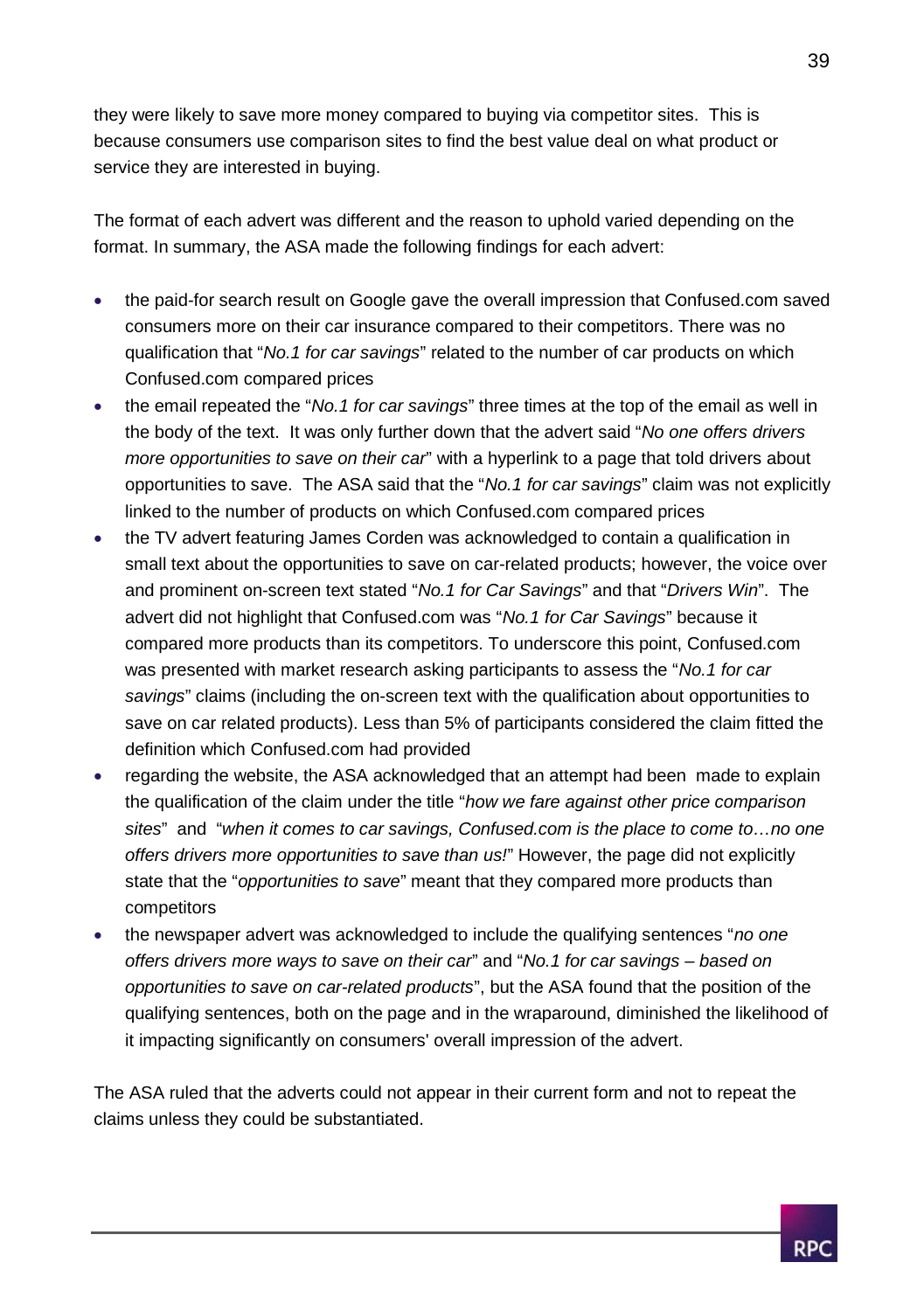### **Why is it important?**

The adverts ran contrary to a key principle of the ASA that marketing communications must not materially mislead or be likely to do so. They must not mislead by hiding or omitting material information or presenting it in an unclear, unintelligible, ambiguous or untimely manner. The ASA not only considered that the qualifier "*no one offers drivers more opportunities to save on their car*" was ambiguous but that, in the absence of any reference to the comparison with Confused.com's three largest competitors in the majority of the adverts, consumers would interpret a "No.1" claim to be a comparison with the entire market.

Furthermore, the decision received publicity from the press and online community which a brand like Confused.com might not have welcomed, given its focus on championing the consumer and helping them find the best possible deal to save on their car.

### **Any practical tips?**

This decision underscores the need for the consumer to be able to make an informed choice when they are choosing goods or services. Therefore, when undertaking an ad campaign in any format, advertisers should be careful to ensure that (a) they understand how consumers will likely interpret the claim being made (b) the substantiation matches the claims and, if necessary (c) the claims are clearly and properly qualified to ensure transparency and nonambiguity.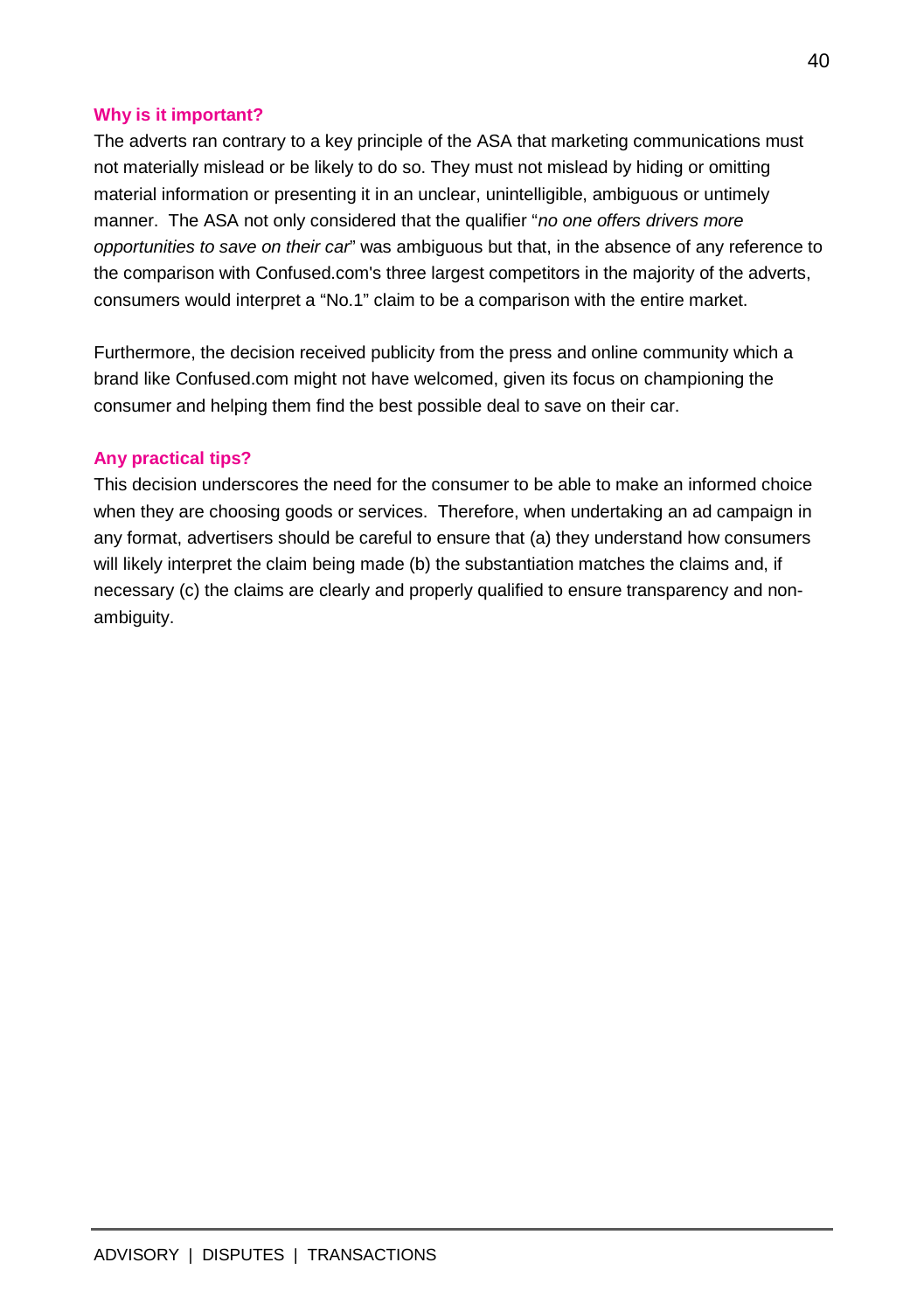# **ASA** *ASA publishes report on gender stereotyping in advertising*

### **The question**

How far do advertisers need to go in ensuring that ads avoid harmful gender stereotypes?

### **The background**

Following public backlash to the now infamous Protein World "Beach Body Ready" advertising campaign, in 2016 the ASA launched a project to consider whether current advertising regulation does enough to address the potential for harm and offence caused by gender stereotyping in ads. This project formed the foundation of the "Depictions, Perceptions and Harm" Report published in July 2017.

### **The development**

The Report found that gender stereotypes have the potential to cause harm by inviting assumptions that might negatively restrict how people see themselves and others. Such assumptions are ultimately detrimental not only to individuals, but more widely to society and the economy. Though advertising is only one of many factors that contribute to the proliferation of gender stereotypes, the ASA and CAP consider that the Report provides a case for tougher regulation to tackle the use of potentially harmful gender stereotypes in ads.

The six categories of gender stereotypes identified within the Report include:

- roles occupations or positions usually associated with a specific gender
- characteristics attributes or behaviours associated with a specific gender
- mocking people for not conforming making fun of someone for behaving or looking in a non-stereotypical way
- sexualisation portraying individuals in a sexualised manner
- objectification depicting someone in a way that focusses on their body parts
- body image depicting an unhealthy body image.

Rest assured that the ASA does not expect the removal of any kind of depiction of men and women in traditional gender roles – for instance, it would be unrealistic to censor ads depicting a woman cleaning or a man doing DIY. The evidence suggests, however, that the following might be classed as problematic:

ads depicting families creating mess while a woman has sole responsibility for cleaning it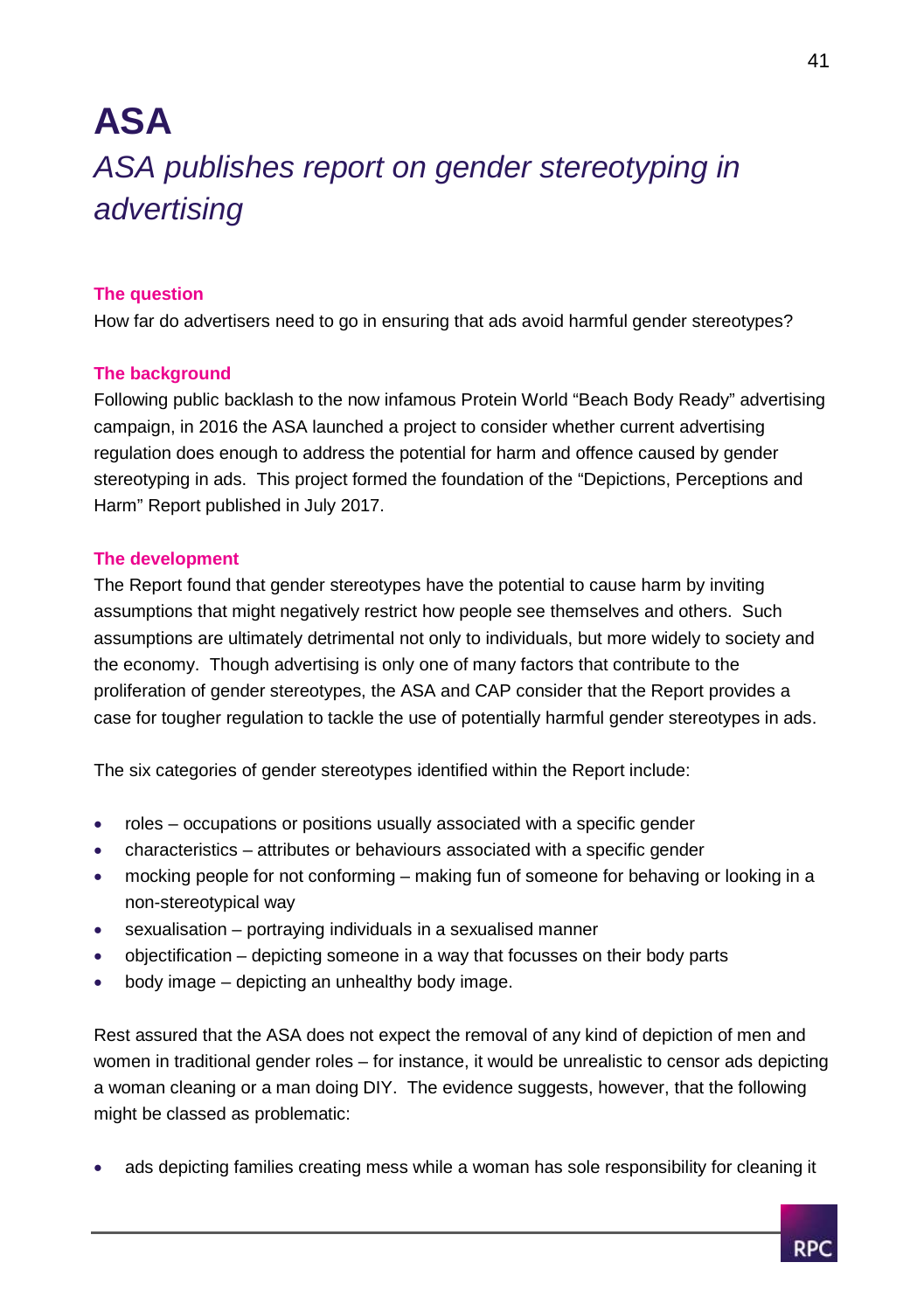- ads suggesting an activity is inappropriate for one gender because it is stereotypically associated with the other
- ads featuring men trying and failing to undertake simple parental or household tasks.

### **Why is this important?**

Currently, the CAP Code catches ads that are likely to cause "*serious or widespread offence*", and the ASA has in the past ruled against ads which sexualise women or depict an unhealthy body image. However, there is no direct rule preventing gender stereotyping within the UK Advertising Codes. Based on the strength of evidence in this Report, CAP is in the process of developing new standards for ads that feature stereotypical gender roles or characteristics.

Campaigns promoting stereotypes can already face public backlash, but in future, an upheld complaint could magnify the public relations damage by validating what might otherwise be written off as a few anonymous voices on Twitter.

### **Any practical tips?**

The ASA plans to report publicly on CAP's new standards before the end of 2017. This interim period presents a risk, in that the ASA has signalled heightened sensitivity but not yet provided its guidance. Advertisers should tread carefully, and keep an eye out for the new guidance towards the end of the year.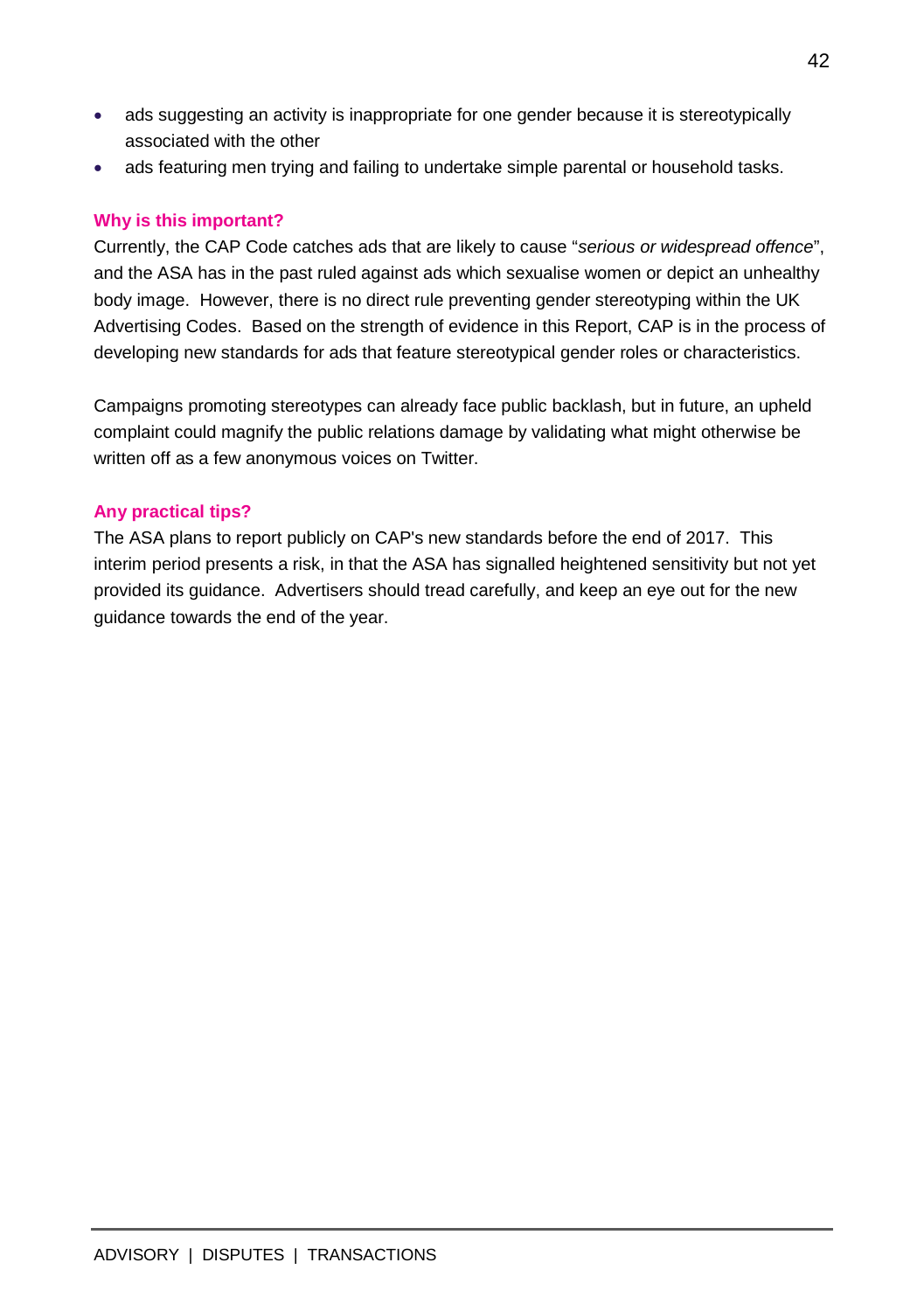# **ASA** *ASA Ruling on SKY UK Ltd t/a Sky – "Super Reliable" broadband*

### **The facts**

Two Sky adverts claimed that Sky's broadband services were "*super reliable*".

The first, a TV ad, depicted an animated dog and was centred around the concept of it receiving an unreliable broadband service. The TV ad was accompanied by a voiceover stating "*switch to super reliable sky broadband*" and over screen text stating "*Super Reliable Sky Broadband*". The second ad was a national press piece which featured the claim "*Super Reliable Sky Broadband Unlimited*".

Virgin Media challenged whether "*Super Reliable*" was misleading and could be substantiated.

### **The response**

Sky accepted that their reference to "Sky Broadband" in both ads was wide enough to encompass both their ADSL2+ and fibre broadband packages. They stated that they thought that consumers would take "*Super Reliable*" to mean that the service was very reliable and could be trusted to work well. They said that they did not consider this to be a comparative claim, and that more than one provider was able to make a "*Super Reliable*" claim.

Sky considered that they were able to substantiate the "*Super Reliable*" claims with evidence related to their overall performance and complaints performance. They relied on data from Ofcom's 2016 "UK Home broadband performance: The performance of fixed-line broadband delivered to UK residential consumers" Report. Sky said that they considered that factors most relevant when assessing overall reliability of a broadband service included latency, jitter, packet loss, peak time performance and daily disconnections. They therefore focussed on these aspects of the Report.

### **The decision**

The ASA upheld the complaint. They considered that consumers would understand these claims to be general claims about the overall reliability of all of Sky's broadband packages, and would expect a "*super reliable*" service to deliver a consistent connection with very few interruptions or slowdowns. Accordingly, they said that they would expect to see evidence demonstrating that all of Sky's broadband services delivered consistency in all measurable factors of relevance. They were satisfied that the factors identified by Sky were the key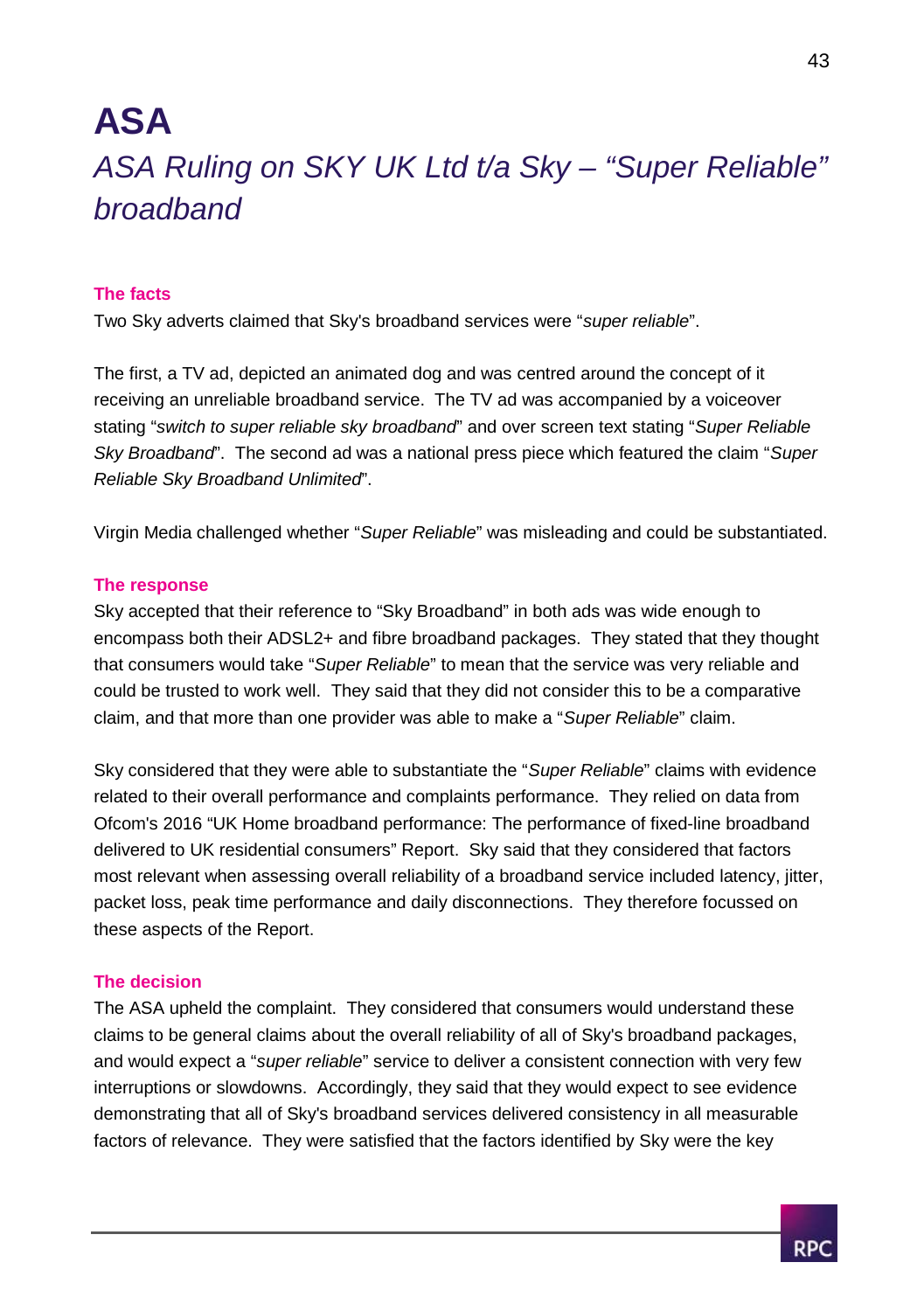metrics relevant to consumers' expectations of "reliability" for broadband, and went on to examine whether evidence supplied sufficiently substantiated the "Super Reliable" claims.

The ASA concluded that the Ofcom data evidenced that Sky's fibre packages delivered consistency in all measurable factors of relevance, but that its ADSL2+ service failed to deliver consistency in peak time performance (i.e. one element). Since the claim "*Super Reliable Broadband*" was wide enough to encompass ADSL2+, it was considered misleading to describe Sky's broadband services generally as "*Super Reliable*".

For the TV ad, the ASA considered that the "*switch to super reliable sky broadband*" voiceover, coupled with the concept of an unreliable broadband service, did implicitly create a comparison in the mind of consumers of Sky vs other broadband providers. Having examined the Ofcom data, they said that this demonstrated that Sky's broadband packages delivered a similarly consistent connection to equivalent packages of competitors, but that Sky was not more consistent overall. This was therefore likely to mislead consumers.

### **Why is this important?**

This is a further example of the very high levels of substantiation required for claims in the telecommunications sector. It also demonstrates that "switch" messaging is capable of being interpreted as encompassing a comparative claim, and so advertisers will need to ensure that they are able to substantiate superior performance/services with comparative data when making such claims.

### **Any practical tips?**

Keep claims as specific as possible – allowing claims to be viewed as encompassing a number of services (each with varying levels of performance) will naturally make substantiation more difficult.

Watch out for subtle comparative claims in your advert – these will still need robust data in order to substantiate even if competitors are not specifically named in the ad itself.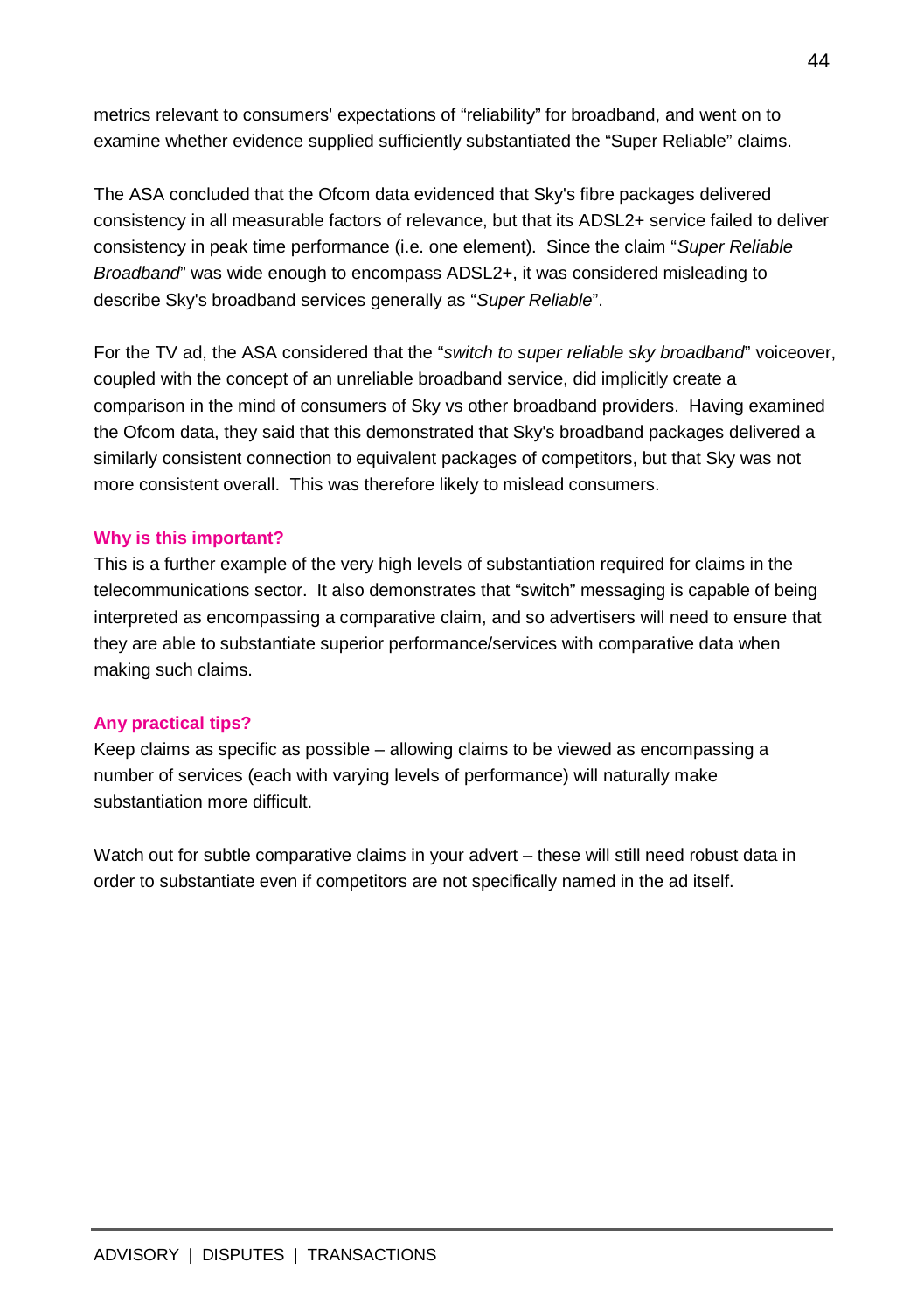## **ASA**

*ASA Ruling on British Telecommunications plc t/a BT – prominence of qualifications to headline claims*

### **The question**

What constitutes a sufficiently prominent qualification of a comparative advertising claim?

### **The facts**

In July and August 2016, BT ran four ads for the BT Smart Hub:

- a TV advert (and identical YouTube ad) featured Ryan Reynolds stating: "*With the UK's most powerful Wi-Fi signal, it can reach some serious distance*". On-screen text displayed the phrase "*UK's most powerful Wi-Fi signal versus major broadband providers*". The ad then depicted Reynolds taking off in a helicopter, stating he still had Wi-Fi at 150 meters and 200 meters
- the BT website featured text including "*the UK's most powerful Wi-Fi signal*" and *"better Wi-Fi coverage…faster Wi-Fi connections in more rooms than the latest hubs from other major UK broadband providers*"
- a radio advert stating: "*the UK's most powerful Wi-Fi signal…could reach the length of at least 12 London buses*".

Predictably, many of the major ISPs (including Virgin Media, Sky and TalkTalk) challenged the claims that the BT Smart Hub:

- has the "*UK's most powerful Wi-Fi signal*"
- "*gives you better Wi-Fi coverage*"
- can reach distances of up to 200 metres or 12 London buses (i.e. 180 meters).

### **The response**

BT rebutted the first and second complaints by detailing the robust testing to which the Hub had been subjected before any advertising claims were made. In order to ensure that their evidence was obtained in a context representative of general consumer use, BT's testing took into account the relevance of testing network speeds, frequencies and devices, as well as the requirement to test in real homes as well as test homes. The claims were intended to relate only to the capabilities of the router, rather than overall broadband speed.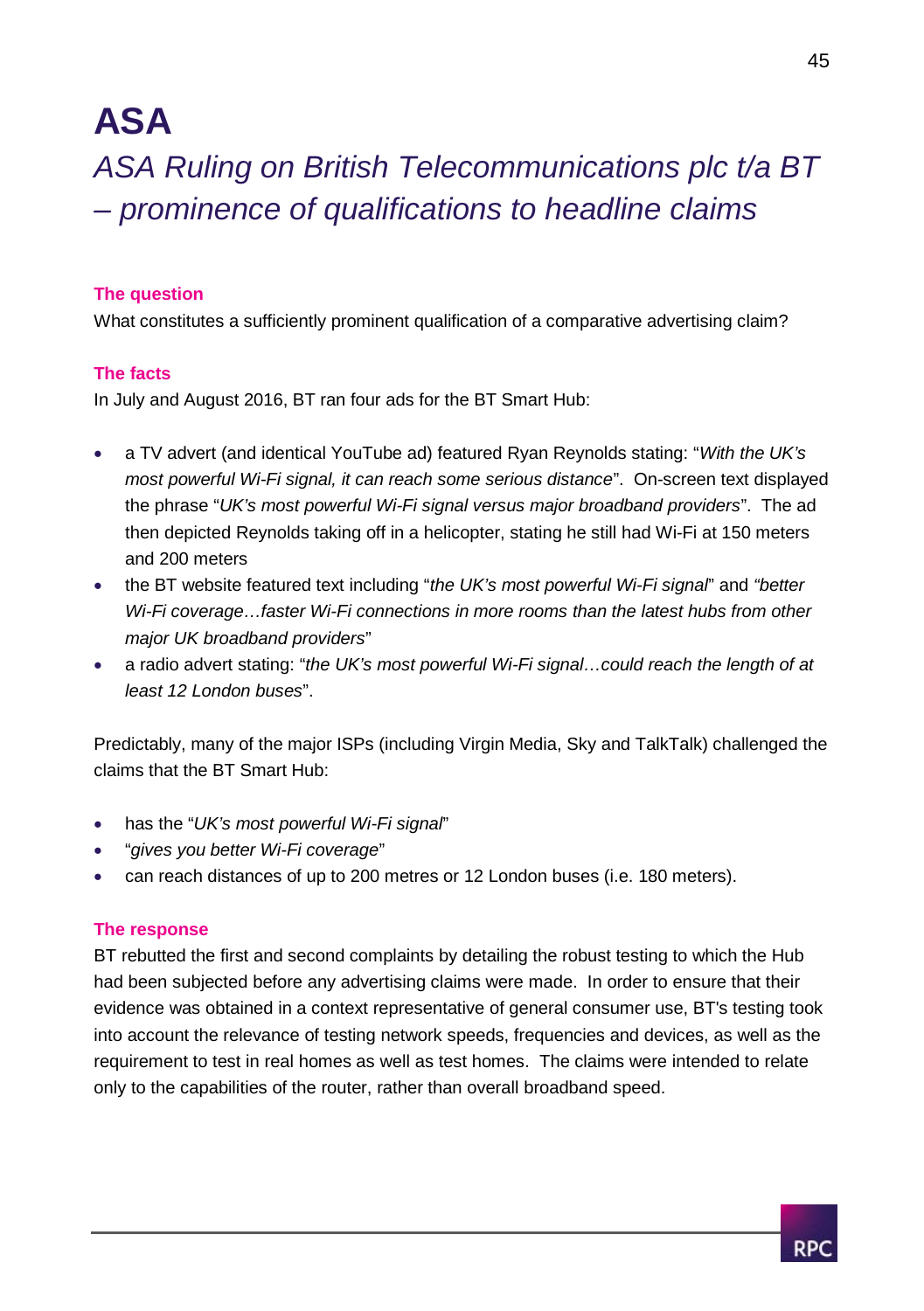Further, the claim of being the "*UK's most powerful Wi-Fi signal*" was qualified in on-screen text and in the body of the website as being compared against major broadband providers. BT believed that the prominence of the qualification was sufficient and would not mislead.

In relation to the third complaint, BT submitted a test report to demonstrate that the Hub could reach the distances claimed when travelling through one wall and connecting to a tablet. The company noted that the helicopter and the buses were intended to illustrate the distances in a humorous manner, rather than being literal descriptions.

### **The decision**

The ASA upheld the first and second complaints; the third was not upheld.

It was acknowledged that the evidence provided by BT demonstrated that the Hub's signal reached a greater distance than routers from other major broadband providers. That said, consumers would understand the "*UK's most powerful Wi-Fi signal*" to be a superiority claim. Whilst "*gives you better Wi-Fi coverage*" was seen as general in isolation, the combination of the two headline claims would be understood as whole-of-market comparisons rather than a comparison against major providers. The on-screen and webpage qualifications were not sufficiently prominent to make this clear to consumers. The overall effect was therefore misleading.

As for third complaint, the ASA concluded that whilst consumers would understand that the router could transmit a signal over a distance of 200 meters, it was unlikely that consumers would need the router to transmit such a far-reaching signal. As such, the adverts were likely to be understood simply as illustrating that the router could transmit a signal over a long distance, and it would be sufficient for BT to demonstrate that this was the case.

The ASA decided that the four adverts could not appear in their current forms.

### **Why is this important?**

Interestingly, the main reason that the complaint seems to have been partially upheld is because the "*versus major UK broadband providers*" wasn't prominent enough (rather than BT not being able to substantiate the claims through testing). BT had jumped through all the hoops to ensure their statements were accurate, they fell at the final hurdle – the wording of the claims!

Conversely, it appears that claims overtly designed to be illustrative and fantastical in nature will be judged more benignly by the ASA, so far as the requisite test data can be produced to substantiate the core message as understood by the consumer.